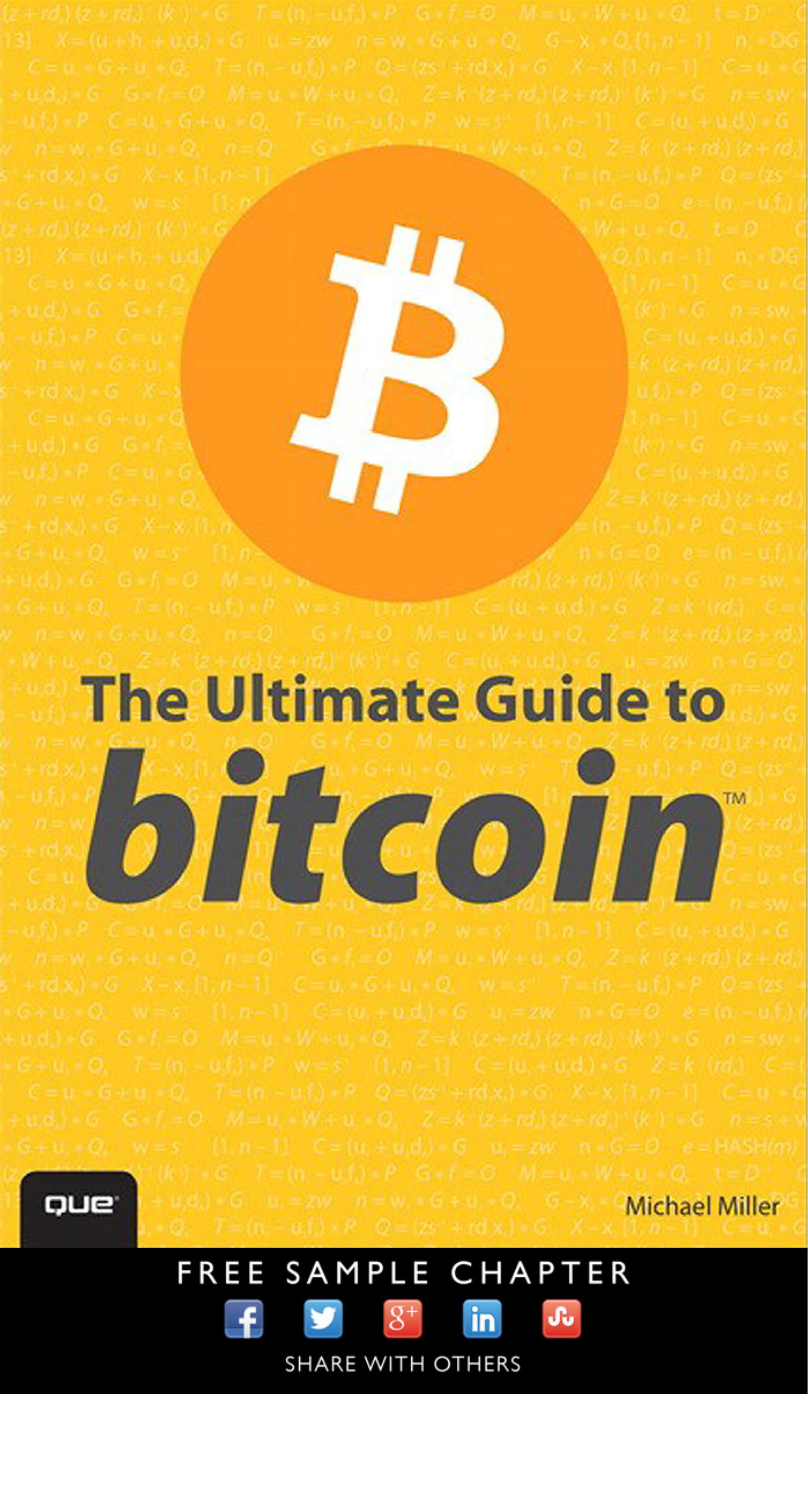# **The Ultimate Guide to Bitcoin™**

MICHAEL MILLER



800 East 96th Street, Indianapolis, Indiana 46240 USA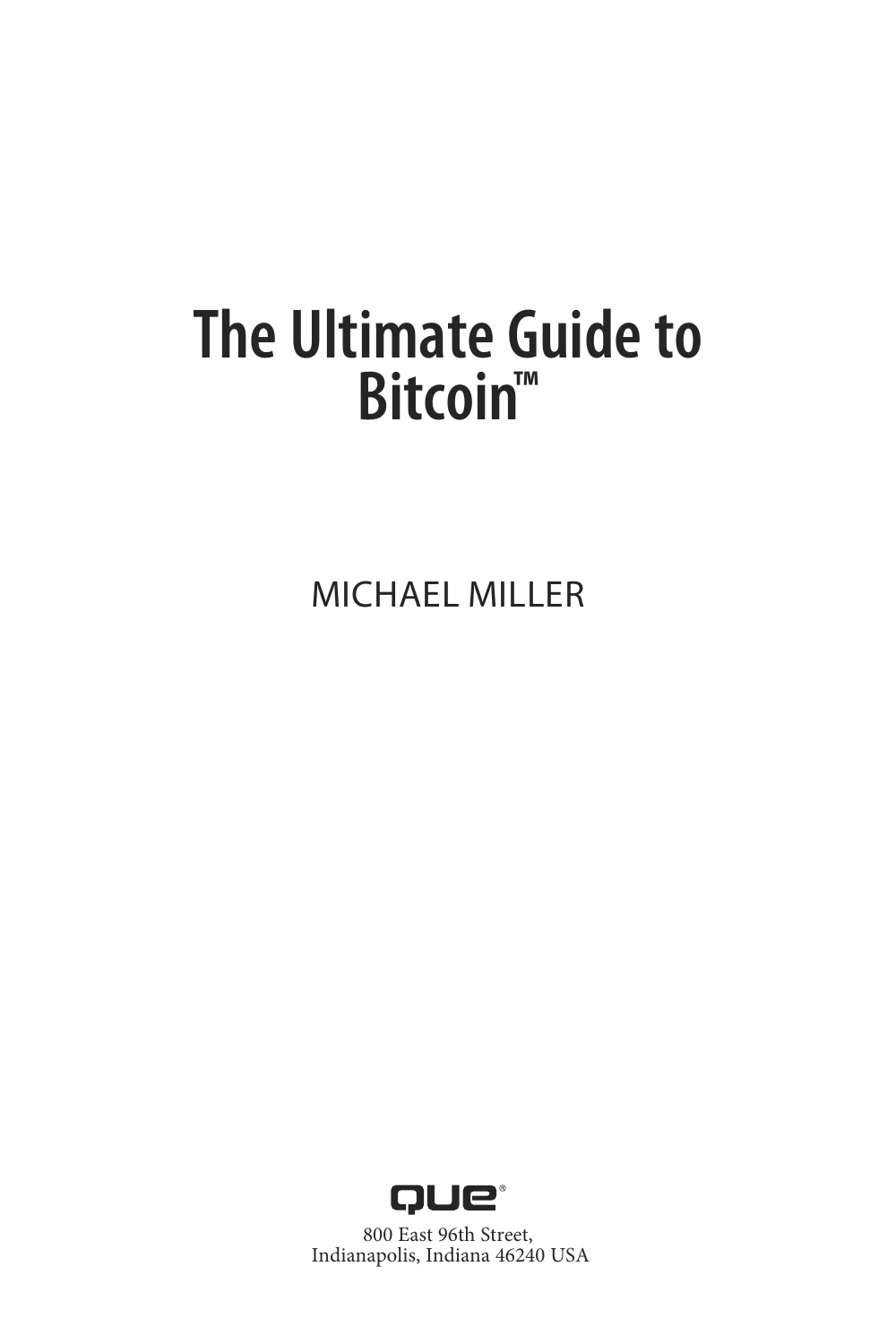## **The Ultimate Guide to Bitcoin™**

#### **Copyright © 2015 by Pearson Education**

All rights reserved. No part of this book shall be reproduced, stored in a retrieval system, or transmitted by any means, electronic, mechanical, photocopying, recording, or otherwise, without written permission from the publisher. No patent liability is assumed with respect to the use of the information contained herein. Although every precaution has been taken in the preparation of this book, the publisher and author assume no responsibility for errors or omissions. Nor is any liability assumed for damages resulting from the use of the information contained herein.

 ISBN-13: 978-0-7897-5324-3 ISBN-10: 0-7897-5324-3

*Library of Congress Control Number: 2014942081* 

Printed in the United States of America

First Printing: October 2014

#### **Trademarks**

 All terms mentioned in this book that are known to be trademarks or service marks have been appropriately capitalized. Que Publishing cannot attest to the accuracy of this information. Use of a term in this book should not be regarded as affecting the validity of any trademark or service mark.

#### **Warning and Disclaimer**

 Every effort has been made to make this book as complete and as accurate as possible, but no warranty or fitness is implied. The information provided is on an "as is" basis. The author and the publisher shall have neither liability nor responsibility to any person or entity with respect to any loss or damages arising from the information contained in this book.

#### **Special Sales**

 For information about buying this title in bulk quantities, or for special sales opportunities (which may include electronic versions; custom cover designs; and content particular to your business, training goals, marketing focus, or branding interests), please contact our corporate sales department at corpsales@pearsoned.com or (800) 382-3419.

 For government sales inquiries, please contact governmentsales@ pearsoned.com.

 For questions about sales outside the U.S., please contact international@pearsoned.com.

**Editor-in-Chief** Greg Wiegand

**Executive Editor** Rick Kughen

**Managing Editor** Kristy Hart

**Project Editors** Melissa Schirmer Elaine Wiley

**Copy Editor** Cheri Clark

 Senior **Indexer** Cheryl Lenser

**Proofreader** Katie Matejka

**Technical Editor** Timothy L. Warner

**Publishing Coordinator** Kristin Watterson

**Cover Designer** Mark Shirar

 Senior **Compositor** Gloria Schurick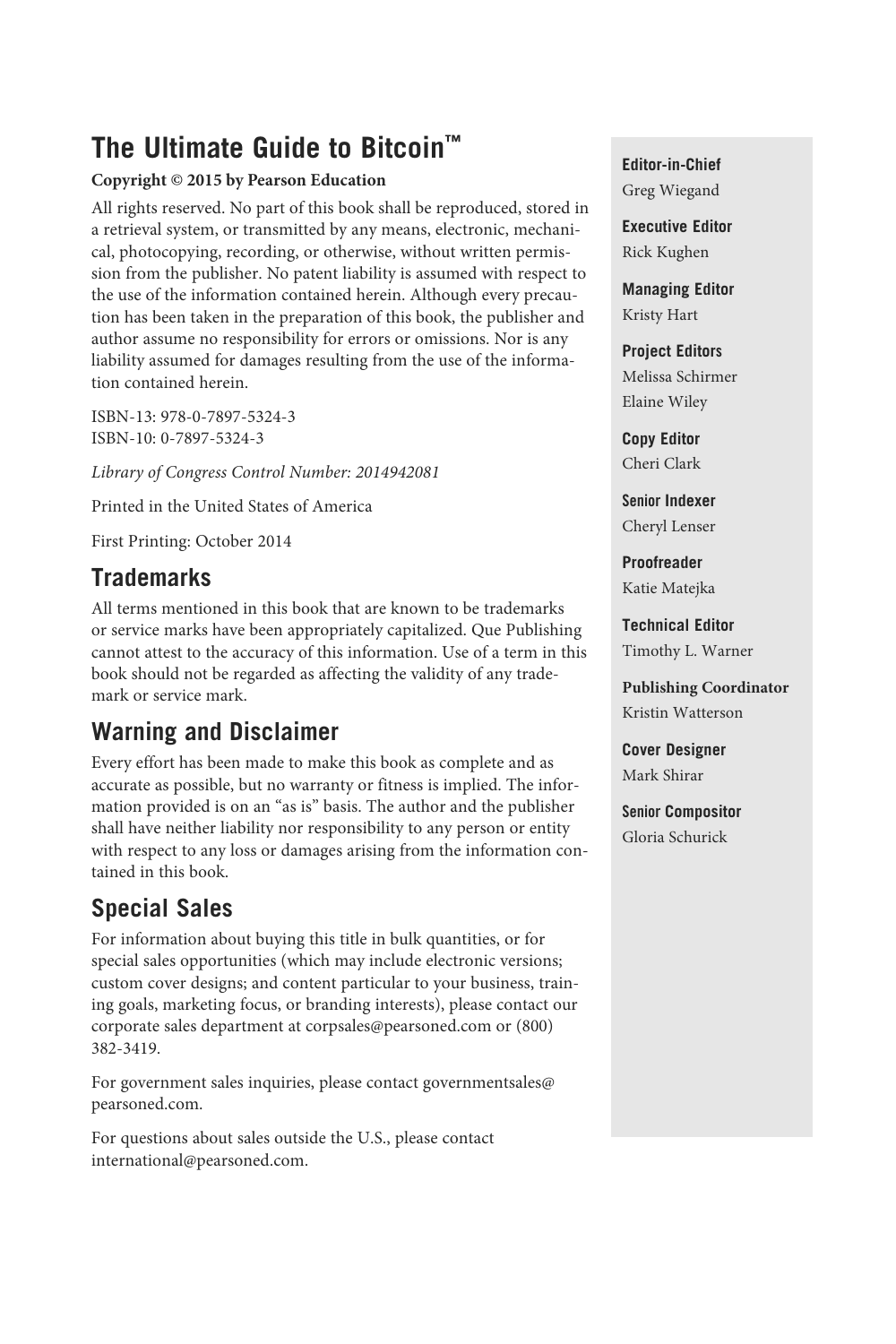# CONTENTS AT A GLANCE

| 1  |                                                        |     |
|----|--------------------------------------------------------|-----|
| 2  |                                                        |     |
| 3  | A Short History of Bitcoin                             |     |
| 4  |                                                        |     |
| 5  | Determining Bitcoin Value                              |     |
| 6  |                                                        |     |
| 7  |                                                        |     |
| 8  |                                                        |     |
| 9  |                                                        |     |
| 10 |                                                        |     |
| 11 | Mining Bitcoins 223                                    |     |
| 12 |                                                        |     |
| 13 | The Many Risks of Using Bitcoin <b>Manufacture 151</b> |     |
| 14 |                                                        |     |
| 15 | Peering Into the Future of Bitcoin 2008 2014 175       |     |
| A  | $Glossary$ 183                                         |     |
| B  |                                                        |     |
| C  |                                                        |     |
| D  |                                                        |     |
| E  |                                                        |     |
| F  |                                                        |     |
| G  | Bitcoin and Apple Pay 215                              |     |
|    |                                                        | 217 |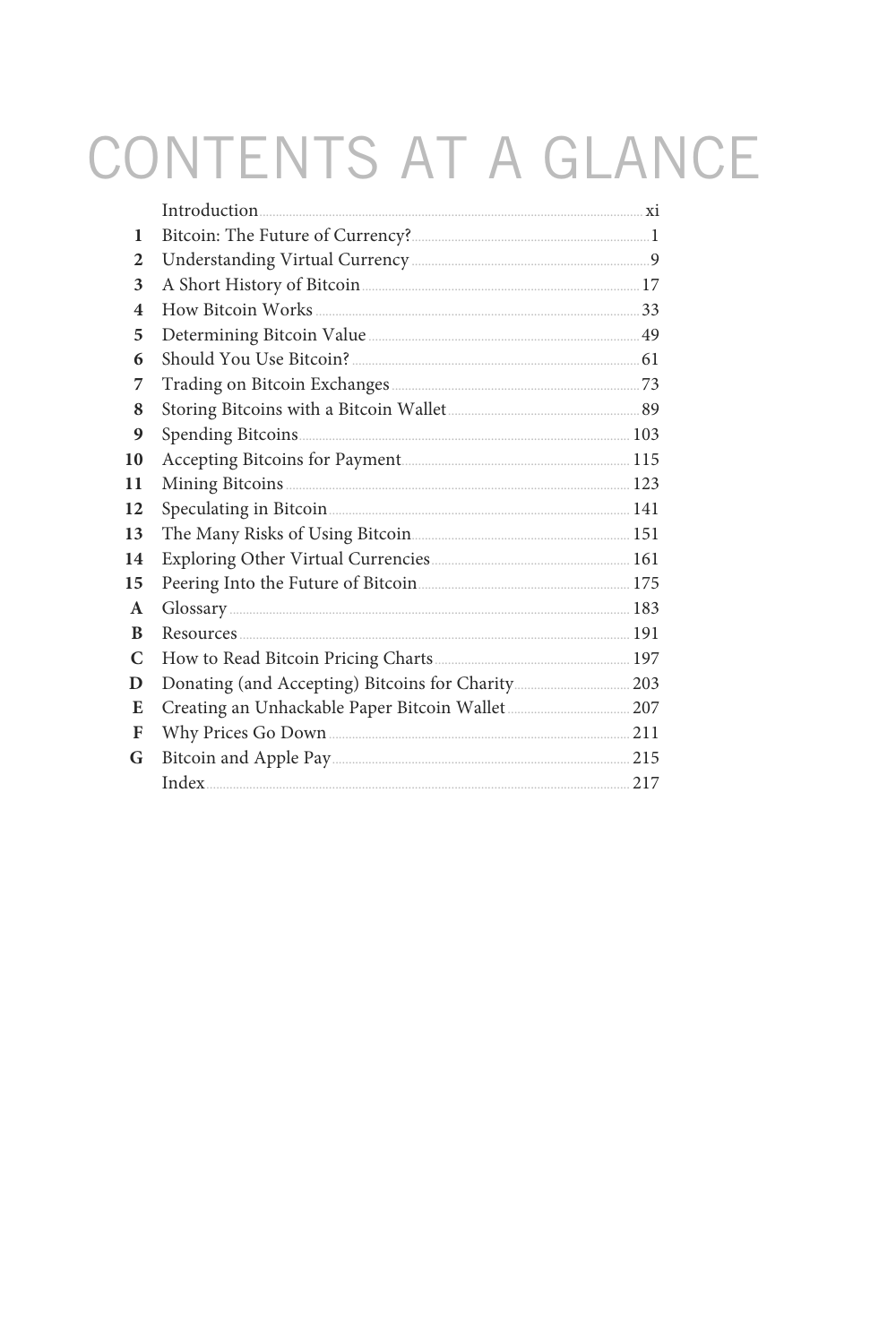# <span id="page-4-1"></span><span id="page-4-0"></span>TABLE OF CONTENTS

| 1 | <b>Bitcoin: The Future of Currency?</b>                                                                                                                                                                                       | 1  |
|---|-------------------------------------------------------------------------------------------------------------------------------------------------------------------------------------------------------------------------------|----|
|   | Bitcoin in the News 2200 million and the News 200 million and 200 million and 200 million and 200 million and 200 million and 200 million and 200 million and 200 million and 200 million and 200 million and 200 million and |    |
|   | What Is Bitcoin? 3                                                                                                                                                                                                            |    |
|   | No, Really, What Is Bitcoin?                                                                                                                                                                                                  |    |
|   |                                                                                                                                                                                                                               |    |
|   |                                                                                                                                                                                                                               |    |
| 2 | <b>Understanding Virtual Currency</b>                                                                                                                                                                                         | 9  |
|   |                                                                                                                                                                                                                               |    |
|   | What Is Virtual Currency? 2000 2000 2000 2000 211                                                                                                                                                                             |    |
|   |                                                                                                                                                                                                                               |    |
|   |                                                                                                                                                                                                                               |    |
|   | 3 A Short History of Bitcoin                                                                                                                                                                                                  | 17 |
|   | Virtual Currency Before Bitcoin 2008 2014                                                                                                                                                                                     |    |
|   |                                                                                                                                                                                                                               |    |
|   |                                                                                                                                                                                                                               |    |
| 4 | <b>How Bitcoin Works</b>                                                                                                                                                                                                      | 33 |
|   |                                                                                                                                                                                                                               |    |
|   | Walking Through Some Typical Bitcoin Transactions 35                                                                                                                                                                          |    |
|   |                                                                                                                                                                                                                               |    |
|   |                                                                                                                                                                                                                               |    |
|   | Verifying Transactions and Creating New Bitcoins  43                                                                                                                                                                          |    |
|   | Understanding Bitcoin Encryption <b>Manufacture 15</b>                                                                                                                                                                        |    |
| 5 | <b>Determining Bitcoin Value</b>                                                                                                                                                                                              | 49 |
|   |                                                                                                                                                                                                                               |    |
|   | Who (or What) Decides How Much a Bitcoin Is Worth? 52                                                                                                                                                                         |    |
|   | How Much Is a Bitcoin Worth, Anyway?                                                                                                                                                                                          |    |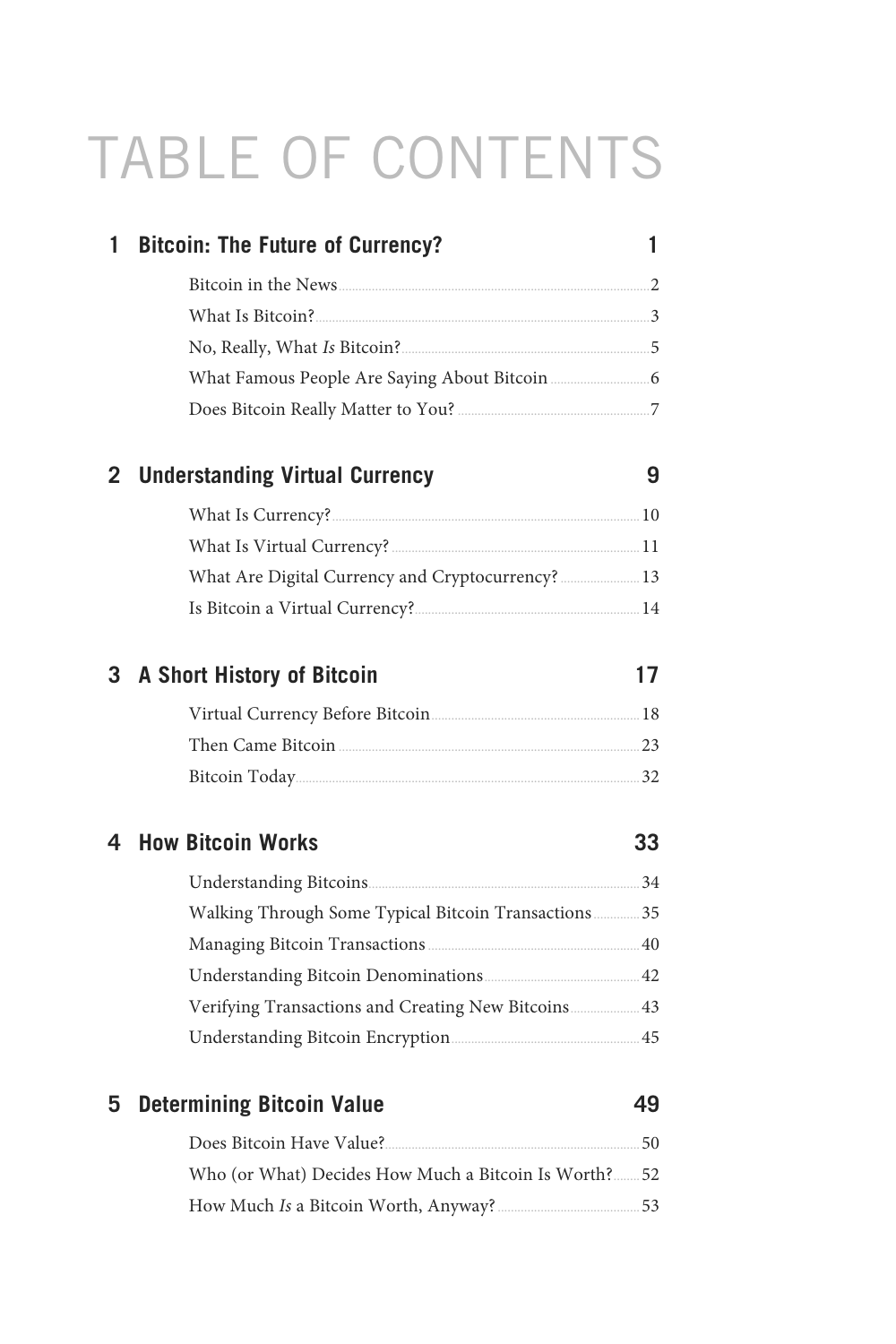|    | Where Can You Find the Current Value of Bitcoin?  57 |     |
|----|------------------------------------------------------|-----|
| 6  | <b>Should You Use Bitcoin?</b>                       | 61  |
|    |                                                      |     |
|    |                                                      |     |
|    |                                                      |     |
|    |                                                      |     |
| 7  | <b>Trading on Bitcoin Exchanges</b>                  | 73  |
|    |                                                      |     |
|    |                                                      |     |
|    |                                                      |     |
|    |                                                      |     |
|    |                                                      |     |
| 8  | <b>Storing Bitcoins with a Bitcoin Wallet</b>        | 89  |
|    |                                                      |     |
|    |                                                      |     |
|    |                                                      |     |
|    | Securing Your Bitcoin Wallet                         |     |
|    |                                                      |     |
| 9  | <b>Spending Bitcoins</b>                             | 103 |
|    |                                                      |     |
|    |                                                      |     |
|    | Paying with Bitcoin <b>Manufacture 108</b>           |     |
|    |                                                      |     |
| 10 | <b>Accepting Bitcoin Payments</b>                    | 115 |
|    |                                                      |     |

[Accepting Bitcoin on Etsy ..........................................................................](#page--1-0) 120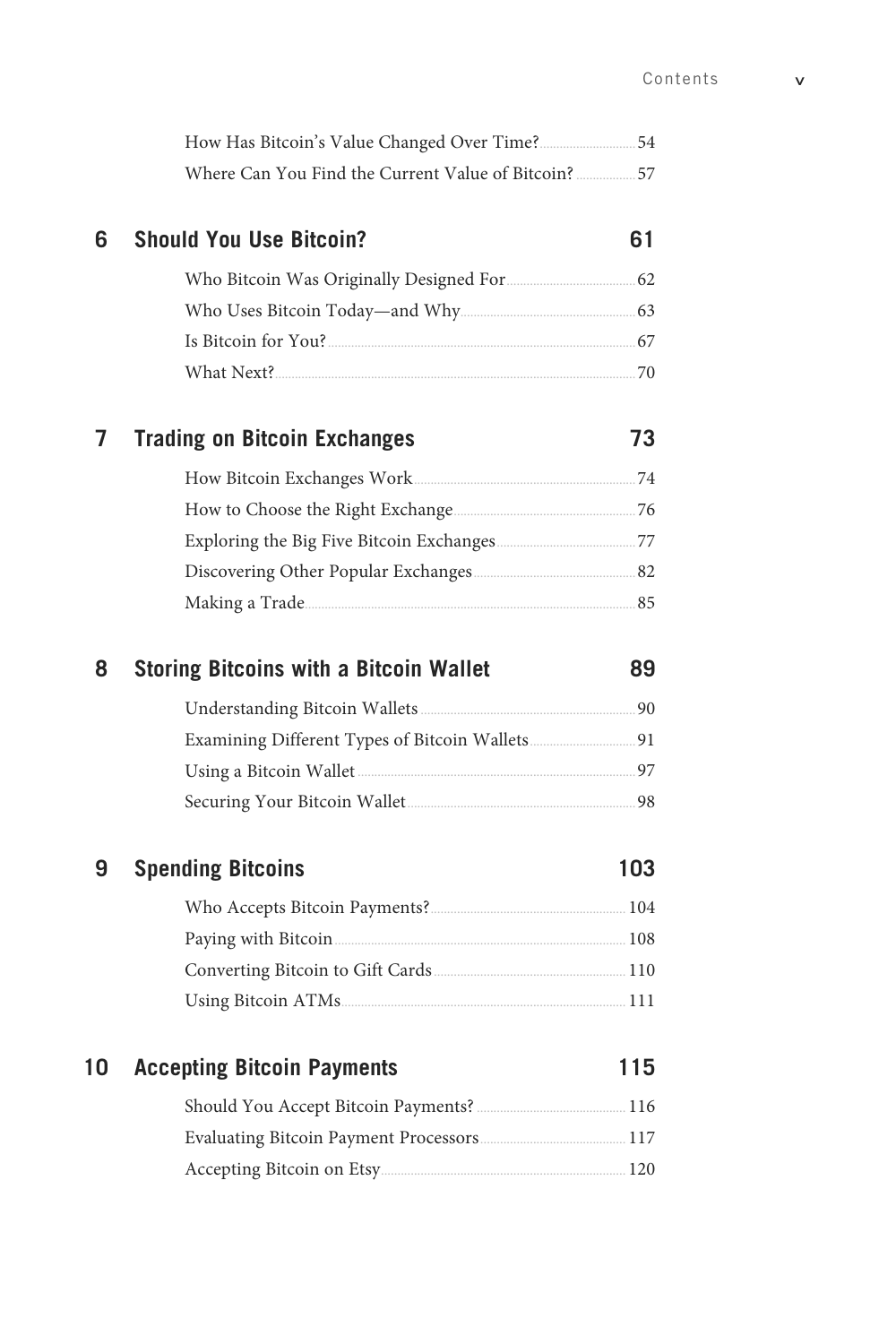| 11 | <b>Mining Bitcoins</b>      | 123  |
|----|-----------------------------|------|
|    | What Is Bitcoin Mining?     | 12.4 |
|    |                             | 125  |
|    | Can You Be a Bitcoin Miner? | 129  |
|    |                             | 134  |
|    |                             | 138  |
|    |                             |      |

#### **12 [Speculating in Bitcoin](#page--1-0) 141**

#### [How to Speculate in Bitcoin .....................................................................](#page--1-0) 142 [Speculating Is Risky .......................................................................................](#page--1-1) 143 Speculating *Can* [Pay Big Rewards.........................................................](#page--1-0) 145 [Should You Speculate in Bitcoin? .........................................................](#page--1-1) 145 [Five Tips for Speculating in Bitcoin ....................................................](#page--1-0) 148

#### **13 [The Many Risks of Using Bitcoin](#page--1-0) 151**

| It's Not Legal Tender         | 152 |
|-------------------------------|-----|
|                               | 152 |
| It's Not Regulated or Insured | 153 |
|                               | 153 |
|                               | 154 |
|                               | 155 |
|                               | 156 |
|                               | 156 |
| It's Not Understood           | 157 |
| Powerful People Don't Like It | 157 |
|                               | 158 |
|                               | 158 |

#### **14 [Exploring Other Virtual Currencies](#page--1-0) 161**

| Why Do We Need Even More Virtual Currencies?  162            |     |
|--------------------------------------------------------------|-----|
| <b>Evaluating Alternative Virtual Currencies</b>             | 163 |
| Where Can You Trade All These Virtual Currencies? 2006. 2017 |     |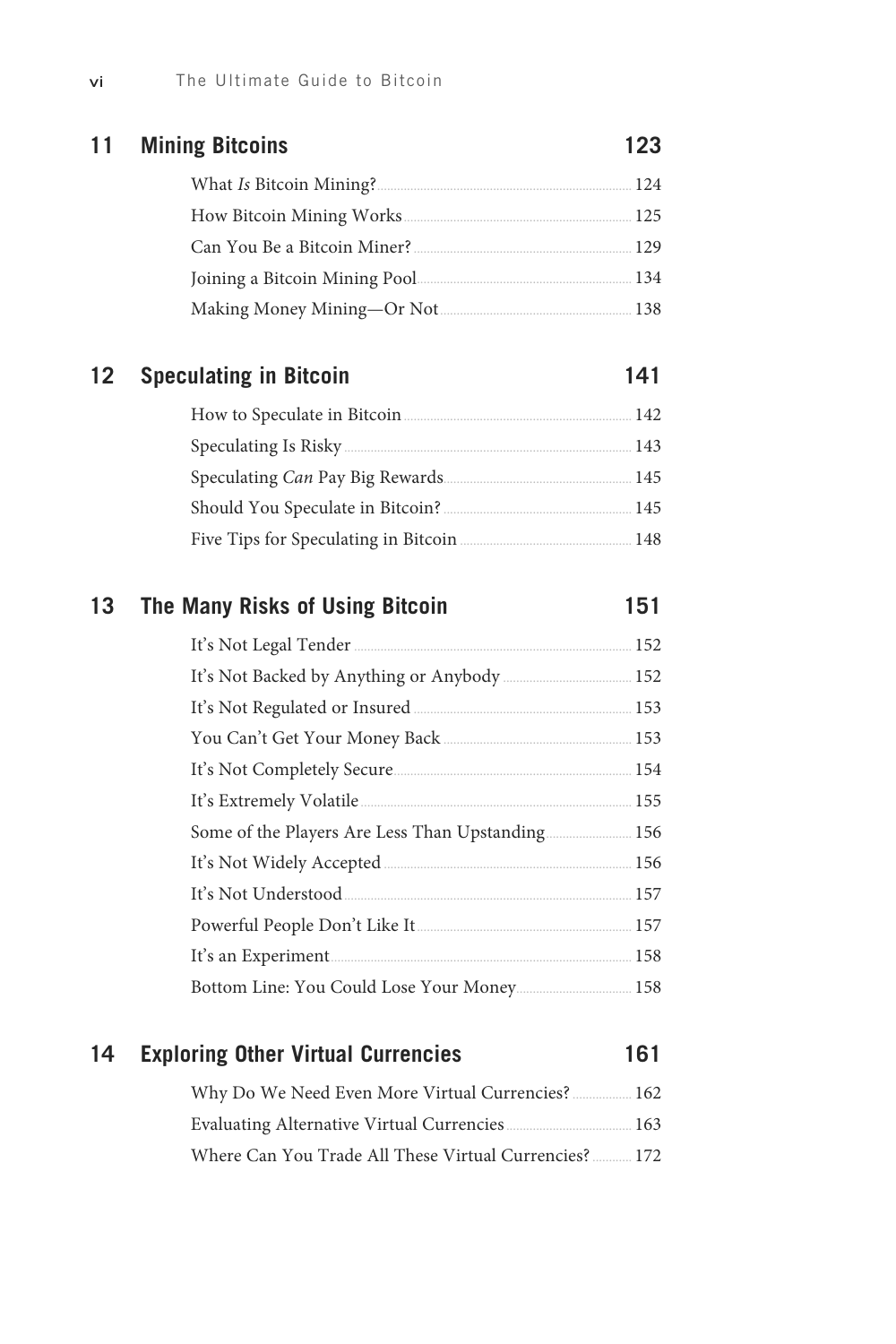192

195

194

195

195

195

196

197

vii

| 15 | Peering into the Future of Bitcoin                                                                                                                                                                                                        | 175 |
|----|-------------------------------------------------------------------------------------------------------------------------------------------------------------------------------------------------------------------------------------------|-----|
|    |                                                                                                                                                                                                                                           |     |
|    |                                                                                                                                                                                                                                           |     |
|    |                                                                                                                                                                                                                                           |     |
|    |                                                                                                                                                                                                                                           |     |
|    |                                                                                                                                                                                                                                           |     |
|    |                                                                                                                                                                                                                                           |     |
| A  | Glossary                                                                                                                                                                                                                                  | 183 |
| В  | <b>Resources</b>                                                                                                                                                                                                                          | 191 |
|    | Information and Advocacy <b>Marshall</b> Marson and Advocacy <b>Marson Communist Communist Communist Communist Communist Communist Communist Communist Communist Communist Communist Communist Communist Communist Communist Communis</b> | 191 |
|    | Pricing and Charts                                                                                                                                                                                                                        | 192 |
|    | Feeds, Forums, and Message Boards                                                                                                                                                                                                         | 192 |

 $\Large{\bf Exchanges} \label{ex:ex}$ 

Payment Processors

Mining Software

Mining Hardware

#### C **How to Read Bitcoin Charts**

Other Virtual Currencies

Wallets

| Line Pricing Charts        | 198 |
|----------------------------|-----|
| Candlestick Pricing Charts | 198 |
| Column Volume Charts       | 200 |
| <b>Combination Charts</b>  | 200 |
| Trend Lines and Channels   | 201 |

#### **Donating (and Accepting) Bitcoins for Charity** D 203

| Giving with Bitcoin                 | 203 |
|-------------------------------------|-----|
| Accepting Bitcoins for Your Charity | 206 |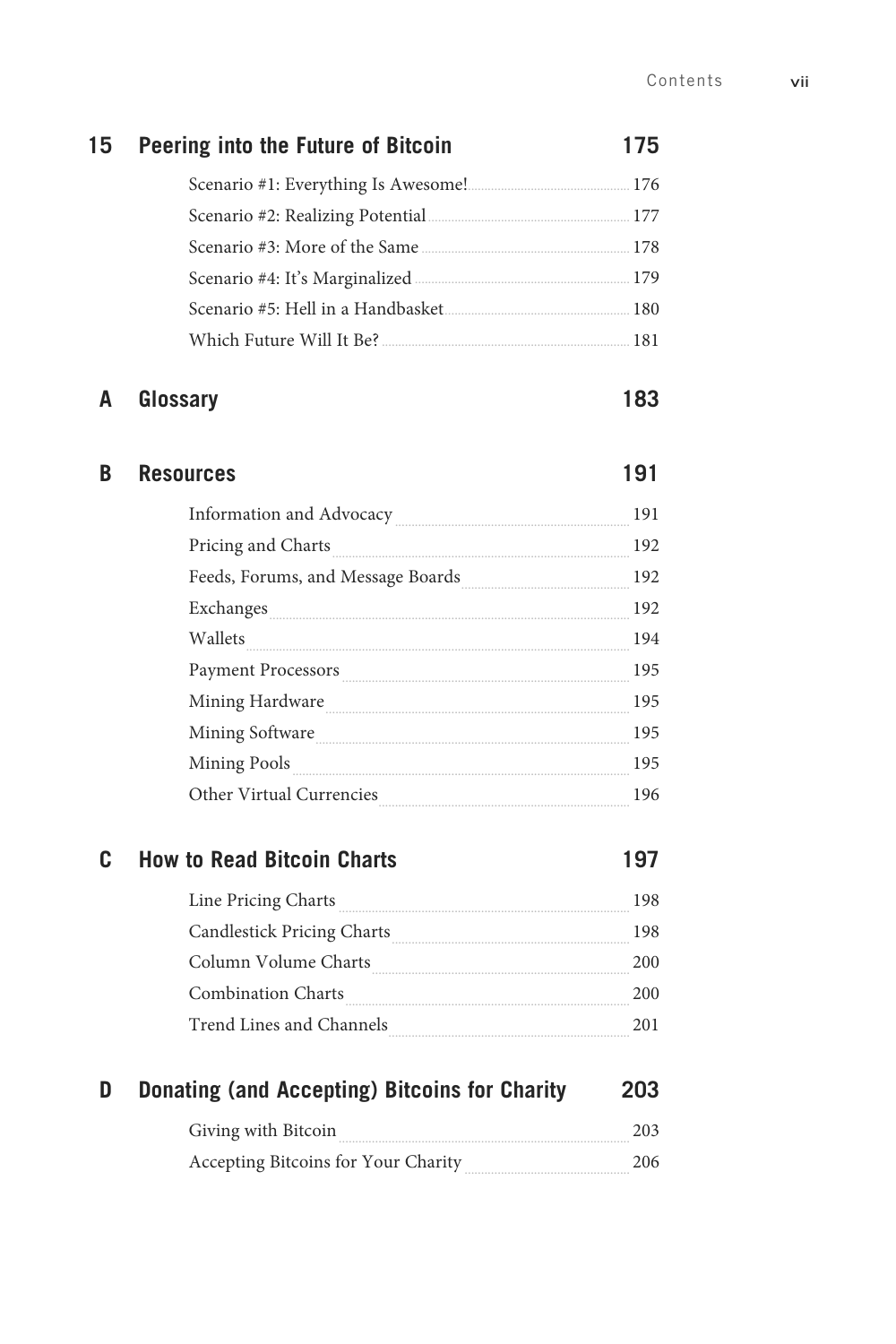<span id="page-8-0"></span>

| Е | Creating an Unhackable Paper Bitcoin Wallet | 207 |
|---|---------------------------------------------|-----|
|   |                                             | 207 |
|   | Creating a Paper Wallet                     | 208 |
| F | <b>Why Prices Go Down</b>                   | 211 |
| G | <b>Bitcoin and Apple Pay</b>                | 215 |
|   | Index                                       |     |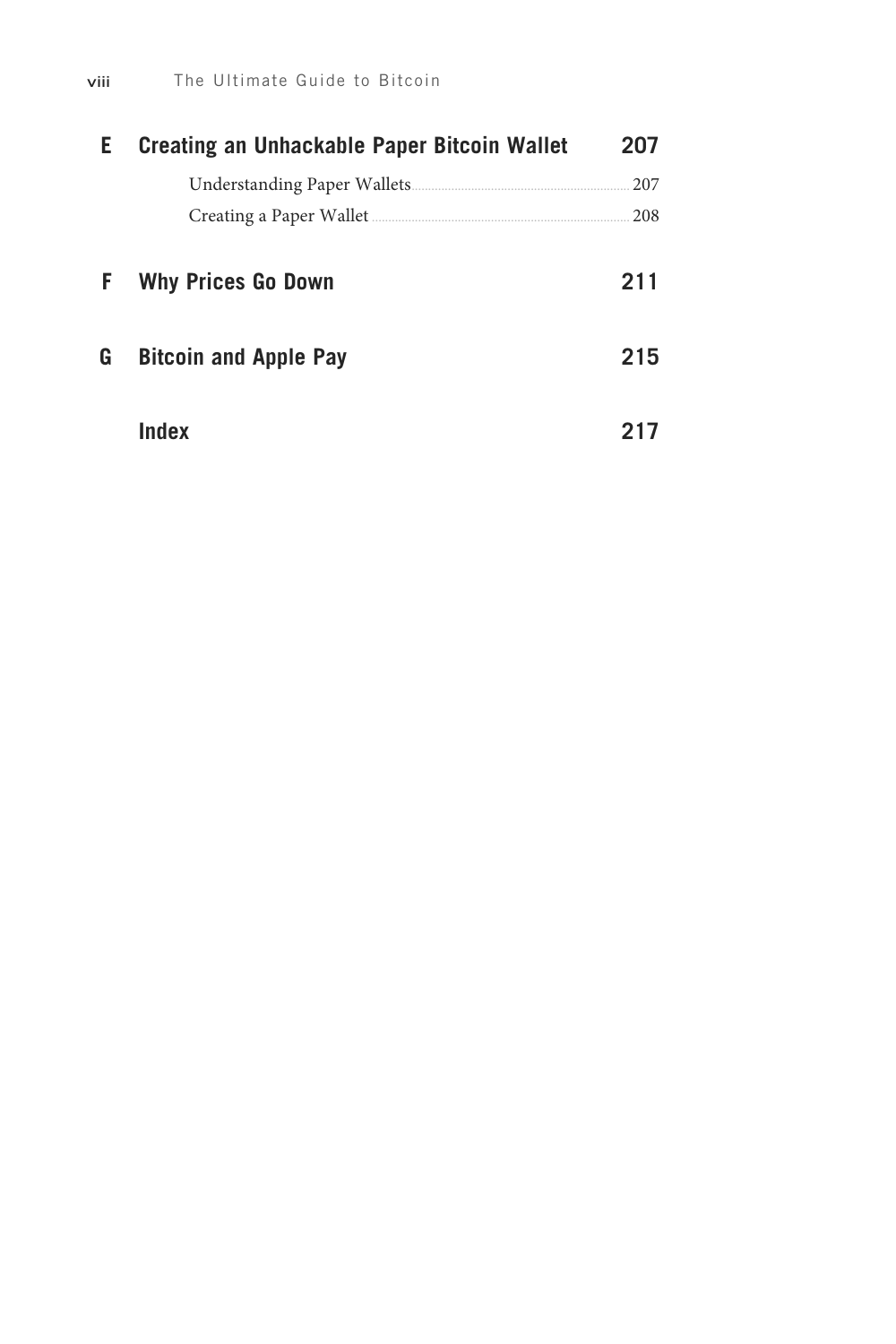## **About the Author**

**Michael Miller** has written more than 150 non-fiction how-to books over the past two decades, as well as a variety of web articles. His best-selling books include Que's *Absolute Beginner's Guide to Computer Basics* , *The Ultimate Digital Music Guide* , and *Is It Safe? Protecting Your Computer*, *Your Business, and Yourself Online* . Collectively, his books have sold more than 1 million copies worldwide.

 Miller has established a reputation for clearly explaining technical topics to nontechnical readers, and for offering useful real-world advice about complicated topics. More information can be found at the author's website, located at [www.](http://www.molehillgroup.com) [molehillgroup.com](http://www.molehillgroup.com) .

## **Dedication**

 *To grandkids Collin, Alethia, Hayley, Judah, and Lael, and whatever currency you'll be using when you grow up.* 

## **Acknowledgments**

 Thanks to the usual suspects at Que, including but not limited to Rick Kughen, Melissa Schirmer, Elaine Wiley, Cheri Clark, and technical editor Timothy Warner.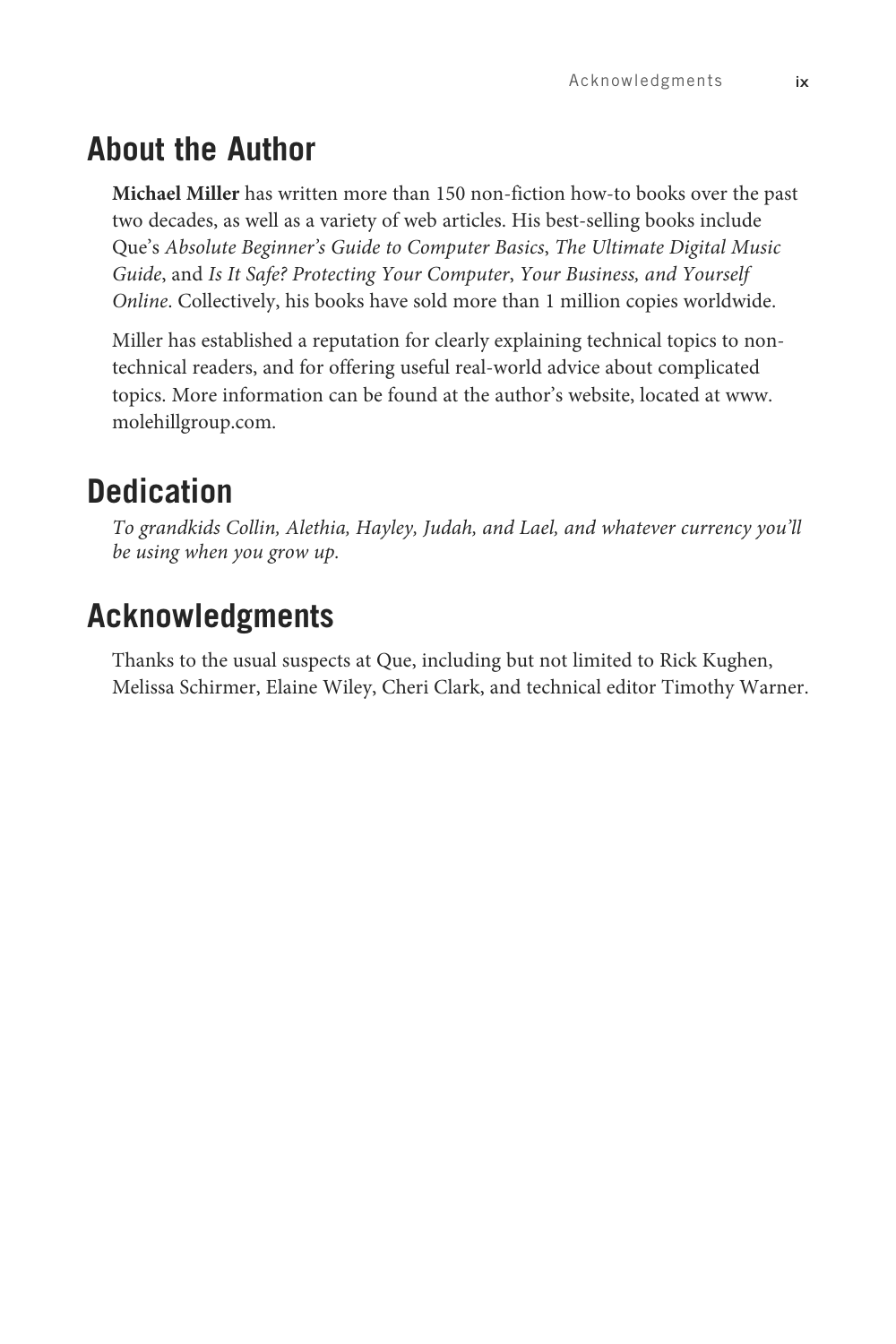## **We Want to Hear from You!**

 As the reader of this book, you are our most important critic and commentator. We value your opinion and want to know what we're doing right, what we could do better, what areas you'd like to see us publish in, and any other words of wisdom you're willing to pass our way.

 We welcome your comments. You can email or write to let us know what you did or didn't like about this book—as well as what we can do to make our books better.

 Please note that we cannot help you with technical problems related to the topic of this book.

 When you write, please be sure to include this book's title and author as well as your name and email address. We will carefully review your comments and share them with the author and editors who worked on the book.

- Email: feedback@quepublishing.com
- Mail: Que Publishing ATTN: Reader Feedback 800 East 96th Street Indianapolis, IN 46240 USA

## **Reader Services**

 Visit our website and register this book at quepublishing.com/register for convenient access to any updates, downloads, or errata that might be available for this book.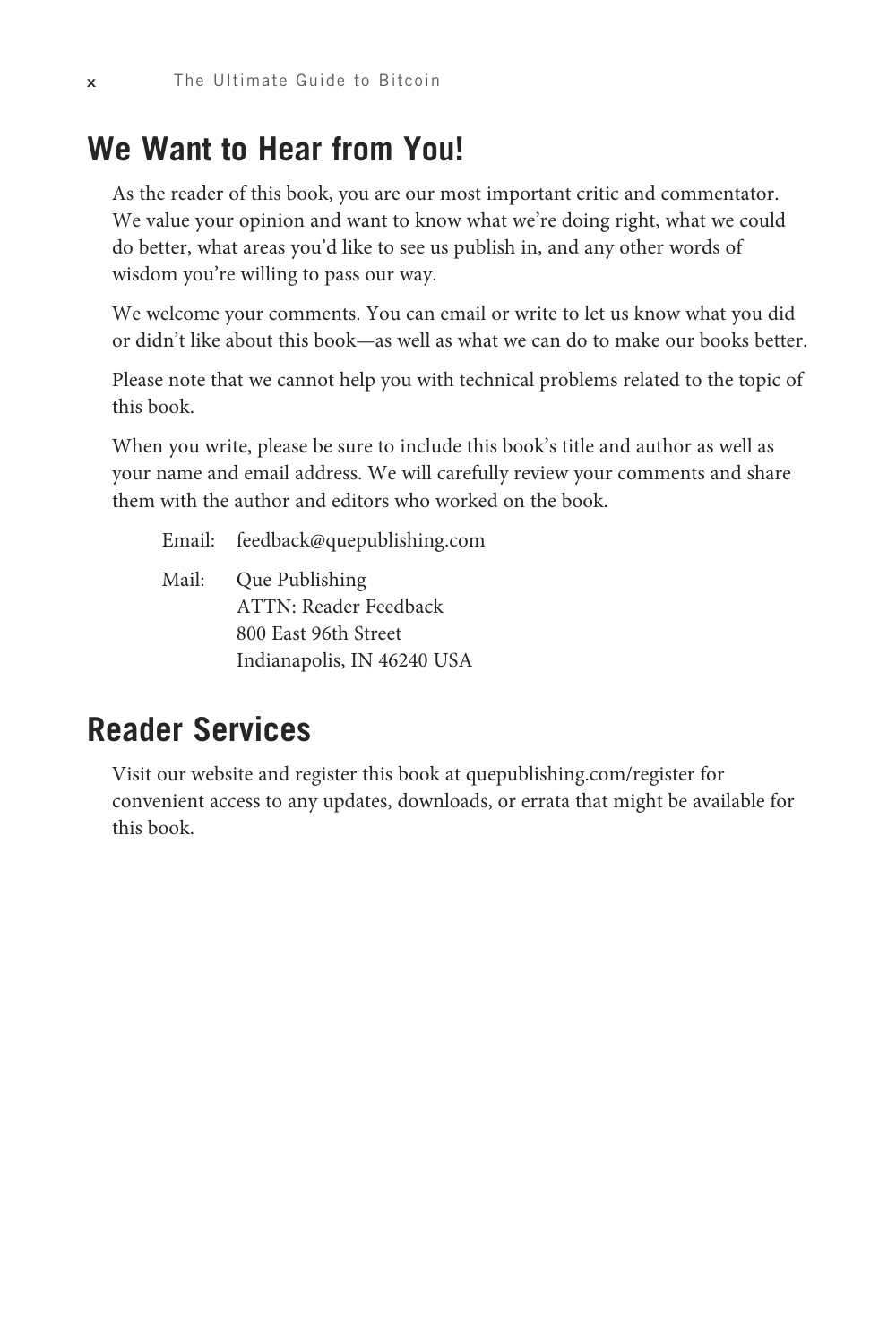## **Introduction**

Bitcoin is like nothing you've ever dealt with before. It's a form of money, but it doesn't physically exist as a coin or paper currency. You can spend it (at some merchants) or save it, or even buy and trade it as a type of speculative commodity. Some people have gotten rich trading in Bitcoin; others have been burned by fraud and hacks and just plain incompetence. And everybody's talking about it, even though few really understand what it's all about.

Some people think that Bitcoin is the currency of the future, destined to replace dollars and euros and other traditional currency. Other people think Bitcoin is a get-rich-quick scheme, this week's bubble that's bound to burst. Others think Bitcoin is a complete and total scam.

The reality is that Bitcoin is potentially all of these things, and none of them. It's what we call a cryptocurrency (because it's based on cryptography technology) or virtual currency (because it doesn't exist in physical form). It's still in its infancy, used by few but monitored by many. And it might be a big part of your personal financial future.

What is Bitcoin good for? Who uses it? How do you get some—and how do you spend any you've gotten? What's it worth? And just how safe is it, anyway?

These are all rational questions for which there are rational answers. Which is why I wrote this book.

*The Ultimate Guide to Bitcoin* is meant to be…well, the ultimate guide to Bitcoin. It explains what Bitcoin is, why it exists, how it works, who uses it, and more. On the surface, anyway, Bitcoin is easier to understand than you might think. Yes, there's a lot of detail under the surface (and we cover that too), but I try to present the basics of Bitcoin in a way that even the most inexperienced novice will understand. It's not rocket science—just some beginning-level finance and technology.

I assume that you're reading this book to learn about Bitcoin, perhaps with the expectation to start trading, accumulating, or spending Bitcoin. Before you invest your first dollar into this new virtual currency, you want to know what you're getting into. Fair enough; I'll tell you what you need to know to get started.

By the way, I am neither a Bitcoin cheerleader nor a naysayer. You can find plenty of both on the Internet, so you don't need any more biased opinions here. Instead, I try to present the facts as we know them, balanced by realistic descriptions of the risks and rewards of working with Bitcoin. I don't have a horse in this race, but just want to help you make better decisions. I hope you'll find my words useful.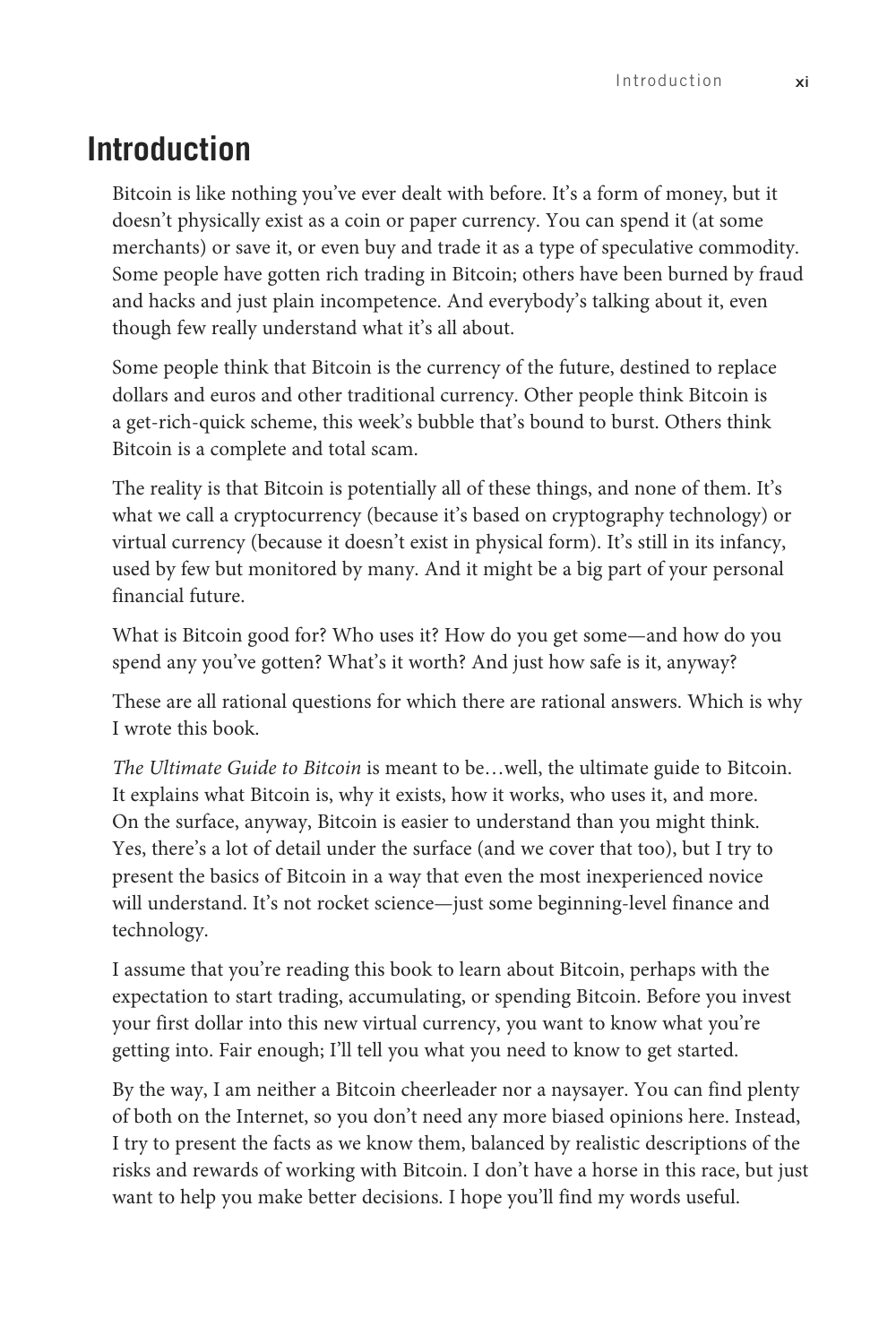#### **What You Need to Know to Use This Book**

How much prior experience with Bitcoin do you need before starting this book? None. In fact, I expect that you have never traded a Bitcoin in your life, and know little about Bitcoin and other cryptocurrencies. That's why you're reading this book, after all. In the world of Bitcoin, we're all novices.

In other words, you don't have to be an experienced Bitcoin trader to dive into this book. The information on these pages is actually best consumed *before* you get involved with Bitcoin—it's the information that beginners need in order to be a little more savvy about the whole Bitcoin thing.

#### **Learn More…**

Bitcoin as a topic, a technology, and a currency is in constant flux. It's not just the pricing that's volatile; not a day goes by without some seemingly major development or announcement concerning Bitcoin or other cryptocurrencies.

That means that some of the information in this book will be outdated by the time you read these words. That's simply to be expected—and especially true in regard to any discussion of Bitcoin pricing. If I write something about a \$500 price and, when you read the book, the current price is \$700 (or \$300), accept that things have changed and make the necessary conversions. There's really no way of predicting these things, so we just have to deal with them.

As to keeping abreast of Bitcoin-related developments, a handful of websites report daily Bitcoin-related news and deliver the latest exchange rates and other statistics. If you're serious about Bitcoin, bookmark these sites and make them a component of your daily reading regimen:

- Bitcoin Magazine [\(www.bitcoinmagazine.com\)](http://www.bitcoinmagazine.com)
- Blockchain [\(www.blockchain.info\)](http://www.blockchain.info)
- CoinDesk [\(www.coindesk.com\)](http://www.coindesk.com)
- CoinReport [\(www.coinreport.net\)](http://www.coinreport.net)
- CryptoCoinsNews [\(www.cryptocoinsnews.com\)](http://www.cryptocoinsnews.com)

In addition, I recommend you subscribe to the Bitcoin News' Twitter feed, @bitcoinnews, and to the r/Bitcoin subreddit on Reddit [\(www.reddit.com/r/Bitcoin/](http://www.reddit.com/r/Bitcoin/)). Both are good sources of up-to-the-minute news, rumors, and discussions.

Finally, there are two Bitcoin-related discussion forums worth your participation. Both of these Bitcoin forums, [www.bitcointalk.org](http://www.bitcointalk.org) and [www.bitcoinforum.org,](http://www.bitcoinforum.org) are filled with real and imagined experts on everything Bitcoin, and they will help you get involved with the greater Bitcoin community. Take a look and join in as you like.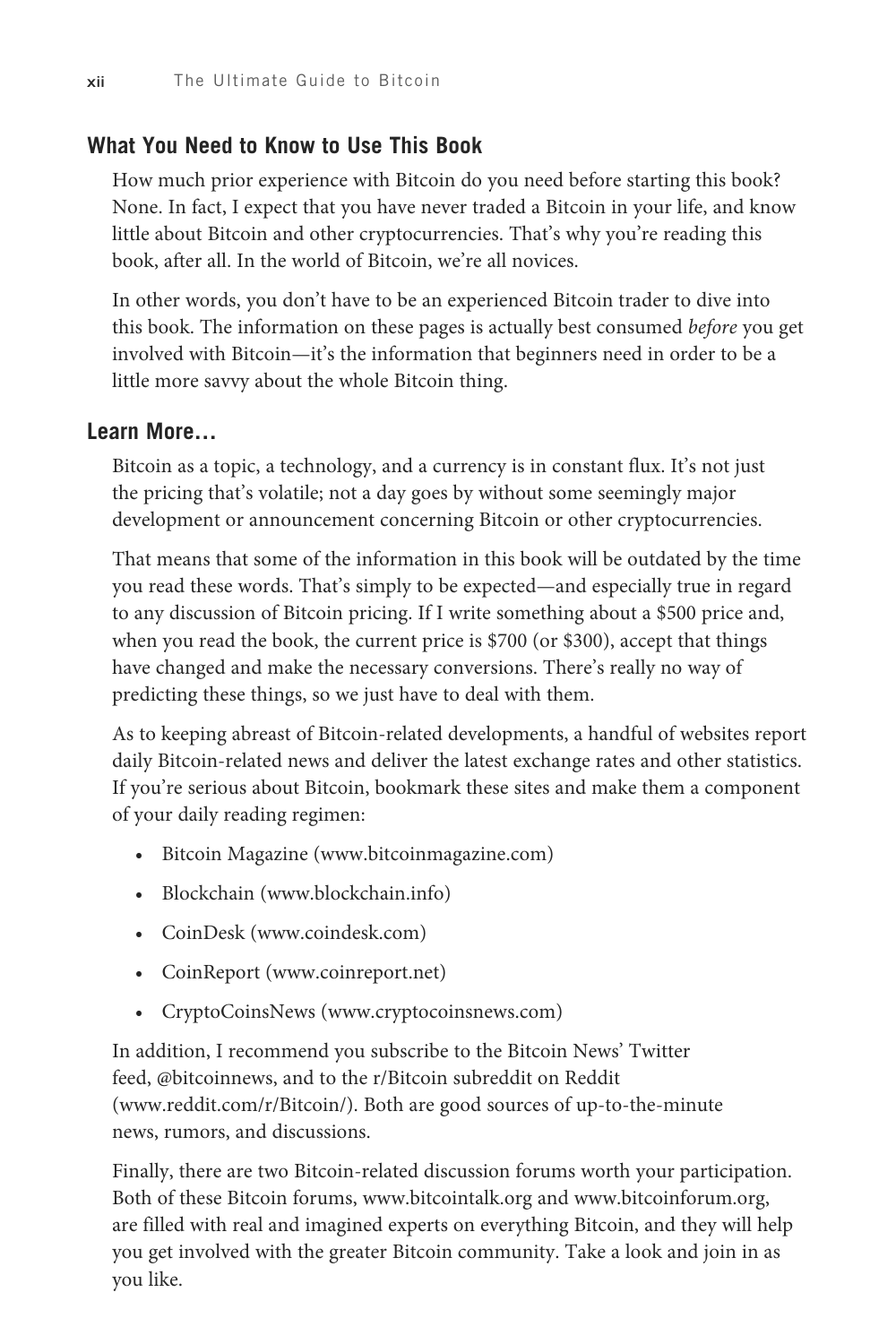[3](#page-4-1) 

# <span id="page-13-0"></span>[A Short History](#page-4-0) of Bitcoin

 *So Bitcoin is a virtual currency. But how did Bitcoin come about? How did Bitcoin evolve from concept to the most popular virtual currency today?*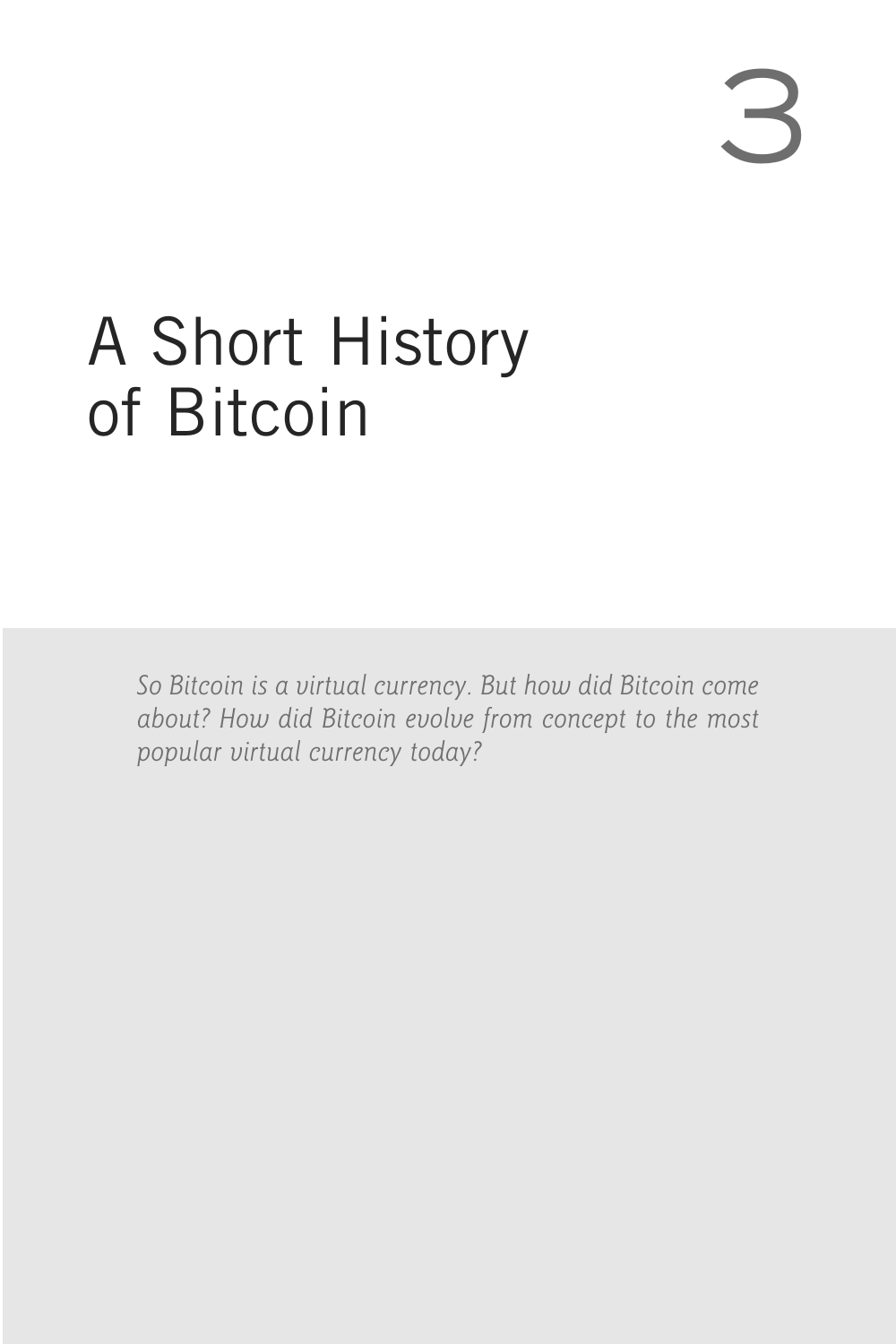## <span id="page-14-1"></span><span id="page-14-0"></span>**[Virtual Currency Before Bitcoin](#page-4-0)**

 Although Bitcoin is the best-known virtual currency, it wasn't the first. In fact, Bitcoin is just the latest of a multitude of schemes designed to supplement or replace traditional money.

## **E-gold**

 One of the first virtual currencies was E-gold, founded in 1996. E-gold was unique in that its virtual currency was backed by real, honest-to-goodness gold bullion. In essence, trading E-gold was basically the same as swapping gold ownership, but anonymously.

 At its peak, in 2008, E-gold claimed more than five million user accounts. However, the anonymous nature of the currency made the service very attractive to crime syndicates looking to launder their dirty dollars into cleaner cash. Weak security systems also contributed to an influx of hacking and fraud from these same crime syndicates.



 *E-gold's calling card.* 

 All of this led the U.S. government to get involved, and in 2008 the company's management pleaded guilty to money laundering and operating an unlicensed money transfer business. The Feds froze all user accounts, amounting to more than \$86 million in E-gold. The company itself closed its doors the following year.

 By the way, E-gold was just one of several similar virtual gold payment systems back in the day. Competitors included GoldMoney and e-Bullion, which appeared equally shady. (E-Bullion's owner was eventually arrested on charges of running an illegal money transfer business and of paying three hit men to stab his wife to death. Good folks there.)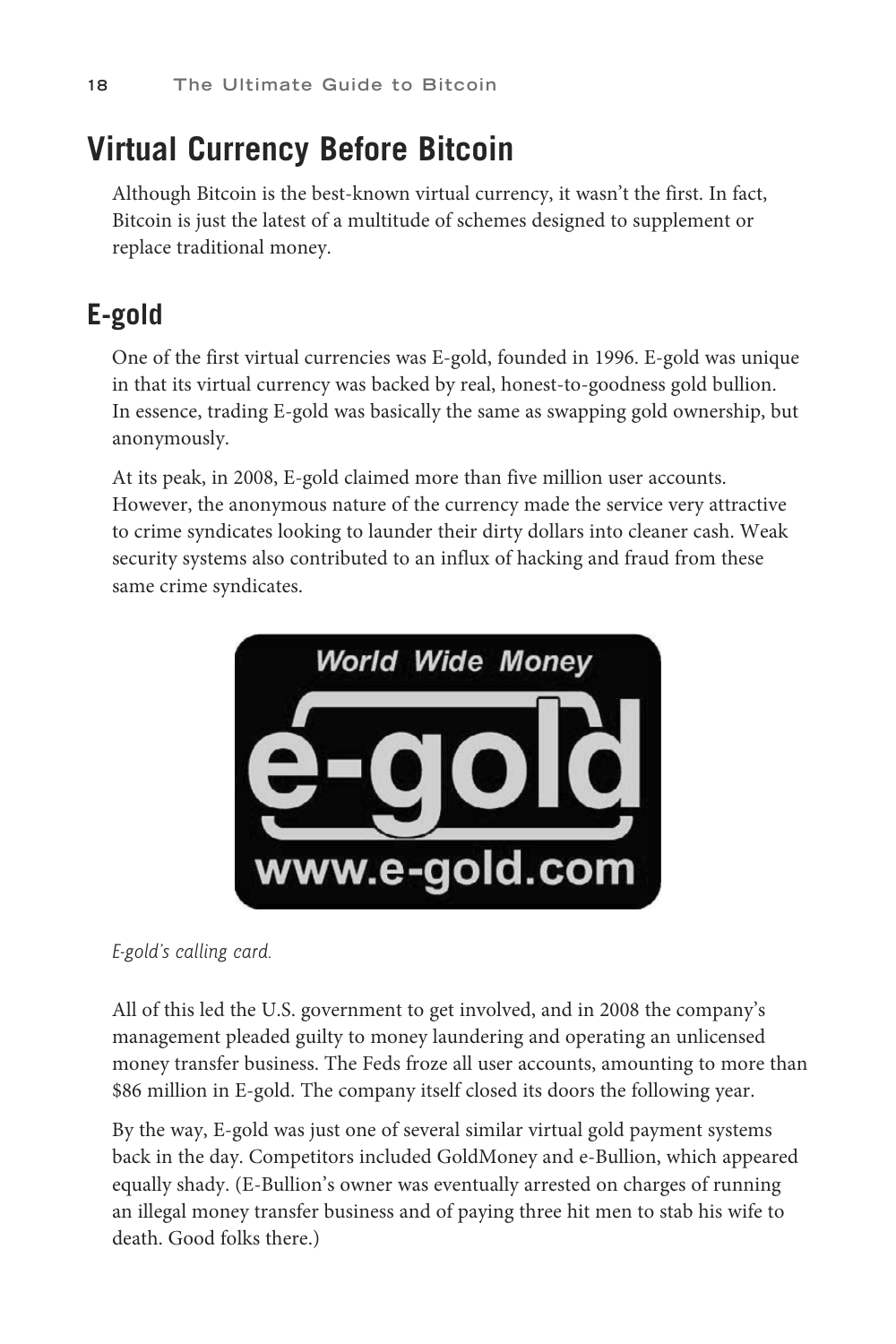### <span id="page-15-0"></span>**Beenz and Flooz**

 In 1998, an interesting new website called Beenz.com was launched. The idea behind Beenz.com is that you could earn virtual currency (called Beenz) for performing a variety of online activities, such as visiting certain websites or shopping online. The Beenz you earned could then be spent on various online goods and services.

 The site tried to position itself as "the web's currency" that would challenge the world's traditional currencies. That it didn't succeed is now obvious. In fact, Beenz had a very short life, closing its virtual doors in 2001. It never got past the challenge of convincing governments around the world that it really wasn't establishing a new currency, or of convincing users that it wasn't all a big scam.



 *The Beenz.com website in 2001.* 

 Similar to Beenz was Flooz, which was promoted by none other than comedian Whoopi Goldberg. Flooz was as big a joke as Beenz was, and operated in much the same fashion, trying to establish a unique online currency for use with Internet merchants. Flooz launched in 1999 and closed in 2001, never having attracted much of a user base.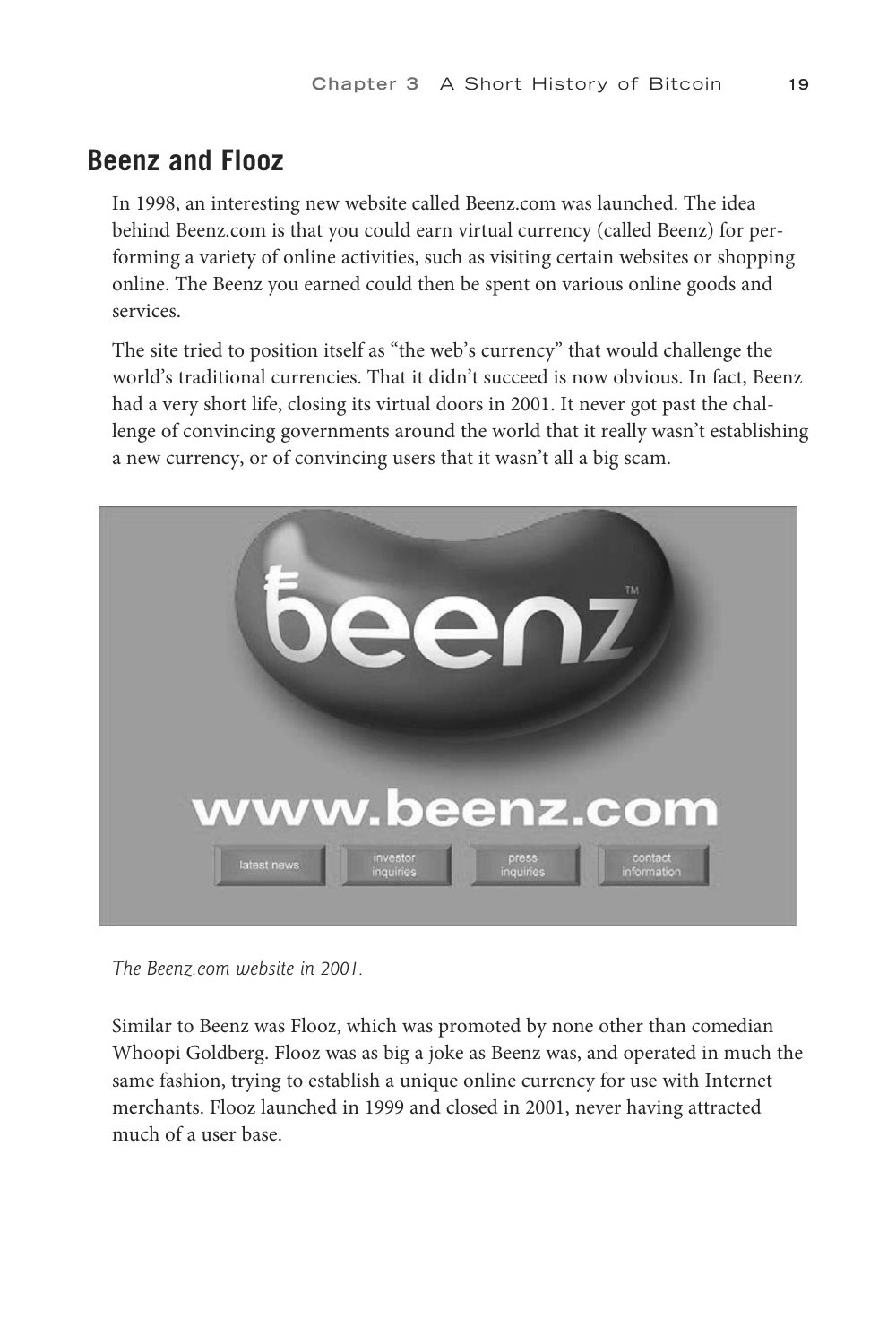## <span id="page-16-0"></span>**Q Coins**

 The Chinese Internet service provider Tencent has a very successful instant messaging service called QQ. Back in 2002, QQ developed its own internal virtual currency, called Q Coins, that customers could use to purchase various virtual goods and services, such as extra storage space, virtual pets, and online game avatars.

 Over the next few years, various non-QQ online merchants began accepting Q Coins for real-world goods and services. More than 100 million Chinese ended up using Q Coins, generating a trading volume in Q Coins of several billion yuan a year. Eventually, Q Coins ended up being so popular that they were being traded on China's black market for whatever it is that the Chinese trade on the black market. This so concerned the Chinese government that it eventually cracked down on the real-world trading of Q Coins—although they're still used today within the QQ service.

 (China's experience with Q Coins no doubt led to their recent crackdown in Bitcoin trading. They've been through all this before.)

#### **Linden Dollars**

 The concept of virtual currency makes a lot of sense within online virtual worlds. Case in point, the virtual world of Second Life and its very popular virtual currency, Linden Dollars.

 For those unfamiliar with virtual worlds, these are online communities that take the form of interactive simulated environments—kind of like a massive multiplayer video game. Users inhabit the world's graphical three-dimensional environment and interact with one another via cartoon-like avatars, often participating in virtual activities and—this is important—economies.

 The economy part comes in when users want to buy things within the virtual world, such as virtual clothing for their avatars, virtual housing, virtual entertainment, you name it. For this reason, most virtual worlds have their own unique virtual currencies that can be spent only within the confines of the online world.

 Thus it was with Second Life, which was one of the—if not *the* —most popular virtual worlds. Second Life was developed by a company called Linden Lab back in 2003, and its proprietary virtual currency was dubbed Linden Dollar. Users could purchase Linden Dollars (abbreviated L\$) using U.S. dollars and other real-world currency on Second Life's LindeX exchange, or from other users or independent brokers.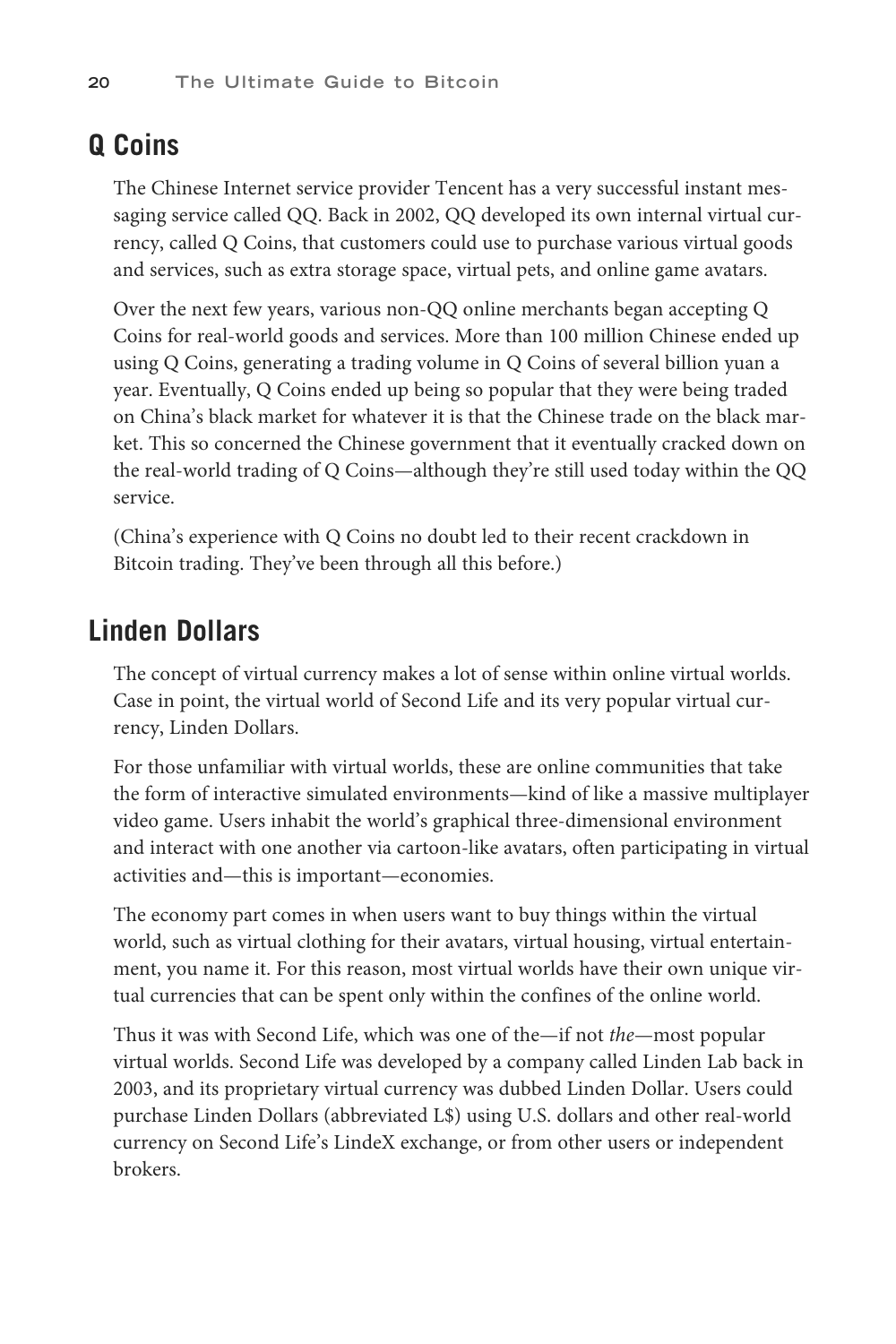<span id="page-17-0"></span>

 *Buying Linden Dollars in Second Life.* 

 Second Life and its Linden Dollar currency became so popular that tons of realworld companies, including American Apparel, Reebok, and Ford, established presences within Second Life. These companies accepted payment for both virtual and real-world goods and services in Linden Dollars.

 The growth in Second Life and its virtual currency eventually led serious investors to speculate in Linden Dollars. In fact, virtual investment banks arose to facilitate Second Life currency trading.

 All good things come to an end, however. In 2007, Second Life virtual investment bank Ginko Financial collapsed, leaving users unable to retrieve approximately \$750,000 worth of Linden Dollars that had been invested. This led to Linden Labs officially banning all virtual banks in Second Life, as well as removing all objects related to in-world virtual banking.

 Over the next several years, interest in Second Life began to wane. Second Life is still around, but it's a shadow of its former self. You can still trade Linden Dollars for U.S. dollars (and other currency), but you'd be hard-pressed to find many buyers.

### **Facebook Credits**

 In-world virtual currencies are not the sole province of online games and virtual worlds. Many bit-time social media sites have at least experimented with the concept of their own proprietary virtual currencies.

 Take Facebook, for example. In 2009 Facebook began testing the concept of Facebook Credits, which could be used to pay for in-game goods and services on the Facebook site. Facebook Credits went live in January 2011, and users could purchase 10 Facebook Credits for one U.S. dollar.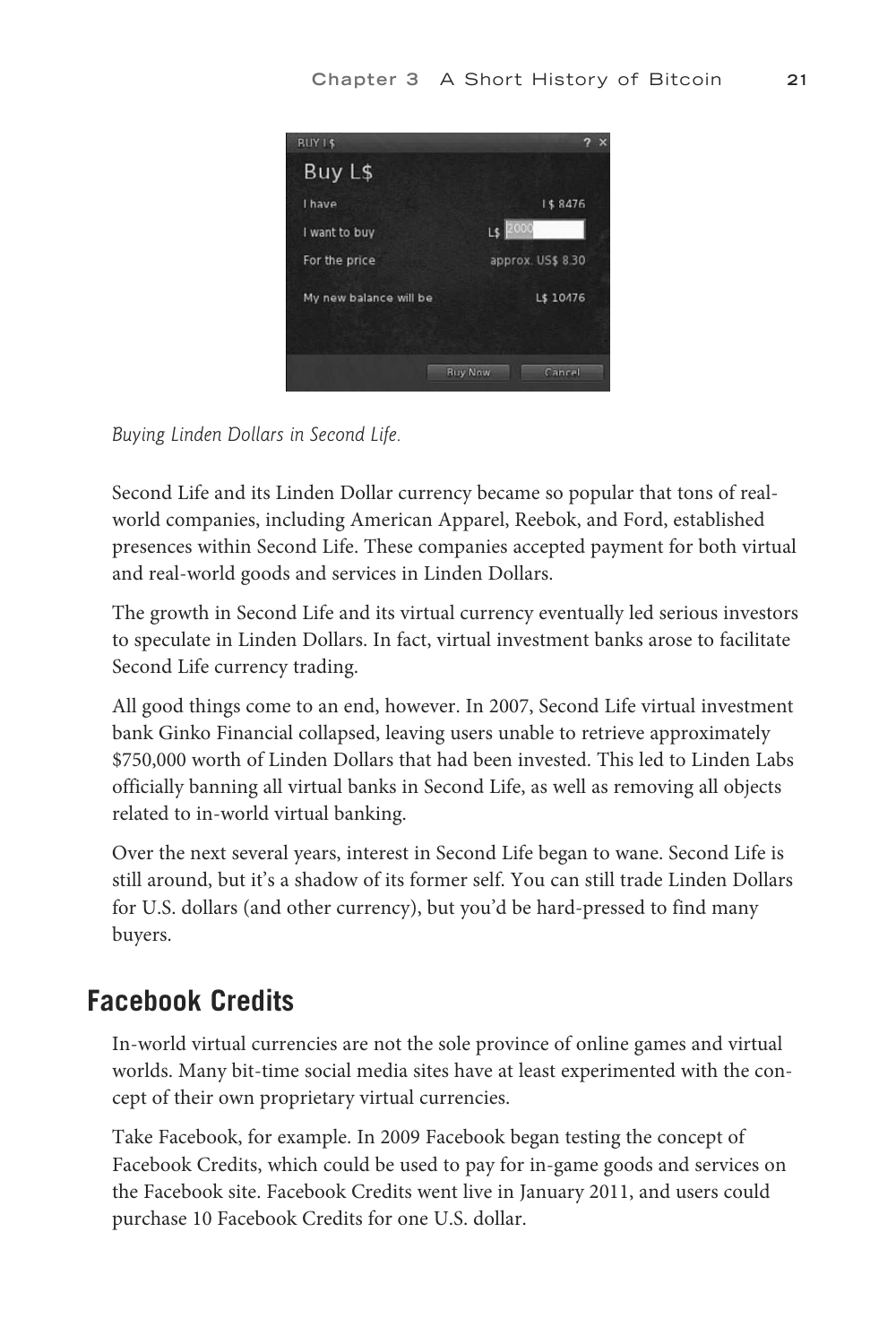<span id="page-18-0"></span>

 *Purchasing Facebook Credits in 2011.* 

 Much to Facebook's chagrin, Facebook Credits never really took off. Facebook killed the project in June of 2012, converting all remaining Facebook Credits into standard dollar (or other currency) credits to users' accounts.

#### **And More...**

 As you can see, a plethora of various virtual currency schemes have been floated (and mainly sunk) over the past 15 years or so. In addition to the currencies already mentioned, you run across others such as Dexit, DigiCash, eCache, eCash, InternetCash, Pecunix, and WebMoney. (Google them if you're interested.) What all these virtual currencies have in common is that they are failures. For one reason or another, none of these virtual currencies managed to make it into the mainstream; at best, some existed within their own virtual worlds, but that's the extent of it.

 That doesn't mean that all virtual currencies are destined to fail, however. Which brings us to the next stage in our history lesson: the birth of Bitcoin.

## GOLD FARMING

The concept of in-world or in-game virtual currencies is an interesting one especially when you layer in the ability to trade online goods for real-world currency. Here's what happens.

Game players want to buy virtual things in their virtual worlds, but don't want to (or can't) build up the currency via normal in-world means. So they pay other players real-world cash for the in-game currency that the other players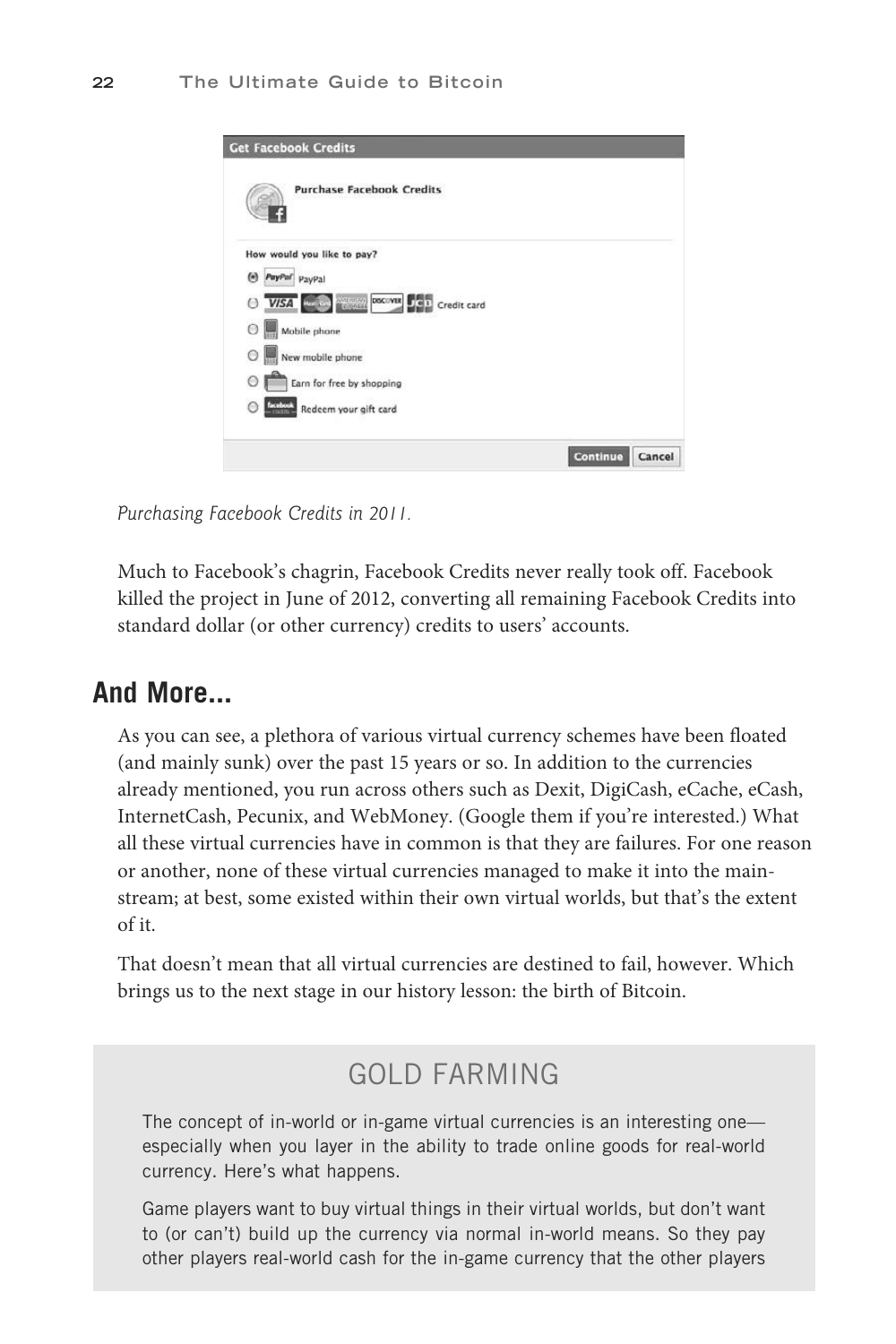<span id="page-19-1"></span><span id="page-19-0"></span>have built up by playing the game. In other words, if you want to level up, you can pay for some other player's tokens that get you to that level.

The problem comes when individuals or groups of individuals start doing this for a profit—that is, selling their in-game credits for real money. This is called gold farming, and it's a real thing. (And a big enough deal that many games ban the practice.)

It's also a source of something resembling slave labor. Apparently, work camp inmates in China have been forced to play online games to accumulate online goods and credits that are then sold for real-world currency. It's kind of a virtual sweatshop, when you think about it.

## **[Then Came Bitcoin](#page-4-0)**

 Bitcoin has been around for only about a half-dozen years. It has been a short but eventful life, with the Bitcoin economy rising from nothing to close to \$6 billion today.

### **Pre-2008: Crypto-Anarchy**

 Throughout the 1990s and 2000s, there arose considerable interest, in some circles, in cryptology and crypto-anarchy. If you've never heard of crypto-anarchy, know that it involves the employment of cryptographic tools to avoid detection (and often prosecution) when sending and receiving information over the Internet and other computer networks. Crypto-anarchists tend to be motivated by one (or more) of three main issues. First, defending against the unwanted surveillance of Internet-based communications. Second, defending against Internet censorship. And third, participating in what they call "counter economics," in essence conducting economic transactions outside of traditional financial systems and across national boundaries, often for illicit reasons.

 It's this last motive that inspired some of the leading crypto-anarchists to turn their attention toward cryptocurrency. This led to the development of several pre-Bitcoin virtual currency concepts, including Wei Dai's b-money, Nick Szabo's bit gold, and Hal Finney's RPOW. None of these ideas made it much past the conceptual stages, however—although all were obvious influences on what came next.

#### **2008: Gestation**

 The world (or some part of it) first heard about this thing called Bitcoin in August of 2008. Two things happened then. First, on August 15, Charles Bry, Neal King, and Vladimir Oksman—three scientists/academics working in the field of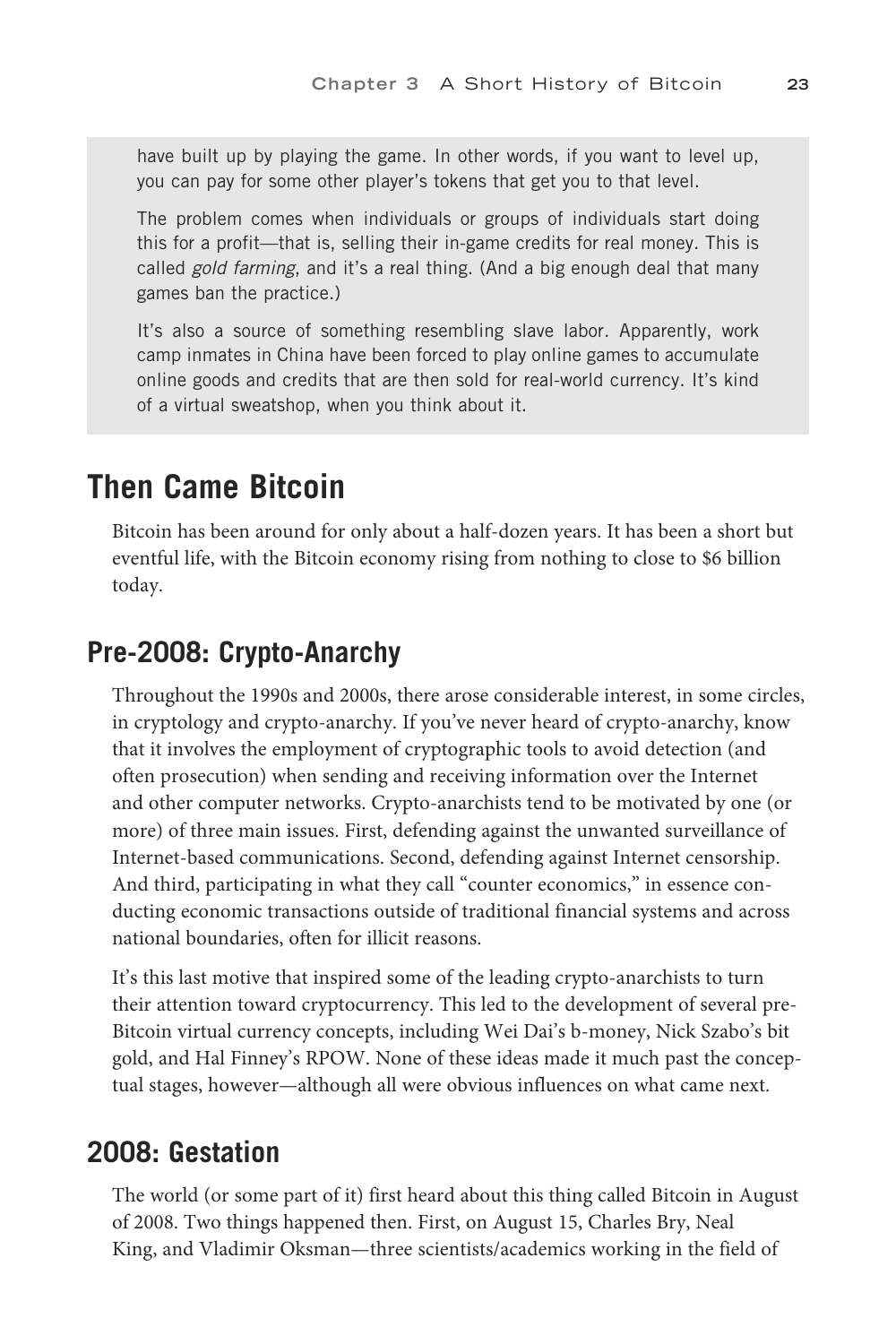<span id="page-20-0"></span>encryption—filed a patent application for an invention for updating and distributing encryption keys. Second, on August 18, the domain name bitcoin.org was registered. Something was definitely in the works.

 The big bombshell dropped on October 31, 2008, when a paper titled "Bitcoin: A Peer-to-Peer Electronic Cash System" was posted to the Internet. This paper detailed the methods of using peer-to-peer (P2P) networking to facilitate electronic transactions—essentially spelling out all the ideas behind the concept of Bitcoin. (You can read the paper yourself online at bitcoin.org/bitcoin.pdf. It's only 8 pages long and easy enough to digest.)

 The author of that paper, and the de facto founder of Bitcoin, went by the name of Satoshi Nakamoto—in retrospect, a fictitious name for a secretive character. But back then Nakamoto was onto something important, and on November 9 he registered the Bitcoin project at SourceForge.net, the home of much open-source software development. There was more to come.

## WILL THE REAL SATOSHI NAKAMOTO PI FASE STAND UP?

The original paper that detailed the workings of Bitcoin was written pseudonymously by someone called "Satoshi Nakamoto." This same person was personally responsible for developing the bulk of the Bitcoin software and also posted relevant technical information about the Bitcoin project on the semiofficial BitcoinTalk Forum.

The question is, who is Satoshi Nakamoto? He has never revealed his true identity, although there has been much speculation over the years.

Fast Company magazine, for example, conducted an investigation that strongly suggested that "Satoshi Nakamoto" was actually a collective composed of Charles Bry, Neal King, and Vladimir Oksman—the three scientists who filed for that encryption patent back in 2008. All three individuals denied being Mr. Nakamoto, however, so the search continued.

The New Yorker magazine conducted its own in-depth investigation into Nakamoto's identity and turned up two possible candidates: Irish computer science student Michael Clear and Vili Lehdonvirta, a Research Fellow at the Oxford Internet Institute. But both of these suspects denied being the man in question, so that exploration was for naught.

Other individuals speculated to be the man behind the currency include Japanese mathematician Shinichi Mochizuki, programmer Wei Dai (developer of Bitcoin predecessor b-money), digital currency researcher Nick Szabo (developer of bit-gold, another Bitcoin predecessor), and software developer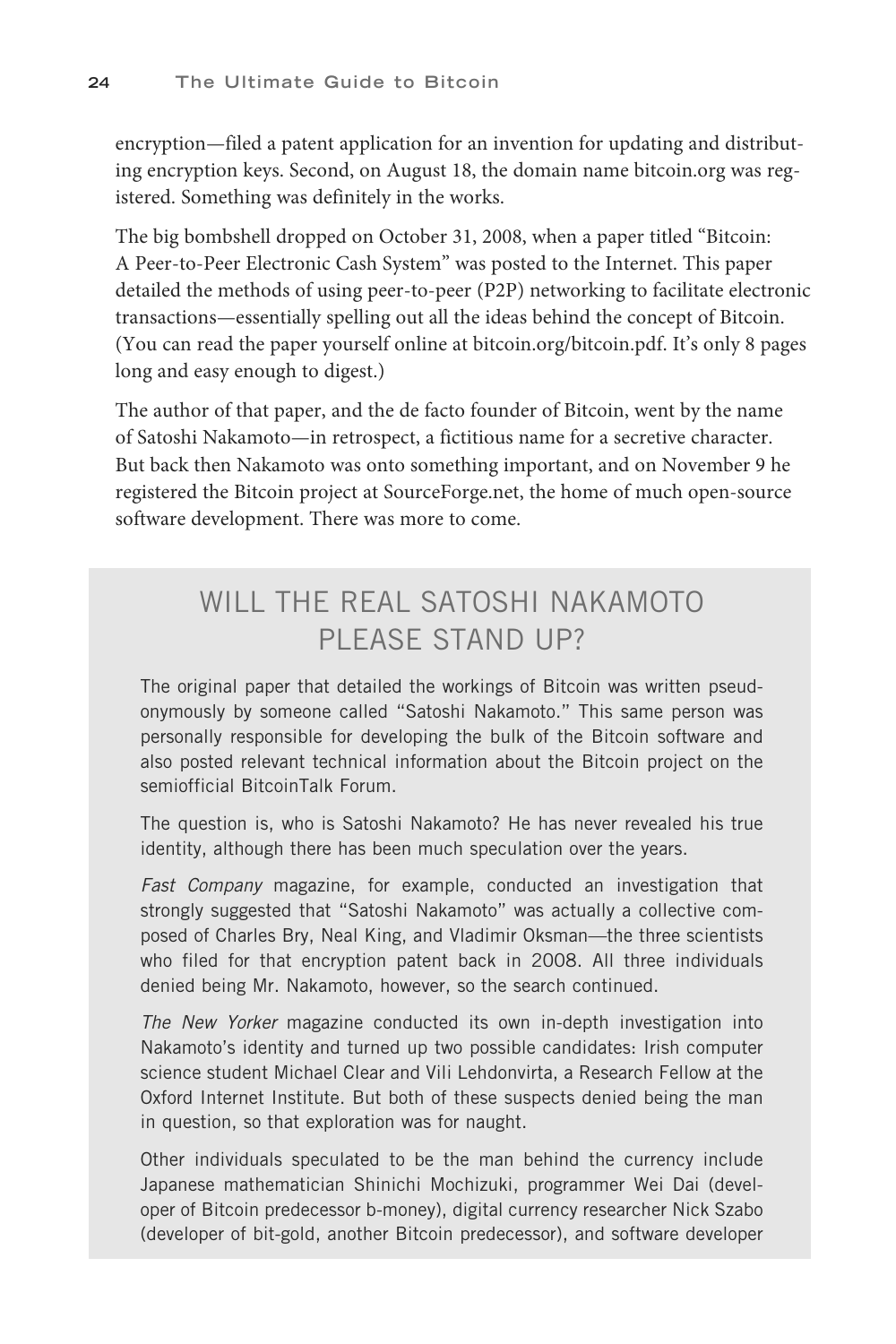<span id="page-21-0"></span>and cryptographic activist Hal Finney (developer of yet another pre-Bitcoin virtual currency concept, dubbed RPOW). Despite the "proof" offered for each of the candidates, all have denied being the man behind the currency.

In a March 2014 Newsweek article, journalist Leah McGrath Goodman took a simpler approach and started looking for men actually named "Satoshi Nakamoto." She found one in Temple City, California, a reclusive 64-yearold physicist named Dorian S. Nakamoto. (The "S" is for Satoshi, naturally.) This Nakamoto denied being the man in question, however, and hired a lawyer to clear his name. So much for the simple approach.

Whoever he is or was, Satoshi Nakamoto hasn't been involved with the Bitcoin community since mid-2010. His last communication was in April of 2011, when he said he had "moved on to other things."

Thank you, Mr. Nakamoto, and good night.

#### **2009: Birth**

 The development of Bitcoin continued apace, and on January 3, 2009, Nakamoto mined the very first Bitcoins, the so-called "genesis block." On January 9, he released the first open-source Bitcoin client (v0.1). Three days later, on January 12, the first Bitcoin transaction was recorded, from Nakamoto to Hal Finney—a name you've heard before.

 Finney was (and is) a developer at PGP Corporation, a company at the forefront of public-key cryptography—the technology behind Bitcoin's encryption capabilities. He is also a noted activist in the field of cryptography, responsible for running several anonymous remailer servers and staging a contest to break Netscape's export-grade encryption. In 2004, Finney created the first reusable proof-of-work protocol, dubbed RPOW, which was a system that required some work from the service requester before a credit of some sort would be applied; a version of this protocol was incorporated into the Bitcoin mining process. It goes without saying, then, that Finney was integral to the creation of Bitcoin (which is why some claim that Finney himself is actually Satoshi Nakamoto—which Finney, of course, denies).

 Back to our story, and to that first Bitcoin transaction. This first transaction created what is known as the *genesis block* , the initial block in the ever-growing Bitcoin block chain. Nakamoto's genesis block was composed of 50 Bitcoins— 50 BTC, in Bitcoin parlance. The value of those first Bitcoin transactions was negotiated by individuals on the bitcointalk forums, which is where all interested parties hung out online. (You can access the bitcointalk forums today at [https://bitcointalk.org.\)](https://bitcointalk.org)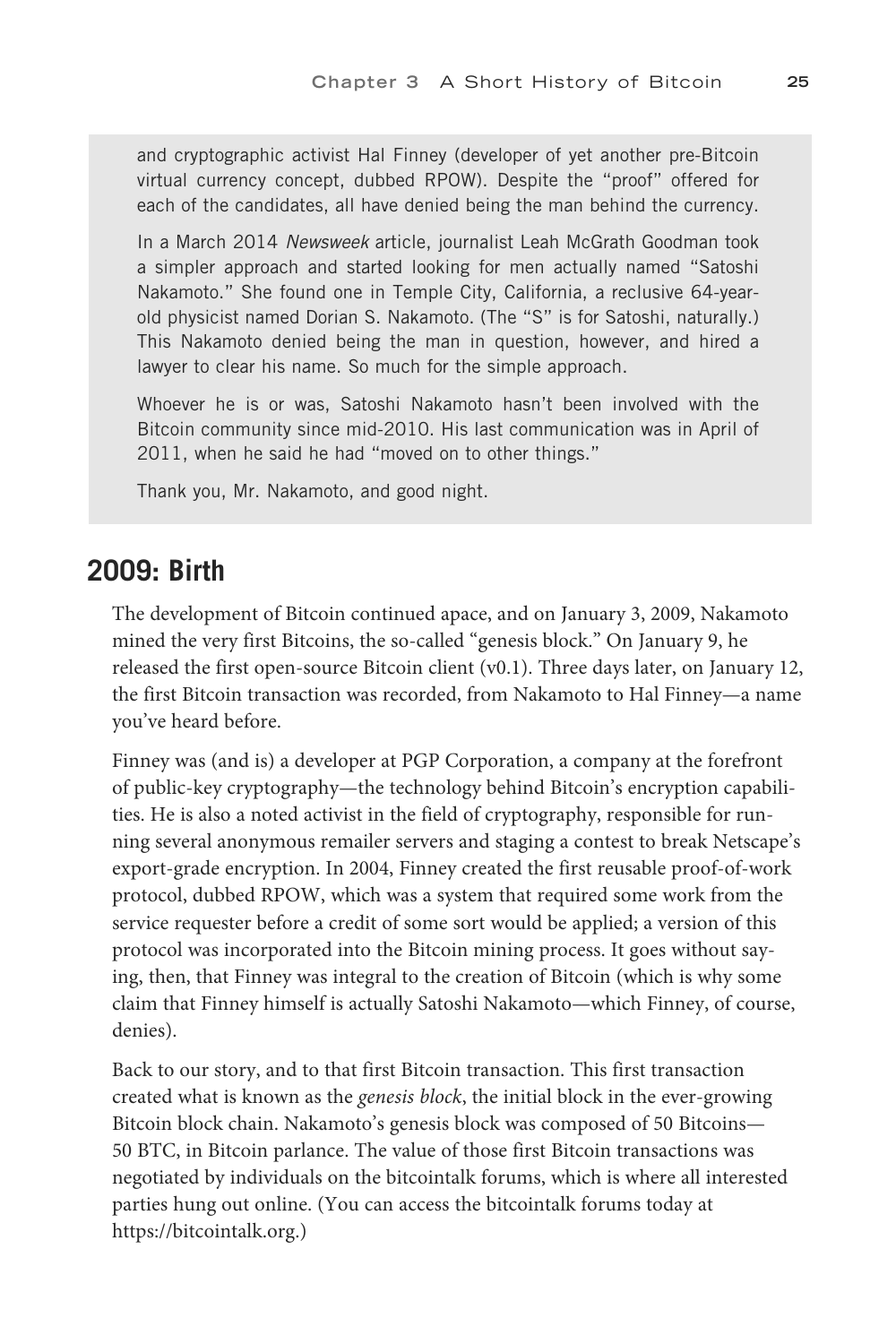<span id="page-22-0"></span> Throughout the balance of 2009, Nakamoto and others continued to work on the Bitcoin technology and the associated trading process. During these early days there were no formal Bitcoin exchanges; all the trading took place between individuals on the bitcointalk forums. For example, in October of 2009, forum member NewLibertyStandard set the exchange rate of 1 dollar equaling 1,309.03 BTC, or \$0.0007/BTC. (Bitcoins weren't worth a whole lot back then.)

#### **2010: Getting Real**

 It wasn't long before the first "official" (or as official as anything can be in the decentralized world of virtual currency) Bitcoin exchange was established. Trading at Bitcoin Market, owned and operated by bitcointalk member dwdollar, began on February 6, 2010. As of May 2010, the exchange rate on Bitcoin Market was \$0.004/BTC.

 Of course, the exchange rate fluctuated based on supply and demand, and there was little of either. For example, bitcointalk member laslo established the exchange rate of \$0.0025/BTC by paying jercos, another user, 10,000 BTC for two pizzas worth approximately \$25.

 July of 2010 saw the establishment of another Bitcoin exchange named Mt. Gox. (Remember that name; it becomes very important later on.) Mt. Gox actually got its start in 2007 as an online exchange for *Magic: The Gathering Online* trading cards; the name comes from **M** agic **T** he **G** athering **O** nline e **X** change. The site went through several different permutations before settling in as a Bitcoin exchange.

 Before Mt. Gox opened, the Bitcoin exchange rate was \$0.008/BTC. Five days later the value had increased tenfold, to \$0.08/BTC. (This increase in value was also due in part to an influx of new Bitcoin users, as v0.03 of the Bitcoin software was released that month.)

 In August of 2010, a major vulnerability in the Bitcoin protocol arose, which enabled users to bypass Bitcoin's built-in restrictions and create an indefinite number of Bitcoins. This was not a good thing, as more than 184 billion BTCs were generated in a single transaction on August 15, effectively making worthless the entire currency. Fortunately, the fraudulent transaction was quickly spotted and reversed, and the bug was fixed—not yet to be repeated.

 That little setback out of the way, the Bitcoin exchange rate continued to climb throughout the rest of the year, reaching \$0.50/BTC. By November, the total value of the Bitcoin economy surpassed \$1 million.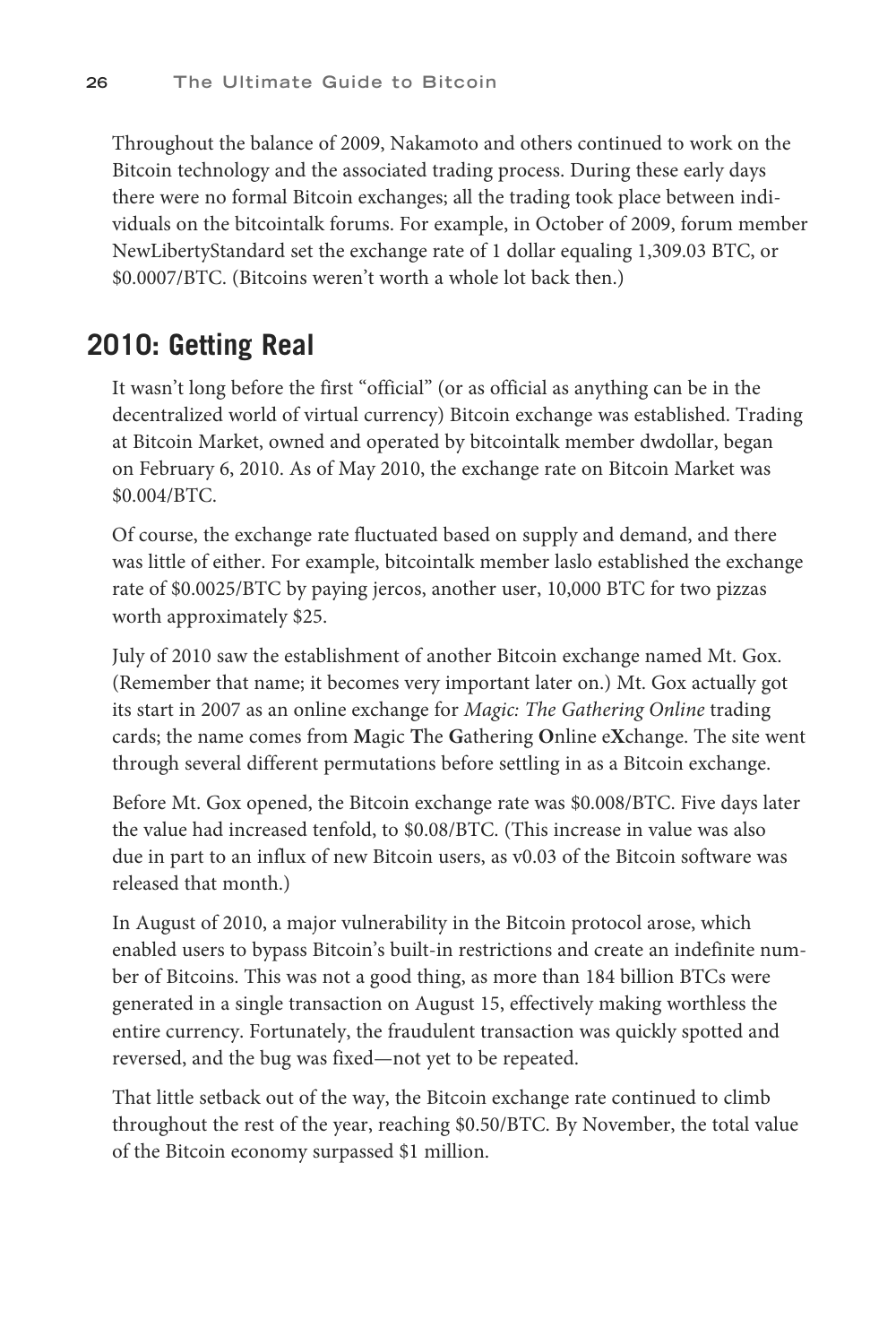## <span id="page-23-0"></span>**2011: Ups and Downs**

 By January of 2011, 5.25 million Bitcoins had been generated. On February 9, 2011, Bitcoin reached parity with the U.S. dollar, with Mt. Gox reporting an even exchange rate of \$1.00/BTC.

 This increase in the exchange rate resulted in an even larger influx of users. The exchange rate subsequently declined, however, dropping to \$0.70/BTC by the middle of March.

 In April of 2011, *TIME* magazine provided even more exposure by publishing one of the articles about Bitcoin in the mainstream press. Not coincidentally, the value of the Bitcoin economy passed \$10 million by the end of that month.

 Mt. Gox had quickly become the largest Bitcoin exchange, but several others were launched throughout 2011. These included exchanges for British pound sterling (Britcoin), Brazilian real (Bitcoin Brazil), and Polish zloty (BitMarket.eu).

 After the *TIME* story, the Bitcoin exchange rate saw a rapid rise. The rate hit \$10.00/BTC in June and peaked at \$31.91/BTC on June 8. This gave the Bitcoin economy a \$206 million market capitalization. However, that peak was followed by a precipitous drop just four days later, when the exchange rate went back down to \$10.00/BTC again. This was a good demonstration of the volatility of the Bitcoin market.

 Then the unthinkable happened. On June 15, 2011, the Mt. Gox database was hacked and fake sell orders were placed for more than 25,000 BTC from 478 user accounts. This drove the price of Bitcoins (at Mt. Gox, anyway) down to \$0.01/ BTC. This would have wiped out hundreds of investors, except that Mt. Gox was able to reverse all the phony trades.

 That wasn't the only low point for Bitcoin in 2011. In July, the operator of Bitomat, the third-largest Bitcoin exchange, announced that he had lost access to the wallet. dat file that held approximately 17,000 BTC, worth about \$220,000 at the time. The operator announced that he would sell the service for the missing amount, intending to use funds from the sale to refund his customers.

 In August another Bitcoin exchange, MyBitcoin, was hacked. This caused the exchange to shut down, refunding just 49% of customer deposits, for a loss of nearly \$800,000.

 Despite those obvious lows, there were plenty of high points in the world of Bitcoin in 2011. For example, in July of 2011, Intervex Digital released BitCoins Mobile, the first Bitcoin app for iOS devices. In August, the first Bitcoin Conference and World Expo was held in New York City. And in November, the first European Bitcoin Conference was held in Prague.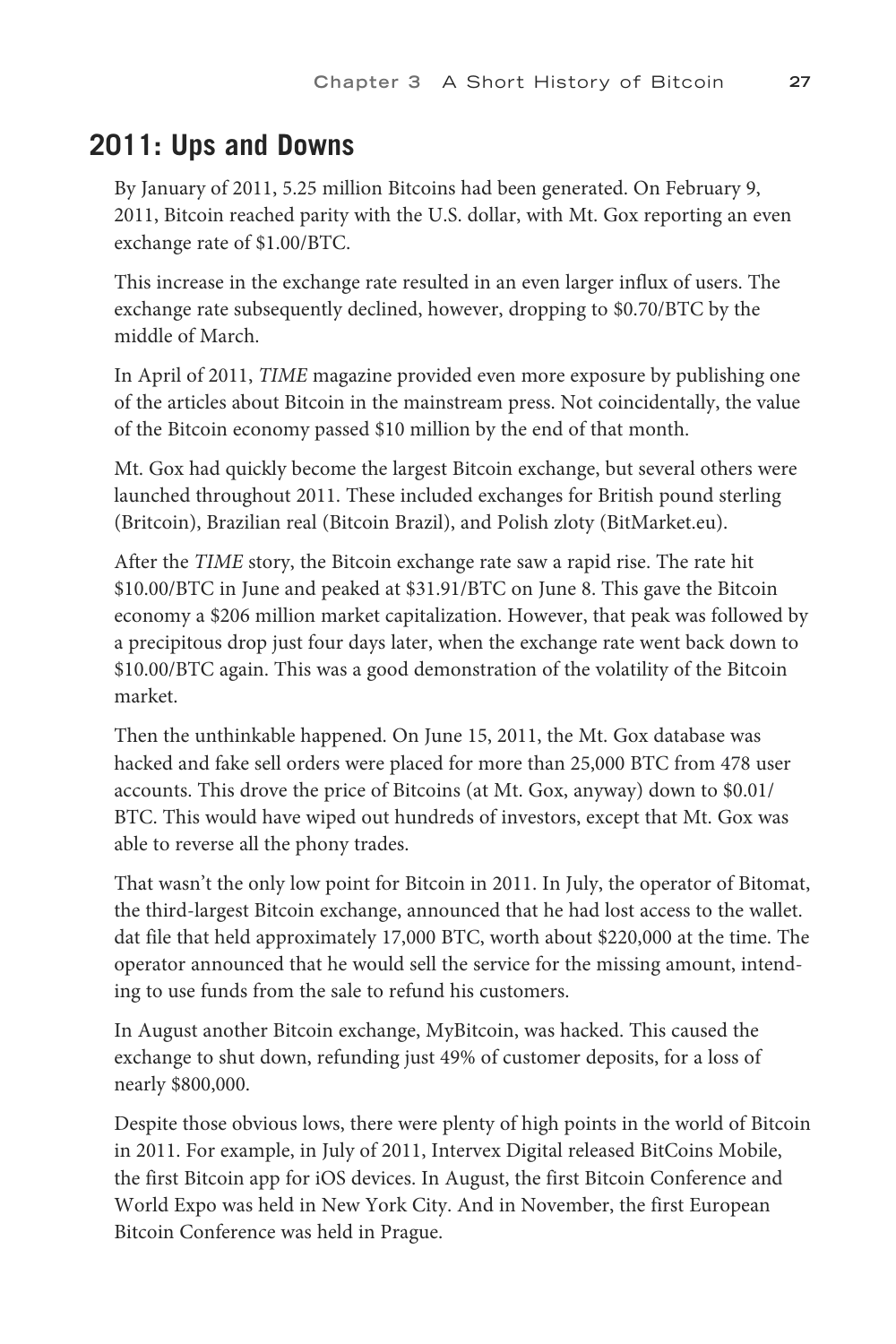## <span id="page-24-0"></span>**2012: Rocky Times**

 Let's face it, 2012 wasn't the best of years for those trading in Bitcoins. Not only did the price of Bitcoins not increase much, ending the year at just \$13/BTC, but it also was a time of much internal turmoil and criminal activity.

 For example, in March close to 50,000 BTC was stolen from the Linode exchange. And in September the Bitfloor exchange was hacked, with more than 24,000 BTC stolen.

 In August, a lawsuit was filed against the Bitcoinica exchange, as a result of close to a half-million dollars in lost savings. The exchange was hacked twice in 2012, which led to allegations that Bitcoinica neglected the safety of its customers' investments.

 August also saw the closing of the Bitcoin Savings and Trust, which left around \$5.6 million in Bitcoin-based debts. This led to an investigation by the SEC of the exchange as being kind of a Ponzi scheme.

 The news in 2012 wasn't all bad, however. In December Bitcoin-Central (now called Paymium) became the first Bitcoin exchange licensed as a bank in Europe, which put a veneer of respectability on the whole endeavor.

## **2013: Looking Up (Sort Of...)**

 After the dismal year prior, 2013 looked to be a bit of an improvement for the world of Bitcoin. It started with a very healthy increase in the currency's value, with the exchange rate breaking the 2011 peak of \$31.91/BTC on February 28, 2013. The price continued to rise over the next few months, breaking \$100/BTC by the first of April. At that point the Bitcoin market cap passed \$1 billion.

 Later in April, Bitcoin exchanges Mt. Gox and BitInstant had problems due to insufficient capacity, which resulted in delays in processing trades. This caused the exchange rate, which had risen to \$266/BTC, to quickly drop to \$55/BTC. (The rate stabilized near \$160/BTC within a few hours of the issue, however.)

 Mt. Gox saw more problems in May, when the U.S. Department of Homeland Security seized more than \$5 million from its U.S. accounts. The reason was that Mt. Gox had not registered as a Money Service Business (MSB) with the government's Financial Crimes Enforcement Network (FinCEN). FinCEN had earlier established new regulatory guidelines for what it called "decentralized virtual currencies" that classified Bitcoin miners and exchanges as MSBs—and, as such, subject to registration and other legal requirements. (For example, FinCEN's guidelines require Bitcoin exchanges to disclose large transactions and suspicious activity, comply with money-laundering regulations, and collect information about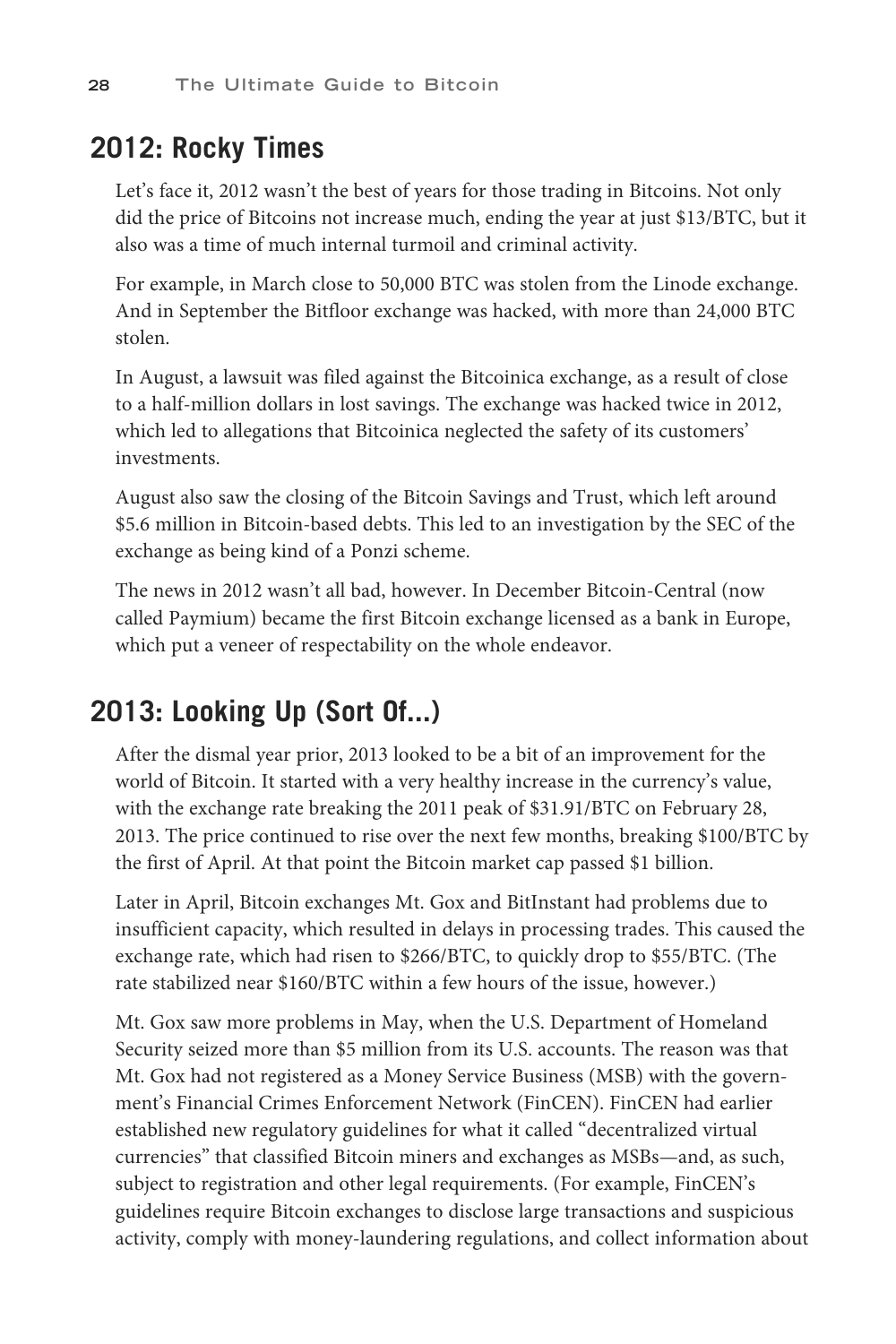<span id="page-25-0"></span>their customers.) Because Mt. Gox hadn't yet registered, the government took action.

 The exchange got a reprieve in June, when it finally received its MSB license from FinCEN. Mt. Gox's problems didn't end there, however. The exchange suspended withdrawals in U.S. dollars on June 20, after which the Tokyo branch of the Mizuho Bank (which handled all of Mt. Gox's transactions) pressured the exchange to close its account. Mt. Gox announced that it fully resumed withdrawals on July 4, although users reported that few withdrawals in U.S. dollars had been successfully completed. By November, it was reported that Mt. Gox users around the globe were experiencing delays of weeks or even months in withdrawing funds. Obviously, the exchange's problems with the U.S. government were continuing to create problems between Mt. Gox and the banking system.

 Mt. Gox aside, there were several instances of major Bitcoin theft throughout the year. In April, Instawallet, a provider of web-based Bitcoin wallets, was hacked, resulting in the theft of more than 35,000 BTC, valued at more than \$4.6 million. In October, Australian Bitcoin wallet provider Inputs.io was hacked for a loss of 4,100 BTC, worth more than \$1 million. Also in October, a Bitcoin trading platform owned by Global Bond Limited simply vanished, taking Bitcoin worth more than \$5 million with it.

 On the good-news front, in July a project was initiated that linked Bitcoin with M-Pesa, a popular Kenyan mobile payments system, that promised to spur virtual online payments throughout Africa. In October, the first Bitcoin ATM was launched in Vancouver, British Columbia. And during the course of the year, several online and real-world merchants and services began accepting Bitcoin for payment, including OkCupid, WordPress.com, Reddit, Foodler, and Overstock.com.

 Bitcoin was in the news again in October, when the FBI seized roughly 26,000 BTC from the Silk Road website. This was part of an investigation into Silk Road's alleged illegal activities; the site was well known as a marketplace for illegal drugs, with the virtually untraceable Bitcoin as the currency of choice. It wasn't the best kind of publicity for the fledging virtual currency.

 Also not good was the news from China. On December 5, the People's Republic of China announced that it was prohibiting Chinese banks from using Bitcoins, and that Bitcoins could not be used as legal tender. It didn't ban individuals from trading Bitcoins as a commodity, but it did impose new reporting constraints.

 All that said, the biggest Bitcoin news of 2013 had to be the huge increase in value at the end of the year. The exchange rate was approximately \$140/BTC at the beginning of October, hit \$200/BTC on November 3, skyrocketed to \$900 on November 19, and hit an all-time high of \$1,216/BTC on November 28.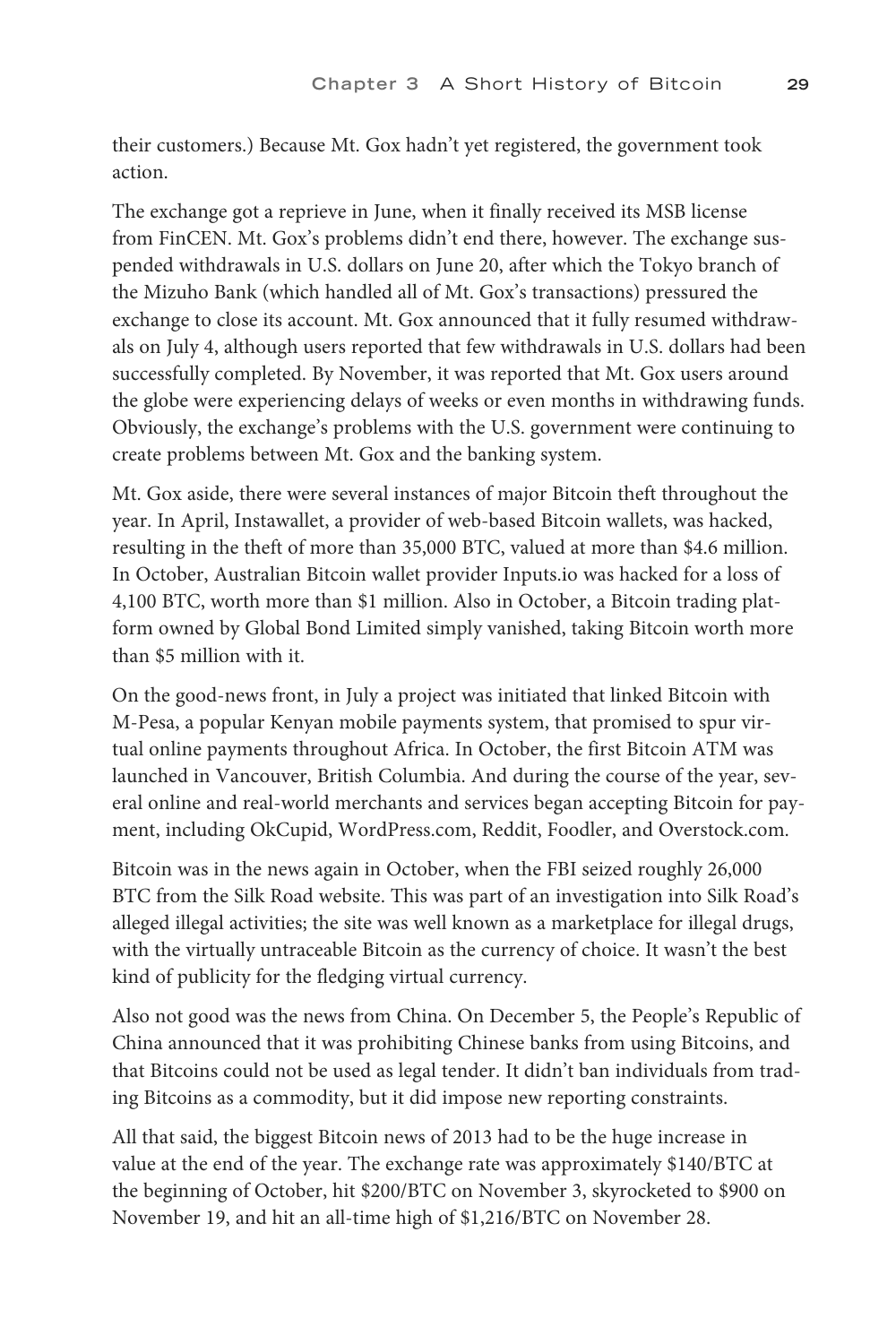<span id="page-26-0"></span> That looked like a bubble, and it was. In December, the price crashed down to \$600/BTC, rebounded back to \$1,000/BTC, then fell again to \$500/BTC, and ended the year in the \$650/BTC range. If you held any Bitcoin during that period, it was a wild ride.

### **2014: Mt. Gox...and Beyond**

 The Bitcoin exchange rate remained volatile during the first few months of 2014, rising to \$1,000/BTC in January, sinking to the \$600/BTC range in February, and then hovering in the \$400 to \$500/BTC range for the next several months.

 This volatility was due in part to the problems befalling Mt. Gox, once the largest Bitcoin exchange in the world. Continued issues with the U.S. government hindered its operations, as did poor business practices and ongoing technical and security issues.



 *Mt. Gox's website, in better days.* 

 On February 7, 2014, Mt. Gox announced that they were halting all withdrawal requests while they obtained "a clear technical view of the currency processes." On February 10, the company stated that the current issue was due to a "bug in the Bitcoin software that makes it possible for someone to use the Bitcoin network to alter transaction details to make it seem like a sending of Bitcoins to a Bitcoin wallet did not occur when in fact it did occur. Since the transaction appears as if it has not proceeded correctly, the Bitcoins may be resent. Mt. Gox is working with the Bitcoin core development team and others to mitigate this issue."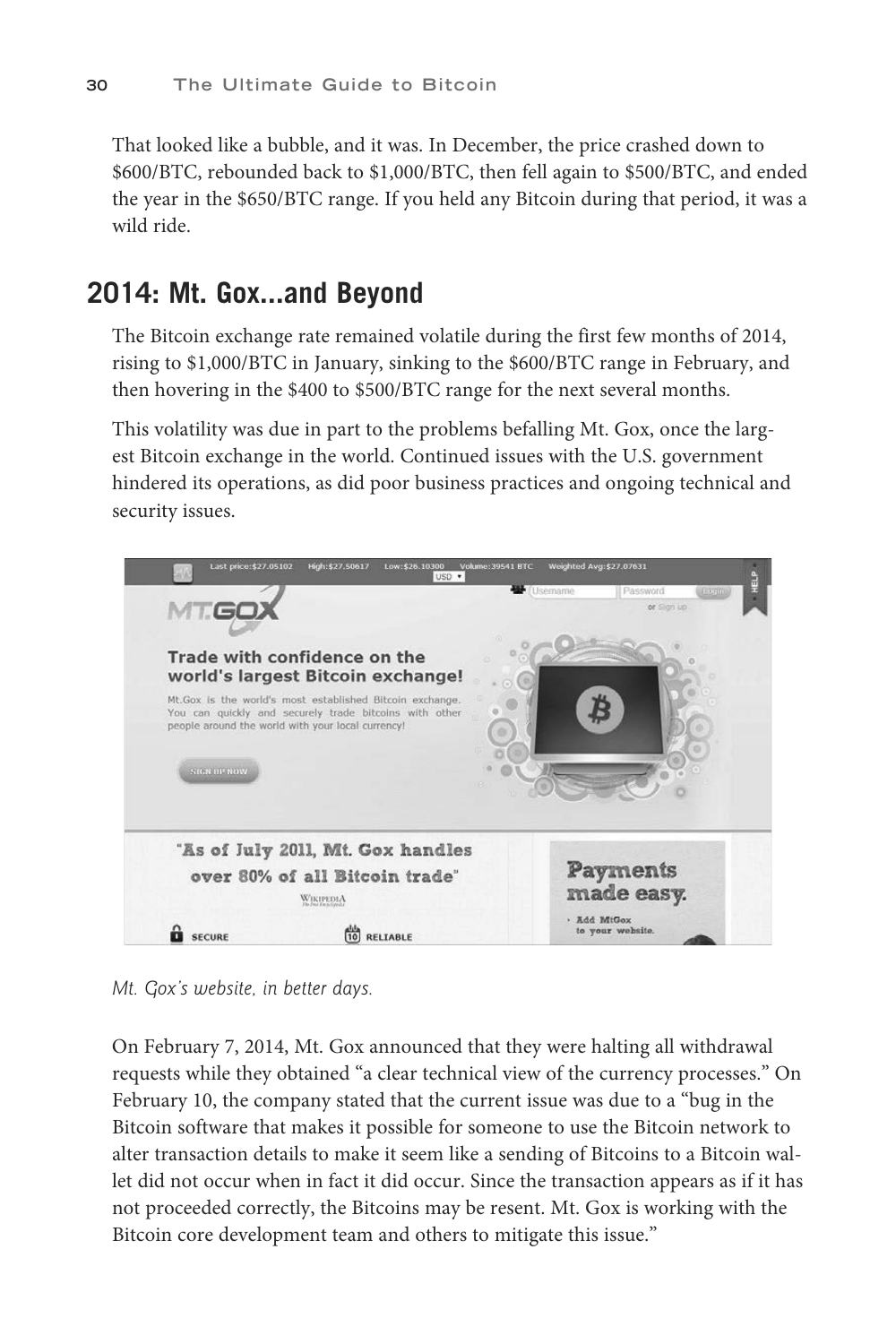<span id="page-27-0"></span> To give you an idea of the magnitude of Mt. Gox's problems, a February poll indicated that 68% of the exchange's customers were currently awaiting funds they had requested withdrawn. The median waiting time was between one and three months, with 21% of customers waiting for three months or more. (Imagine waiting three months for your local bank to process a withdrawal!)

 On February 23, Mt. Gox's CEO resigned and the company deleted all posts from their Twitter feed. The next day, Mt. Gox officially suspended all trading and, just hours later, its website went offline. Then the bomb dropped: On February 20, Mt. Gox filed for bankruptcy protection. It listed its liabilities at 6.5 billion yen (approximately \$64 million), and its assets at just 3.8 billion yen.

 As to the cause of all these problems, the company claimed to have lost close to 750,000 of its customers' Bitcoins, and 100,000 or so of its own store. The "lost" Bitcoins were worth around \$473 million—not an insignificant amount.

 What happened to all those virtual funds? Mt. Gox released a statement that said, in part, "The company believes there is a high possibility that the Bitcoins were stolen." By hackers, presumably. The company's recently resigned CEO said that technical issues opened the door for those fraudulent withdrawals.

 (Keeping up-to-date, on March 20 the company reported that it had found some Bitcoins, worth around \$116 million, in an old digital wallet from 2011. That reduces the number of total Bitcoins lost down to around 650,000.)

 Obviously, hacks and fraud can totally destroy any unsecured Bitcoin exchange; that's why we have regulations and insurance for traditional financial institutions. Mt. Gox is the biggest example of this type of value-destroying fraud, but not the only one. Witness the Bitcoin exchange Flexcoin, which was hit by hackers on March 2, 2014, smack dab in the middle of the whole Mt. Gox thing. The hack and resulting losses—forced Flexcoin to shut up shop just one day later, stating, "As Flexcoin does not have the resources, assets, or otherwise to come back from this loss, we are closing our doors immediately."

 March also saw the Internal Revenue Service rule that Bitcoin is not a currency, but rather an asset. This means that Bitcoin transactions should be taxed as capital gains, the same as stocks and other securities. This ruling could be troublesome for those wanting to use Bitcoin as a currency rather than an investment.

 That said, the IRS ruling obviously had little impact on a Bitcoin start-up named Circle that launched on May 16. Circle's website enables consumers to purchase Bitcoin in any amount they choose and then spend their Bitcoin on online shopping and at real-world merchants and restaurants. Even better, Circle's Bitcoin exchange services come with all the safeguards that protect traditional currency transactions in the real world—and with no fees for deposits, withdrawals, or Bitcoin storage.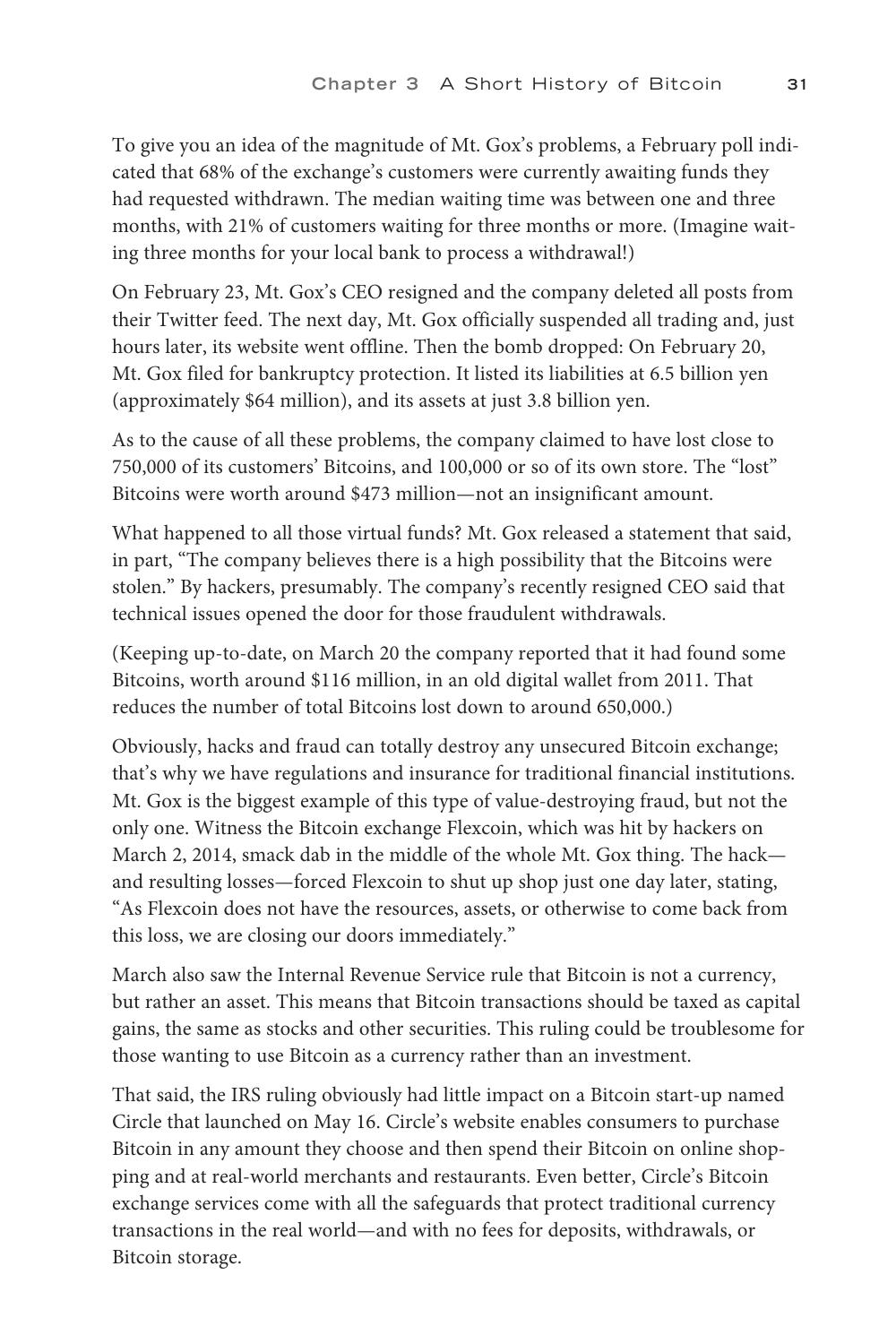<span id="page-28-1"></span>

 *Circle—a new way to trade Bitcoin?* 

<span id="page-28-0"></span> The same week, Halsey Minor, the founder of CNET, launched another new Bitcoin market dubbed Bitreserve. Funds held by members are backed by a full reserve of real-world currencies, including dollars, euros, yuan, yen, and pounds. The goal is to give members all the traditional values of a virtual currency but with more security and less value-destroying volatility.

## **[Bitcoin Today](#page-4-0)**

 That's where things stand as of mid-year 2014, when this book was written. The whole Bitcoin industry (yes, it's now an industry) is still reeling from the Mt. Gox debacle, but also claiming that it's an isolated incident that had more to do with Mt. Gox's poorly run business than it did with any intrinsic flaw in the Bitcoin model. Bitcoin's price continues to hover in the \$500 to \$600/BTC range, nowhere near the inflated highs of late 2013. In fact, the currency looks downright stable compared to how it has been in the past.

 Despite the turmoil, more and more merchants—both online and in the real world—are announcing that they will accept Bitcoin as payment for their goods and services. We're talking merchants as diverse as Digital River, which handles \$30 billion/year worth of online transaction processing for digital software downloads, and Expedia, the big-time online travel site. Even eBay's PayPal says that they're "actively considering" integrating Bitcoin into the PayPal payment system, and it's rumored that several large financial institutions might be getting into the Bitcoin exchange business. Legitimacy appears to be near.

 It has been an interesting six years or so, with Bitcoin rising from one man's idea to a viable world currency. Who knows where things will be six years from now?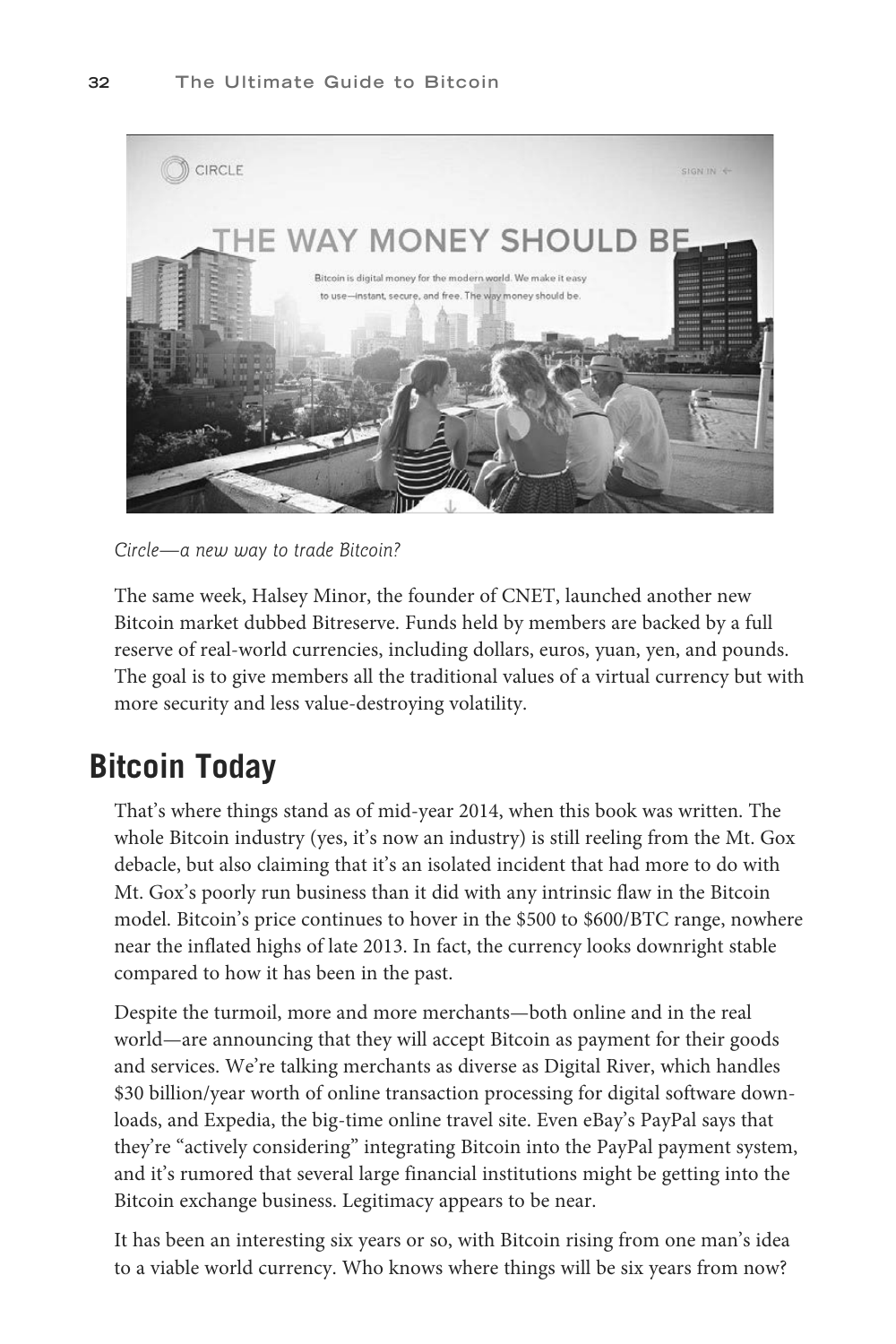## [Index](#page-8-0)

## <span id="page-29-0"></span> **A**

 accepting Bitcoins benefits of, [116](#page--1-4) directly, [121](#page--1-4)  drawbacks to, [117](#page--1-4)  on Etsy, [120](#page--1-4)-121 list of vendors, [104](#page--1-4)-107  *bricks-and-mortar retailers, [106](#page--1-4) - [107](#page--1-4)  online vendors,  [104](#page--1-4) - [106](#page--1-4)*  payment processors,  [117 - 120](#page--1-4)  slow acceptance rate,  [156 - 157](#page--1-4)  addresses creating for transactions, [38](#page--1-4) managing transactions,  [40 - 42](#page--1-4) operational overview,  [34 - 35](#page--1-4)

 purchasing Bitcoins,  [37 - 38](#page--1-4) spending Bitcoins,  [38 - 39](#page--1-4) storing in wallets, [97](#page--1-4) trading Bitcoins, [39](#page--1-4) in transaction messages, [35](#page--1-4)-37 Alienware, [104](#page--1-4) Amory, [92](#page--1-4) Anoncoin (ANC), [170](#page--1-4) apps mobile wallets, list of,  [93 - 95](#page--1-4) tracking apps for Bitcoin statistics,  [59 - 60](#page--1-4) Aqui, Keith, [16](#page--1-4) Asia Nexgen, [82](#page--1-4)  AsicMiner, [130](#page--1-4)  Atlas ATS, [82](#page--1-4)

 ATMs for Bitcoins,  [111 - 113](#page--1-4)  Avalon, [130](#page--1-4)

## **B**

 backups for wallets, [99](#page--1-4)  bankruptcy of Mt. Gox exchange, [30](#page-26-0)-32 BBQCoin (BQC), [170](#page--1-4) BC (BlackCoin), [170](#page--1-4) BCN (Bytecoin), [171](#page--1-4) Beenz, [19](#page-15-0)  Beertoken, [171](#page--1-4) best-case scenario, future of Bitcoin, [176](#page--1-4) Betacoin (BET), [170](#page--1-4)  BFGMiner, [132](#page--1-4)  BIPS, [119](#page--1-4) Bitalo, [136](#page--1-4) BitBar (BTB), [170](#page--1-4)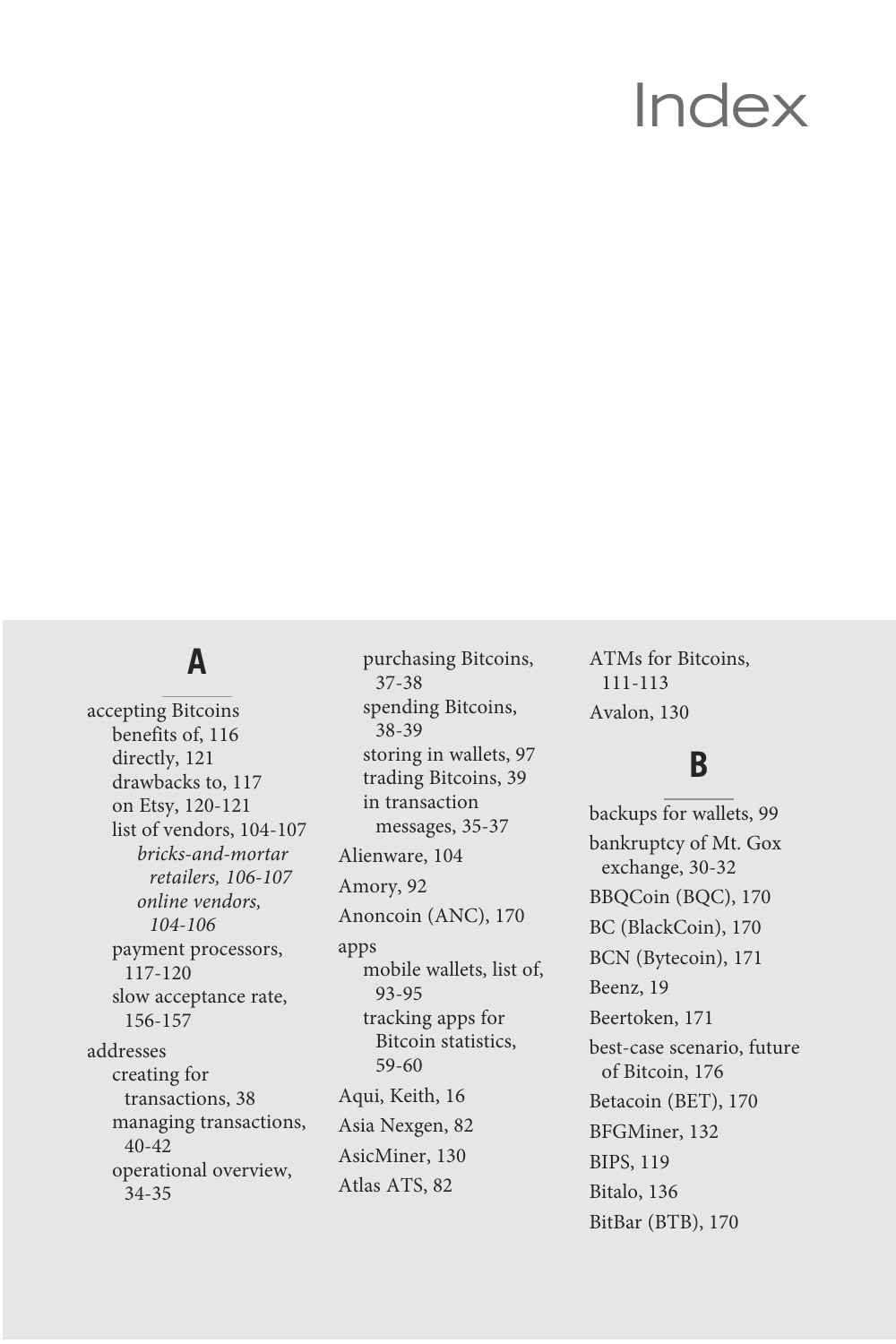Bitcoin . *See also* Bitcoins described, [5](#page--1-4)-6 determining whether to use, [67](#page--1-4)-70  *criminal activity, [67](#page--1-4) libertarian beliefs, [68](#page--1-4) for online shopping,  [69 - 70](#page--1-4) privacy concerns, [68](#page--1-4) risk assessment, [69- 70](#page--1-4) stock market major investor, [68](#page--1-4)*  early adopters, [56](#page--1-4)-57 future of  *best-case scenario, [176](#page--1-4) cryptocurrency without Bitcoin, [181](#page--1-4) marginalized scenario, [179 - 180](#page--1-4) most likely outcome,  [181](#page--1-4) [- 182](#page--1-4) realized-potential scenario, [177 - 178](#page--1-4) status-quo scenario,  [178](#page--1-4) [- 179](#page--1-4) worst-case scenario,  [180](#page--1-4) [- 181](#page--1-4)*  history of, [23](#page-19-1)-32  *conceptual phase,  [23](#page-19-1) [- 24](#page-20-0) crypto-anarchy, [23](#page-19-1) exchange rate increases, [28](#page-24-0) [- 30](#page-26-0) exchanges established, [26](#page-22-0) initial transaction,  [25](#page-21-0) [- 26](#page-22-0) legitimacy as currency, [32](#page-28-1) Mt. Gox exchange problems, [30](#page-26-0) [- 32](#page-28-1) problems with exchanges, [27](#page-23-0) [- 28](#page-24-0)* 

news stories about, [2](#page--1-4)-3 operational overview,  [34](#page--1-4) [- 35](#page--1-4) opinions about, [3](#page--1-4) [- 7](#page--1-4) original purpose of, [62](#page--1-4) regulations  *in China, [2](#page--1-4) , [29](#page-25-0) FEC (Federal Election Commission), [2](#page--1-4) [- 3](#page--1-4) IRS (Internal Revenue Service),  [5](#page--1-4) , [15](#page--1-4) [- 16](#page--1-4) , [31](#page-27-0) SEC (Securities and Exchange Commission), [2](#page--1-4)*  relevance of, [7](#page--1-4) risks of  *acceptance rate,  [156](#page--1-4) [- 157](#page--1-4) criminal activity, [156](#page--1-4) experimental nature of Bitcoin, [158](#page--1-4) influential threats to, [157](#page--1-4) [- 158](#page--1-4) knowledge about, [157](#page--1-4) as legal tender, [152](#page--1-4) losing money,  [158](#page--1-4) [- 159](#page--1-4) as official currency,  [152](#page--1-4) [- 153](#page--1-4) refunds, [153 - 154](#page--1-4) regulations and insurance, [153](#page--1-4) security, [154 - 155](#page--1-4) volatility, [155](#page--1-4) [- 156](#page--1-4)*  speculating in  *Bitcoin bubble, [147](#page--1-4) with gift cards, [143](#page--1-4) process for, [142 - 143](#page--1-4) rewards, [145](#page--1-4) risk assessment,  [143](#page--1-4) [- 144](#page--1-4)* 

 *tips for, [148](#page--1-4) [- 149](#page--1-4) whether to participate, [145](#page--1-4) [- 147](#page--1-4)*  users  *consumers, [67](#page--1-4) criminals, [64](#page--1-4) [- 65](#page--1-4) cryptographers, [63](#page--1-4) investors and speculators, [66 - 67](#page--1-4) libertarians, [65](#page--1-4) privacy advocates,  [63 - 64](#page--1-4)*  as virtual currency,  [14](#page--1-4) [- 16](#page--1-4) "Bitcoin: A Peer-to-Peer Electronic Cash System," [24](#page-20-0), [62](#page--1-4) Bitcoin ATM Map, [112](#page--1-4) Bitcoin Bourse, [82](#page--1-4) Bitcoin Brazil, [27](#page-23-0) Bitcoin bubble, [147](#page--1-4) Bitcoin Core, [91](#page--1-4), [92](#page--1-4) Bitcoin Directory, [106](#page--1-4) Bitcoin Exchange Tracker, [60](#page--1-4) Bitcoin Foundation, [65](#page--1-4) Bitcoin Market, [26](#page-22-0) Bitcoin Mining Calculator, [129](#page--1-4) Bitcoin Plus, [133](#page--1-4) Bitcoin Pooled Mining (BPM) rewards, [135](#page--1-4) Bitcoin Price Checker, [60](#page--1-4) Bitcoin Savings and Trust, [28](#page-24-0) Bitcoin Source, [57](#page--1-4)-58 Bitcoin Ticker, [59](#page--1-4) Bitcoin Tracker, [60](#page--1-4) Bitcoin Value Tracker, [60](#page--1-4) Bitcoin Wallet, [93](#page--1-4)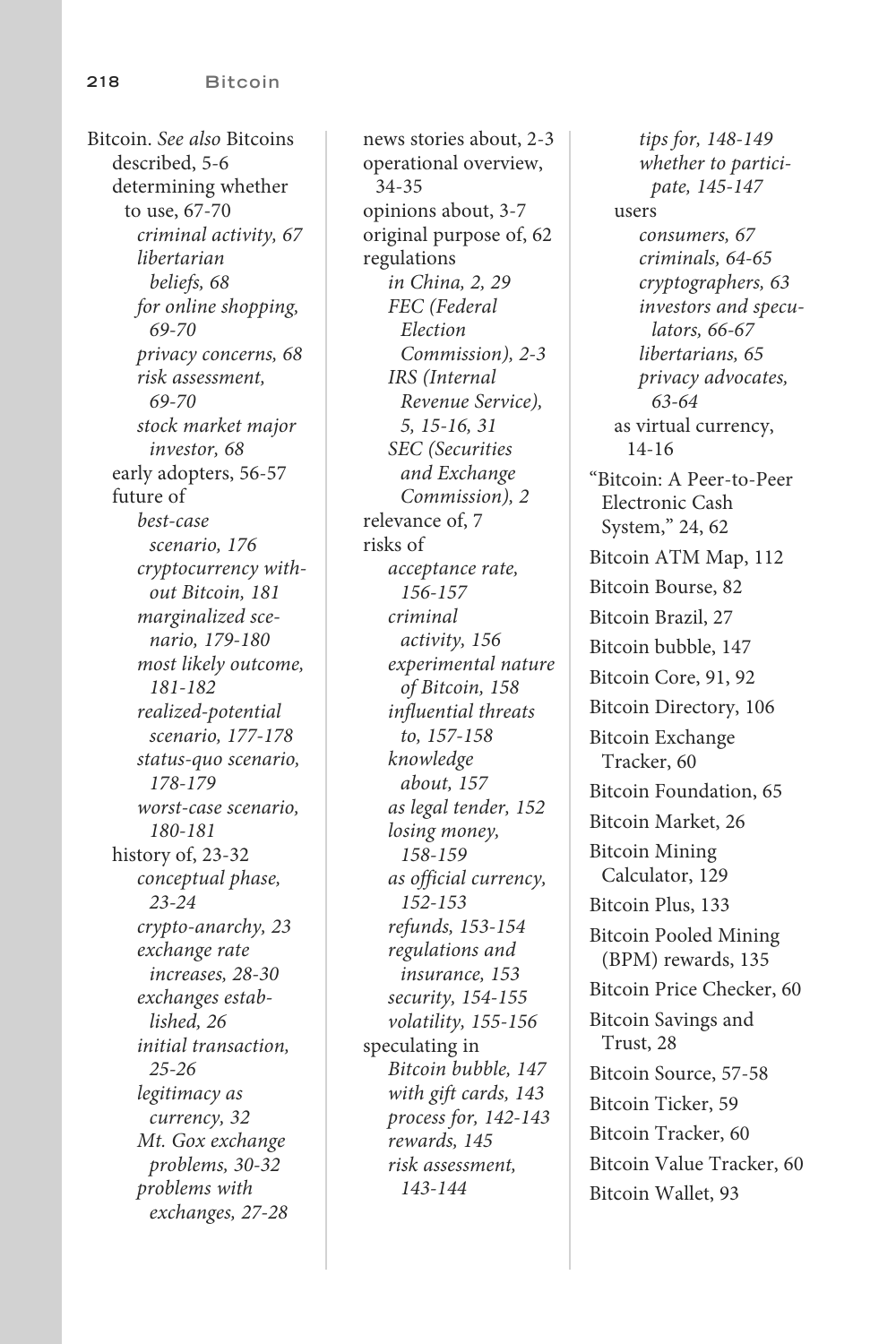#### **Bytecoin (BCN) 219**

 Bitcoincharts, [58](#page--1-4) Bitcoin.de, [82](#page--1-4) Bitcoinica exchange, [28](#page-24-0) #bitcoin-otc, [82](#page--1-4) Bitcoin-Qt, [91](#page--1-4) Bitcoins . *See also* Bitcoin accepting  *benefits of, [116](#page--1-4) directly, [121](#page--1-4) drawbacks to, [117](#page--1-4) on Etsy, [120](#page--1-4) [- 121](#page--1-4) list of vendors,  [104](#page--1-4) [- 107](#page--1-4) payment processors,  [117](#page--1-4) [- 120](#page--1-4)*  denominations, [42](#page--1-4)-43 mining, 43-44, [123](#page--1-4)-125  *cost of, [129](#page--1-4) hardware requirements, [130 - 132](#page--1-4) joining mining pool,  [134](#page--1-4) [- 137](#page--1-4) process for, [125 - 129](#page--1-4) profits from,  [138](#page--1-4) [- 139](#page--1-4) software requirements, [132 - 133](#page--1-4) wallets, [134](#page--1-4)*  number in circulation, [44](#page--1-4) purchasing, [37](#page--1-4)-38 receiving, [98](#page--1-4) spending, [38](#page--1-4)-39  *ATMs, [111](#page--1-4) [- 113](#page--1-4) converting to gift cards, [110](#page--1-4) [- 111](#page--1-4) payment process,  [108](#page--1-4) [- 110](#page--1-4) transaction management, [40 - 42](#page--1-4) vendors who accept Bitcoins, [104 - 107](#page--1-4) from wallets, [97](#page--1-4) [- 98](#page--1-4)*  storing. *See* wallets

 trading, [39](#page--1-4) . *See also* exchanges  *at BTC-e, [86](#page--1-4) [- 87](#page--1-4) at Coinbase, [85](#page--1-4) [- 86](#page--1-4) derivatives, [87](#page--1-4) [- 88](#page--1-4) market orders versus limit orders, [74](#page--1-4) [- 75](#page--1-4) transaction fees,  [75 - 76](#page--1-4)*  value of  *changes over time,  [54 - 56](#page--1-4) current value, [53](#page--1-4) ,  [57 - 60](#page--1-4) demand-based value, [51 - 52](#page--1-4) determining exchange rate, [52](#page--1-4) for early adopters,  [56 - 57](#page--1-4) economic relationship with traditional currencies, [52](#page--1-4)*  BitCoins Mobile, [27](#page-23-0) bitcointalk forums, [25](#page-21-0) BitCompare, [76](#page--1-4) Bitex, [82](#page--1-4) Bitfinex, [77](#page--1-4)-78, [82](#page--1-4) Bitfloor exchange, [28](#page-24-0) BitFury, [130](#page--1-4) BitGo, [95](#page--1-4) BitMarket.eu, [27](#page-23-0) Bitme, [82](#page--1-4) BitMinter, [136](#page--1-4) Bitomat exchange, [27](#page-23-0) BitPages Directory, [107](#page--1-4) BitPay, [106](#page--1-4), 117-118 Bitreserve, [32](#page-28-1) Bits of Gold, [82](#page--1-4) BitShares X (BTSX), [170](#page--1-4)

Bitstamp, [78](#page--1-4), [82](#page--1-4) Bittrex, [82](#page--1-4) bitWallet, [93](#page--1-4) BitX, [82](#page--1-4) Bity, [93](#page--1-4) BlackCoin (BC), [170](#page--1-4) block chain, [34](#page--1-4), [126](#page--1-4) hashing, [127](#page--1-4) verifying transactions,  [124](#page--1-4) [- 125](#page--1-4) Blockchain Bitcoin Wallet, [93](#page--1-4) Blockchain.info, [59](#page--1-4) BPM (Bitcoin Pooled Mining) rewards, [135](#page--1-4) BQC (BBQCoin), [170](#page--1-4) bricks-and-mortar retailers accepting Bitcoins,  [106](#page--1-4) [- 107](#page--1-4) payment process, [110](#page--1-4) Britcoin exchange, [27](#page-23-0) Bry, Charles, [24](#page-20-0) BTB (BitBar), [170](#page--1-4) BTC. *See* Bitcoin; Bitcoins BTC China, [82](#page--1-4) BTC Guild, [136](#page--1-4) BTCDig, [136](#page--1-4) BTC-e, [79](#page--1-4), [82](#page--1-4), [86](#page--1-4)-87, [173](#page--1-4) btcReport, [59](#page--1-4) BtcTrade, [82](#page--1-4), [173](#page--1-4) Bter, [82](#page--1-4), [173](#page--1-4) BTSX (BitShares X), [170](#page--1-4) Buffett, Warren, [6](#page--1-4) Butterfly Labs, [104](#page--1-4), [130](#page--1-4) buying. *See* purchasing Bitcoins Bytecoin (BCN), [171](#page--1-4)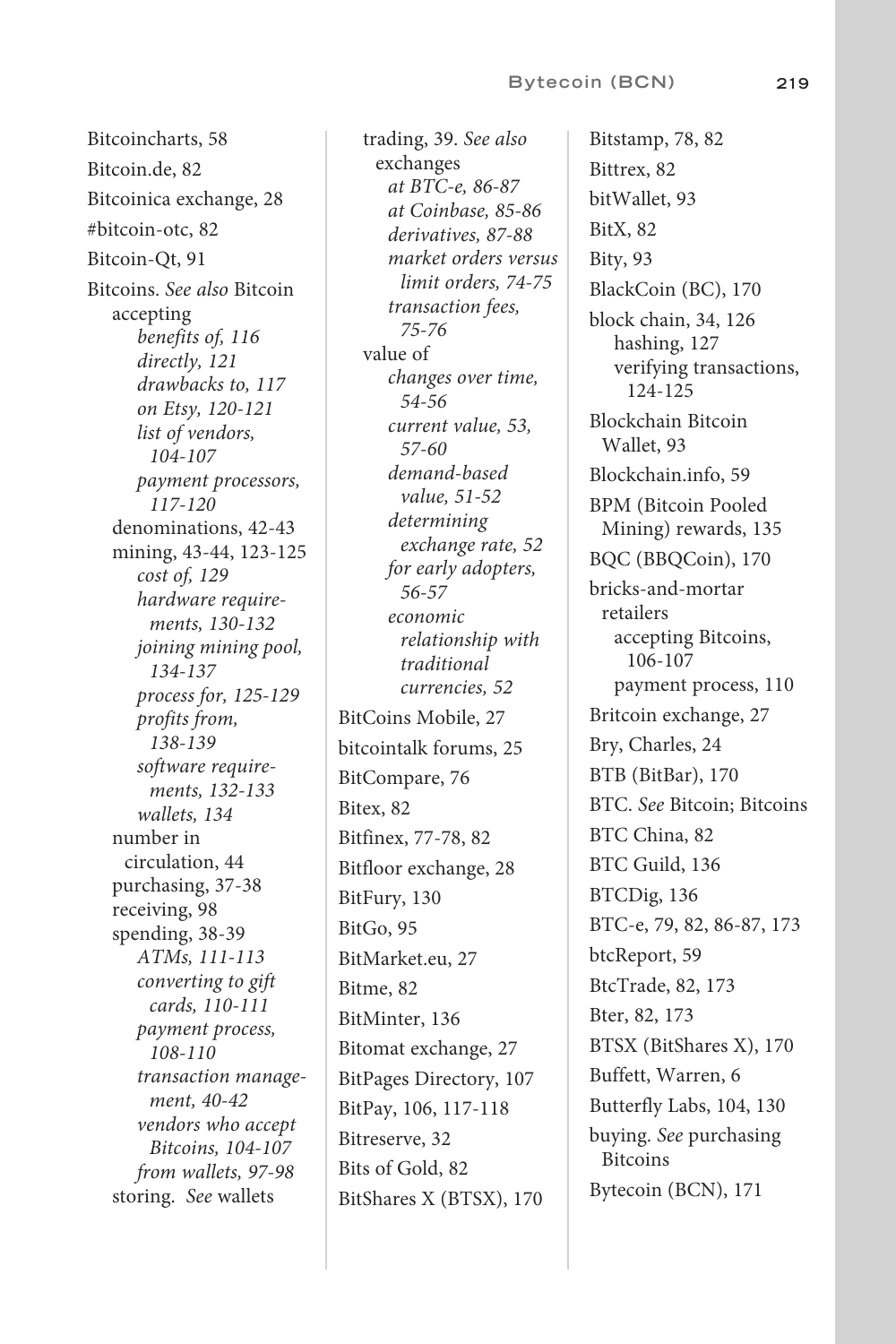## **C**

 Cahn, Samuel, [3](#page--1-4) calculating Bitcoin mining earnings, [129](#page--1-4) CampBX, [82](#page--1-4) Capped Pay Per Share with Recent Backpay (CPPSRB) rewards, [135](#page--1-4) Cards4Coin, [111](#page--1-4) Carlson, Dave, [138](#page--1-4)-139 Cato Institute, [65](#page--1-4) centralized virtual currencies, [12](#page--1-4) CGMiner, [132](#page--1-4) CheapAir.com, [104](#page--1-4) China Bitcoin regulations, 2, [2](#page--1-4)9 Q Coins, [20](#page-16-0) choosing exchanges,  [76 - 77](#page--1-4) Circle exchange, [31](#page-27-0) City Wine Cellar, [104](#page--1-4) Clear, Michael, [24](#page-20-0) clients, [91](#page--1-4) closed virtual currencies, [12](#page--1-4) Coiledcoin, [171](#page--1-4) Coin Capital Management, [3](#page--1-4) Coin Pocket, [93](#page--1-4) Coinbase, [44](#page--1-4), [75](#page--1-4), [79](#page--1-4)-80, 82, [95](#page--1-4) Bitcoin ATM Map, [112](#page--1-4) Bitcoin Wallet, [93](#page--1-4) evaluating, 118-119 trading at, 85-86 Coinbits, [59](#page--1-4) CoinBox, [119](#page--1-4)

 CoinDesk, [58](#page--1-4) CoinJar, [82](#page--1-4) Coinkite, [95](#page--1-4) CoinMap, [107](#page--1-4) CoinMkt, [82](#page--1-4), [173](#page--1-4) Coinmotion, [82](#page--1-4) CoinMotors, [105](#page--1-4) Coino (CON), [171](#page--1-4) CoinRX.com, [105](#page--1-4) CoinTerra, [130](#page--1-4) commodity currencies, 10, [50](#page--1-4)-51 competition among currencies, [162](#page--1-4) compraBitcoin, [82](#page--1-4) Computer America radio show, [143](#page--1-4) CON (Coino), [171](#page--1-4) consumers, Bitcoin usage, 67, [69](#page--1-4)-70 convertible currencies, [12](#page--1-4) converting Bitcoins to gift cards, 110-111 Cord Shoes and Boots, [105](#page--1-4) cost of mining Bitcoins, [129](#page--1-4) CPPSRB (Capped Pay Per Share with Recent Backpay) rewards, [135](#page--1-4) CraftCoin (CRC), [171](#page--1-4) criminal activity Bitcoin theft, [29](#page-25-0) Bitcoin usage in, [4](#page--1-4), 64-65, [67](#page--1-4), [156](#page--1-4) Crossman, Craig, [143](#page--1-4) crypto-anarchy, [23](#page-19-1) cryptocurrency . *See also* virtual currency defined, 13-14 without Bitcoin, [181](#page--1-4)

 Crypto-Currency Market Capitalizations, [163](#page--1-4) cryptocurrency-only exchanges, [85](#page--1-4) cryptographers, Bitcoin usage, [63](#page--1-4) Crypto-Trade, [173](#page--1-4) Cryptsy, [80](#page--1-4)-82, [173](#page--1-4) currency commodity currencies,  [50](#page--1-4) [- 51](#page--1-4) cryptocurrency, defined, [13 - 14](#page--1-4) defined, [10](#page--1-4) digital currency, defined, [13 - 14](#page--1-4) economic relationship with Bitcoin, [52](#page--1-4) fiat currencies, 50-51 gold standard, [10](#page--1-4) intrinsic value, [50](#page--1-4) virtual currency  *Beenz and Flooz, [19](#page-15-0) Bitcoin as, [14](#page--1-4) [- 16](#page--1-4) competition among currencies, [162](#page--1-4) defined, [11](#page--1-4) [- 13](#page--1-4) E-gold, [18](#page-14-1) electronic banking versus, [13](#page--1-4) evaluating, [163 - 171](#page--1-4) exchanges for,  [172](#page--1-4) [- 173](#page--1-4) Facebook Credits,  [21](#page-17-0) [- 22](#page-18-0) gold farming, [22](#page-18-0) [- 23](#page-19-1) legitimacy of Bitcoin, [32](#page-28-1) Linden Dollars,  [20](#page-16-0) [- 21](#page-17-0) Q Coins, [20](#page-16-0)*  current value of Bitcoins,  [53](#page--1-4) , [57](#page--1-4) [- 60](#page--1-4)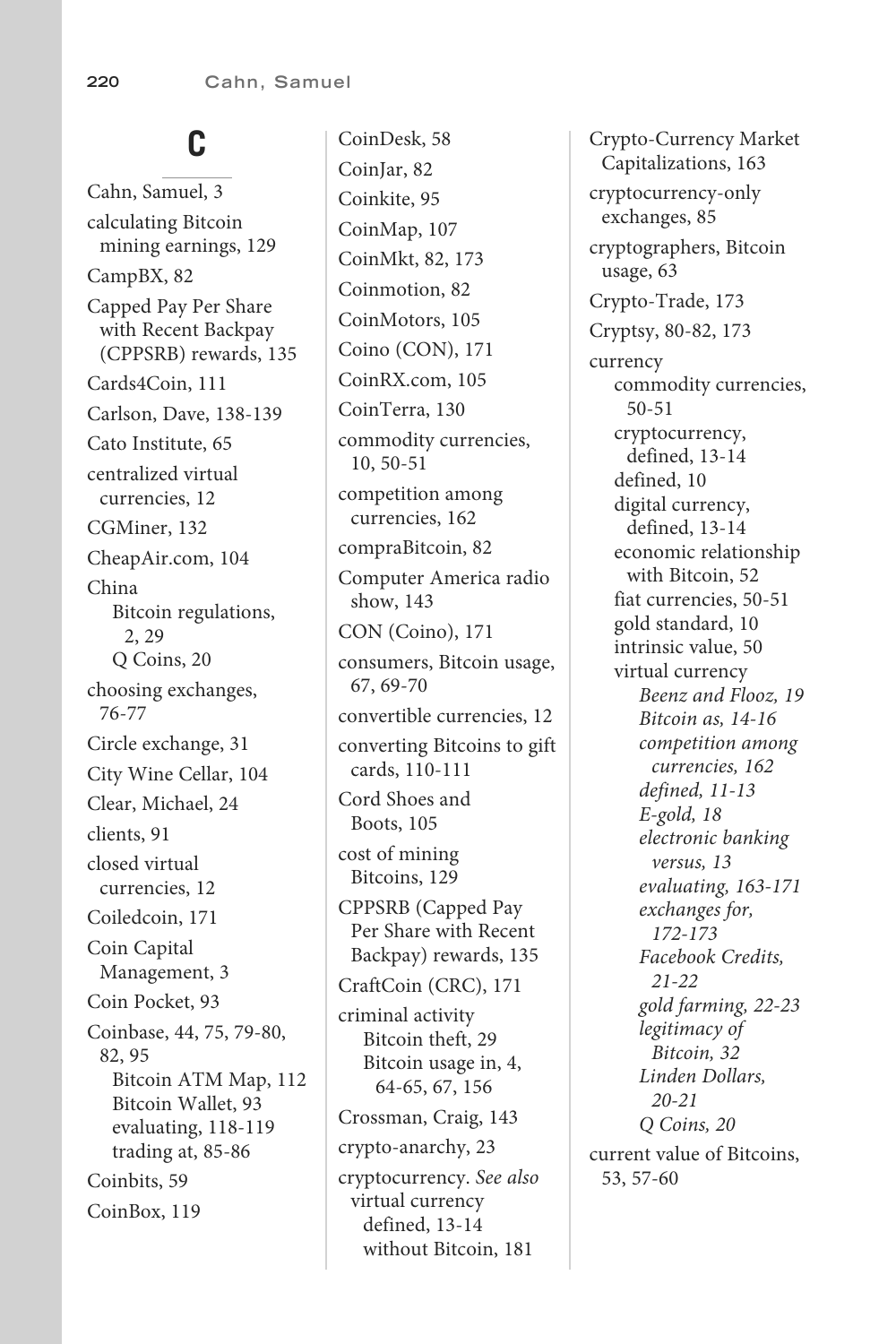#### **D**

 Dai, Wei, [25](#page-21-0) Dark Wallet, [92](#page--1-4) Dark Web, [64](#page--1-4) Darkcoin (DRK), [169](#page--1-4)-170 ddengle, [82](#page--1-4) dead currencies, [171](#page--1-4) decentralized virtual currencies, [12](#page--1-4) Dell, [105](#page--1-4) demand-based value,  [51 - 52](#page--1-4) denominations of Bitcoins, [42](#page--1-4)-43 derivatives, 87-88 Devcoin (DEV), [171](#page--1-4) Dexit, [22](#page-18-0) DGM (Double Geometric Method) rewards, [135](#page--1-4) DigiCash, [22](#page-18-0) digital currency, defined,  [13 - 14](#page--1-4) Digital River, [106](#page--1-4) Dimon, Jamie, [7](#page--1-4) Discus Fish, [136](#page--1-4) Dish Network, [107](#page--1-4) Dogecoin (DOGE), [85](#page--1-4),  [166](#page--1-4) [- 167](#page--1-4) Double Geometric Method (DGM) rewards, [135](#page--1-4) DRK (Darkcoin), [169](#page--1-4)-170

## **E**

early adopters, [56](#page--1-4)-57 EasyMiner, [132](#page--1-4) e-Bullion, [18](#page-14-1) eCache, [22](#page-18-0)

 eCash, [22](#page-18-0) economy, Bitcoin relationship with, [52](#page--1-4) eGifter, [111](#page--1-4) E-gold, [18](#page-14-1) electronic banking, [13](#page--1-4) Electrum, [92](#page--1-4) Eligius, [136](#page--1-4) encryption in Bitcoin transactions, 47-48 described, [45](#page--1-4)-46 public-key encryption,  [35](#page--1-4) [- 37](#page--1-4) , [46](#page--1-4) [- 47](#page--1-4) symmetric-key encryption, [46](#page--1-4) Equalized Shared Maximum Pay Per Share (ESMPPS) rewards, [135](#page--1-4) Etsy, [107](#page--1-4), [120](#page--1-4)-121 evaluating payment processors,  [117](#page--1-4) [- 120](#page--1-4) virtual currency,  [163](#page--1-4) [- 171](#page--1-4)  *Darkcoin (DRK),  [169](#page--1-4) [- 170](#page--1-4) dead currencies, [171](#page--1-4) Dogecoin (DOGE),  [166](#page--1-4) [- 167](#page--1-4) FeatherCoin (FTC),  [168](#page--1-4) [- 169](#page--1-4) Litecoin (LTC), [164](#page--1-4) market capitalization, [163](#page--1-4) Namecoin (NMC),  [167](#page--1-4) [- 168](#page--1-4) Peercoin (PPC), [165](#page--1-4)* 

 exchanges . *See also* names of specific exchanges cryptocurrency only, [85](#page--1-4)

 current Bitcoin exchange rates, [57](#page--1-4)-58 determining Bitcoin value, [52](#page--1-4) establishment of, [26](#page-22-0) exchange rate increases, [28](#page-24-0)-30 list of, [82](#page--1-4) multicurrency exchanges, [172](#page--1-4) [- 173](#page--1-4) operational overview,  [74](#page--1-4) [- 76](#page--1-4)  *market orders versus limit orders, [74](#page--1-4) [- 75](#page--1-4) trade facilitation, [74](#page--1-4) transaction fees,  [75 - 76](#page--1-4)*  problems with, [27](#page-23-0)-28 purchasing Bitcoins, [38](#page--1-4) selecting, [76](#page--1-4)-77 "too big to fail," [81](#page--1-4) top five  *Bitfinex, [77 - 78](#page--1-4) Bitstamp, [78](#page--1-4) BTC-e, [79](#page--1-4) Coinbase, [79 - 80](#page--1-4) Cryptsy, [80 - 81](#page--1-4)*  exchange-traded funds, [3](#page--1-4) Expedia, [105](#page--1-4) expense of mining Bitcoins, [129](#page--1-4) experimental nature of Bitcoin, [158](#page--1-4)

#### **F**

Facebook Credits, [21](#page-17-0)-22 Fairbrix, [171](#page--1-4) Falkvinge, Rick, [6](#page--1-4) FeatherCoin (FTC), [85](#page--1-4) ,  [168](#page--1-4) [- 169](#page--1-4) Federal Election Commission (FEC), [2](#page--1-4)-3 fiat currencies, [10](#page--1-4), [50](#page--1-4)-51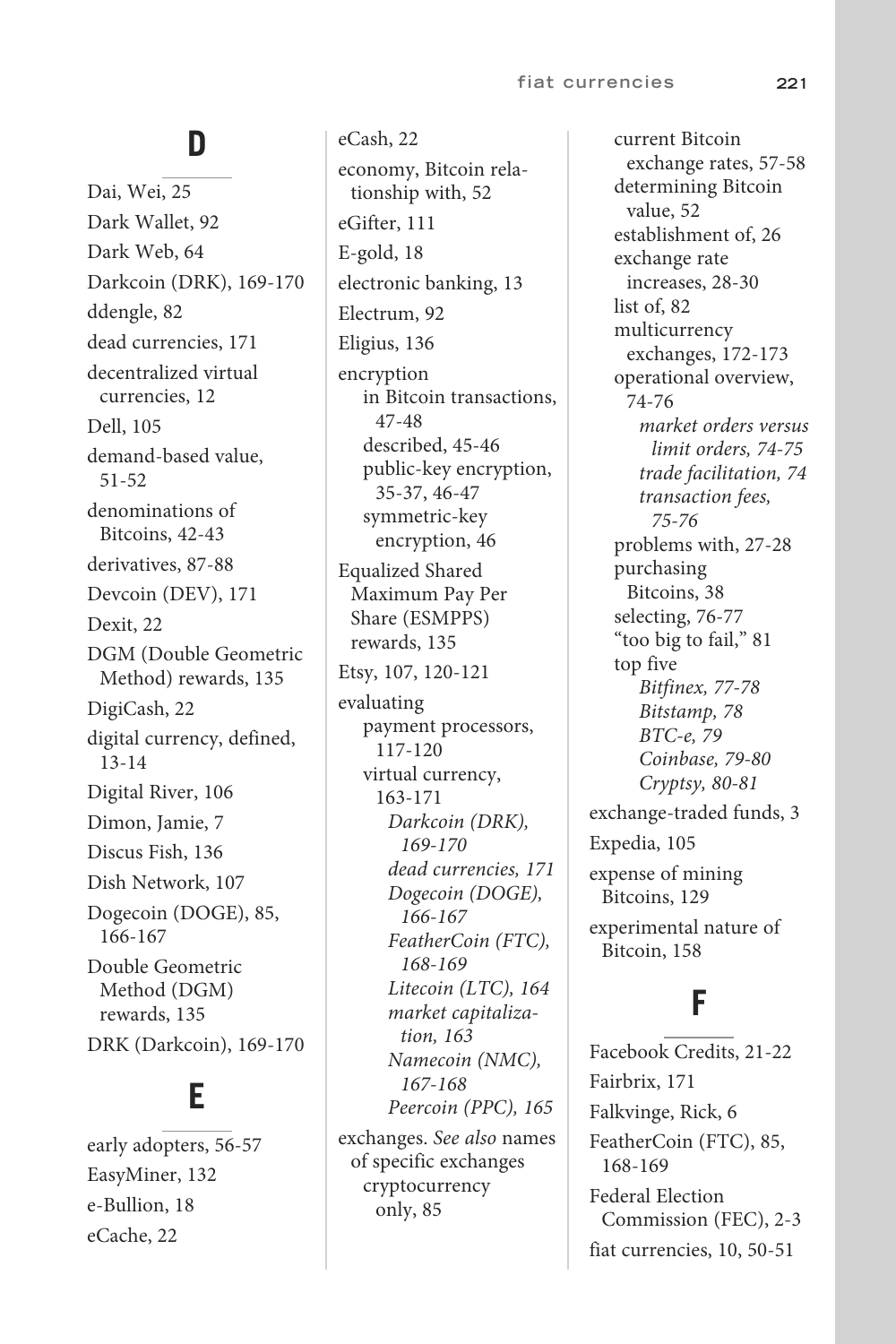Financial Crimes Enforcement Network (FinCEN), [28](#page-24-0)-29 finding mining pools,  [136](#page--1-4) [- 137](#page--1-4) Finney, Hal, [25](#page-21-0) Flexcoin exchange, [31](#page-27-0) Flooz, [19](#page-15-0) Foodler, [105](#page--1-4) Franko (FRK), [171](#page--1-4) Freicoin (FRC), [171](#page--1-4) FTC (FeatherCoin), [85](#page--1-4),  [168](#page--1-4) [- 169](#page--1-4) future of Bitcoin best-case scenario, [176](#page--1-4) cryptocurrency without Bitcoin, [181](#page--1-4) marginalized scenario,  [179](#page--1-4) [- 180](#page--1-4) most likely outcome,  [181](#page--1-4) [- 182](#page--1-4) realized-potential scenario, [177 - 178](#page--1-4) status-quo scenario,  [178](#page--1-4) [- 179](#page--1-4) worst-case scenario,  [180](#page--1-4) [- 181](#page--1-4) FYB-SG, [82](#page--1-4)

## **G**

 Gates, Bill, [6](#page--1-4) Geist Geld, [171](#page--1-4) genesis block, [25](#page-21-0) GHash.IO, [136](#page--1-4) gift cards converting Bitcoins to,  [110](#page--1-4) [- 111](#page--1-4) speculating with, [143](#page--1-4) GLD (GoldCoin), [171](#page--1-4) Global Bond Limited, [29](#page-25-0)

 Globe (GLB), [171](#page--1-4) GoCoin, [119](#page--1-4) gold farming, [22](#page-18-0)-23 gold standard, [10](#page--1-4) Goldberg, Whoopi, [19](#page-15-0) GoldCoin (GLD), [171](#page--1-4) GoldMoney, [18](#page-14-1) Goodman, Leah McGrath, [25](#page-21-0) Gore, Al, [6](#page--1-4) GreenAddress, [95](#page--1-4) GUI Miner, [133](#page--1-4) Gyft, [111](#page--1-4)

#### **H**

 hardware requirements for mining Bitcoins,  [130](#page--1-4) [- 132](#page--1-4) Harper, Jim, [65](#page--1-4) hashing, [47](#page--1-4), [127](#page--1-4) hedge funds, [3](#page--1-4) history of Bitcoin, [23](#page-19-1) [- 32](#page-28-1)  *conceptual phase,  [23](#page-19-1) [- 24](#page-20-0) crypto-anarchy, [23](#page-19-1) exchange rate increases, [28](#page-24-0) [- 30](#page-26-0) exchanges established, [26](#page-22-0) initial transaction,  [25](#page-21-0) [- 26](#page-22-0) legitimacy as currency, [32](#page-28-1) Mt. Gox exchange problems, [30](#page-26-0) [- 32](#page-28-1) problems with exchanges, [27](#page-23-0) [- 28](#page-24-0)*  of virtual currency  *Beenz and Flooz, [19](#page-15-0) E-gold, [18](#page-14-1)* 

 *Facebook Credits,  [21](#page-17-0) [- 22](#page-18-0) Linden Dollars,  [20](#page-16-0) [- 21](#page-17-0) Q Coins, [20](#page-16-0)*  Hive, [92](#page--1-4) Howells, James, [100](#page--1-4)-101 Huobi, [82](#page--1-4)

## **I**

 I0coin (I0C), [171](#page--1-4) ImperialCoin (IMP), [171](#page--1-4) influential threats to Bitcoin usage, [157](#page--1-4)-158 initial transaction of Bitcoins, [25](#page-21-0)-26 Inputs.io, [29](#page-25-0) Instagift, [111](#page--1-4) Instawallet, [29](#page-25-0) insurance on Bitcoins, [153](#page--1-4) Internal Revenue Service  $(IRS), 5, 15-16$  $(IRS), 5, 15-16$  $(IRS), 5, 15-16$  $(IRS), 5, 15-16$  $(IRS), 5, 15-16$  InternetCash, [22](#page-18-0) intrinsic value, [50](#page--1-4) Intuit, [119](#page--1-4) investing in Bitcoin, [4](#page--1-4), [7](#page--1-4) Bitcoin bubble, [147](#page--1-4) with gift cards, [143](#page--1-4) process for, [142](#page--1-4) [- 143](#page--1-4) rewards, [145](#page--1-4) risk assessment,  [143](#page--1-4) [- 144](#page--1-4) tips for, [148](#page--1-4)-149 whether to participate,  [145](#page--1-4) [- 147](#page--1-4) investors, Bitcoin usage, 66 - 68 IRS (Internal Revenue Service), [5](#page--1-4), [15](#page--1-4)-16, [31](#page-27-0)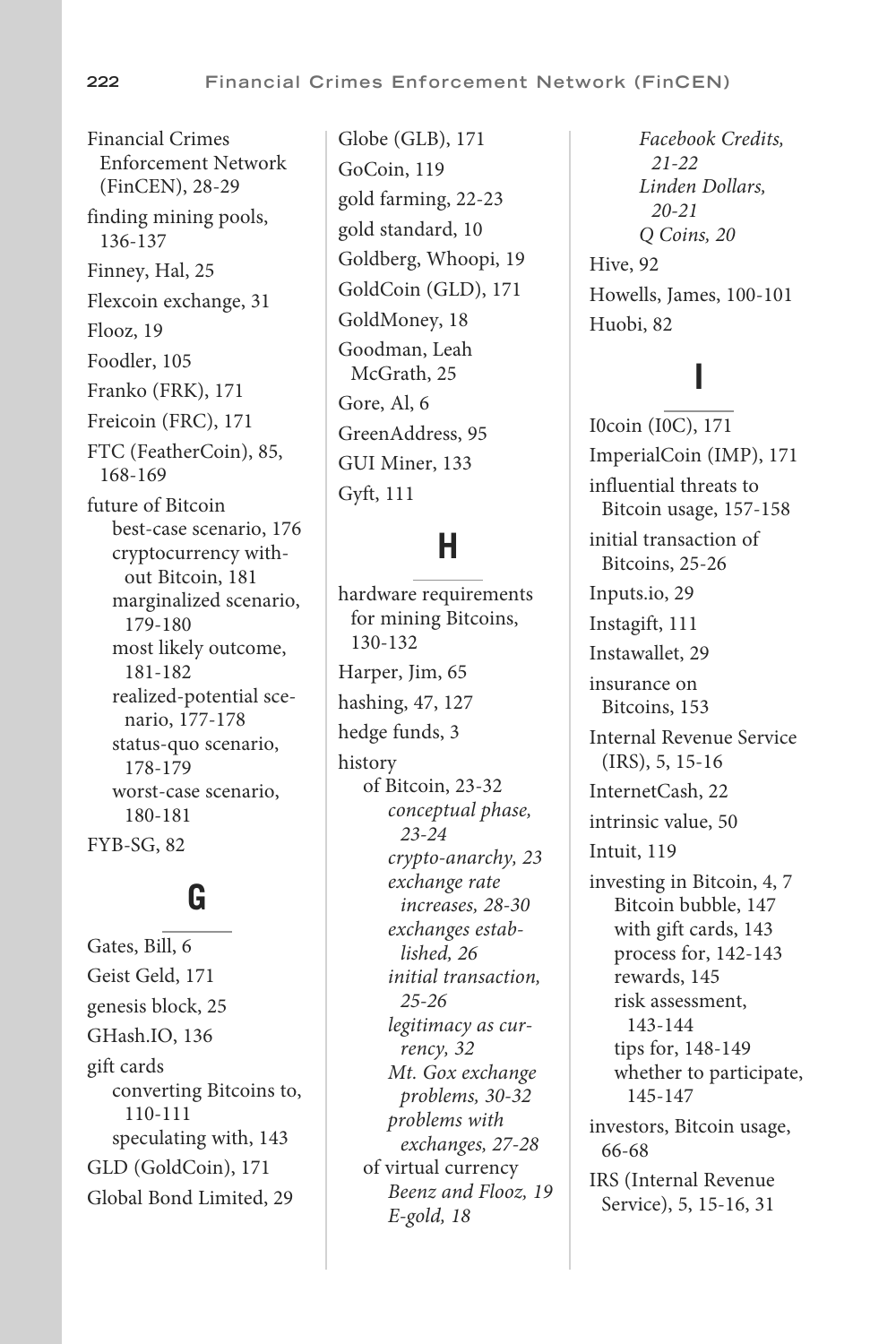itBit, [82](#page--1-4) iXcoin (IXC), [171](#page--1-4)

## **J**

 Jago, [95](#page--1-4) joining mining pool,  [134](#page--1-4) [- 137](#page--1-4) Justcoin, [82](#page--1-4)

## **K**

 Keystone Pet Place, [105](#page--1-4) King, Neal, [24](#page-20-0) Kipochi, [93](#page--1-4) KnCMiner, [105](#page--1-4), [130](#page--1-4) knowledge about Bitcoin, lack of, [157](#page--1-4) Koinim, [82](#page--1-4) Kraken, [82](#page--1-4), [173](#page--1-4)

## **L**

 legal tender, [152](#page--1-4) Lehdonvirta, Vili, [24](#page-20-0) libertarians Bitcoin usage by, [4](#page--1-4), [65](#page--1-4) gold standard, [10](#page--1-4) support for Bitcoin, [68](#page--1-4) limit orders at BTC-e, [86](#page--1-4)-87 market orders versus,  [74 - 75](#page--1-4) Linden Dollars, [20](#page-16-0)-21 Linode exchange, [28](#page-24-0) Liquidcoin (LQC), [171](#page--1-4) Litecoin (LTC), [85](#page--1-4), [164](#page--1-4) lost wallets, [100](#page--1-4)-101

## **M**

 MaidSafeCoin (MSAFE), [171](#page--1-4) maker-taker transaction fee system, [78](#page--1-4) managing transactions,  $40 - 42$  $40 - 42$  marginalized scenario, future of Bitcoin,  [179](#page--1-4) [- 180](#page--1-4) market capitalization of virtual currencies, [163](#page--1-4) market orders at Coinbase, [80](#page--1-4) limit orders versus,  [74](#page--1-4) [- 75](#page--1-4) Mastercoin (MSC), [171](#page--1-4) MegaBigPower, [139](#page--1-4) Megacoin (MEC), [171](#page--1-4) Merge Mining Pool, [136](#page--1-4) mining Bitcoins, [43](#page--1-4)-44,  [123](#page--1-4) [- 125](#page--1-4)  *cost of, [129](#page--1-4) hardware requirements, [130 - 132](#page--1-4) joining mining pool,  [134](#page--1-4) [- 137](#page--1-4) process for, [125 - 129](#page--1-4) profits from,  [138](#page--1-4) [- 139](#page--1-4) software requirements, [132 - 133](#page--1-4) wallets, [134](#page--1-4)*  virtual currencies, [137](#page--1-4) mining pool, joining,  [134](#page--1-4) [- 137](#page--1-4) Minor, Halsey, [32](#page-28-1) MMMcoin, [171](#page--1-4) mobile wallets, [35](#page--1-4), [90](#page--1-4),  [93](#page--1-4) [- 95](#page--1-4)

 Mochizuki, Shinichi, [25](#page-21-0) money, defined, 10 . *See also* currency Money Service Business  $(MSB)$ , [28](#page-24-0)-29 M-Pesa, [29](#page-25-0) MSAFE (MaidSafeCoin), [171](#page--1-4) MSC (Mastercoin), [171](#page--1-4) Mt. Gox exchange, [2](#page--1-4), [81](#page--1-4) bankruptcy of, [30](#page-26-0)-32 database hacked, [27](#page-23-0) establishment of, [26](#page-22-0) seizure of assets, [28](#page-24-0)-29 U.S. dollar withdrawal problems, [29](#page-25-0) MultiBit, [92](#page--1-4) multicurrency exchanges,  [172](#page--1-4) [- 173](#page--1-4) Multipool, [136](#page--1-4) My Wallet, [95](#page--1-4) MyBitcoin exchange, [27](#page-23-0) Mycelium Bitcoin Wallet, [93](#page--1-4)

## **N**

 Nakamoto, Dorian S., [25](#page-21-0) Nakamoto, Satoshi,  [24](#page-20-0) [- 26](#page-22-0) , [62](#page--1-4) Namecoin (NMC),  [167](#page--1-4) [- 168](#page--1-4) Netcoin (NET), [171](#page--1-4) Newegg, [105](#page--1-4) news stories about Bitcoin, [2](#page--1-4)-3 NMC (Namecoin),  [167](#page--1-4) [- 168](#page--1-4) Novacoin (NVC), [171](#page--1-4) Nxt (NXT), [171](#page--1-4)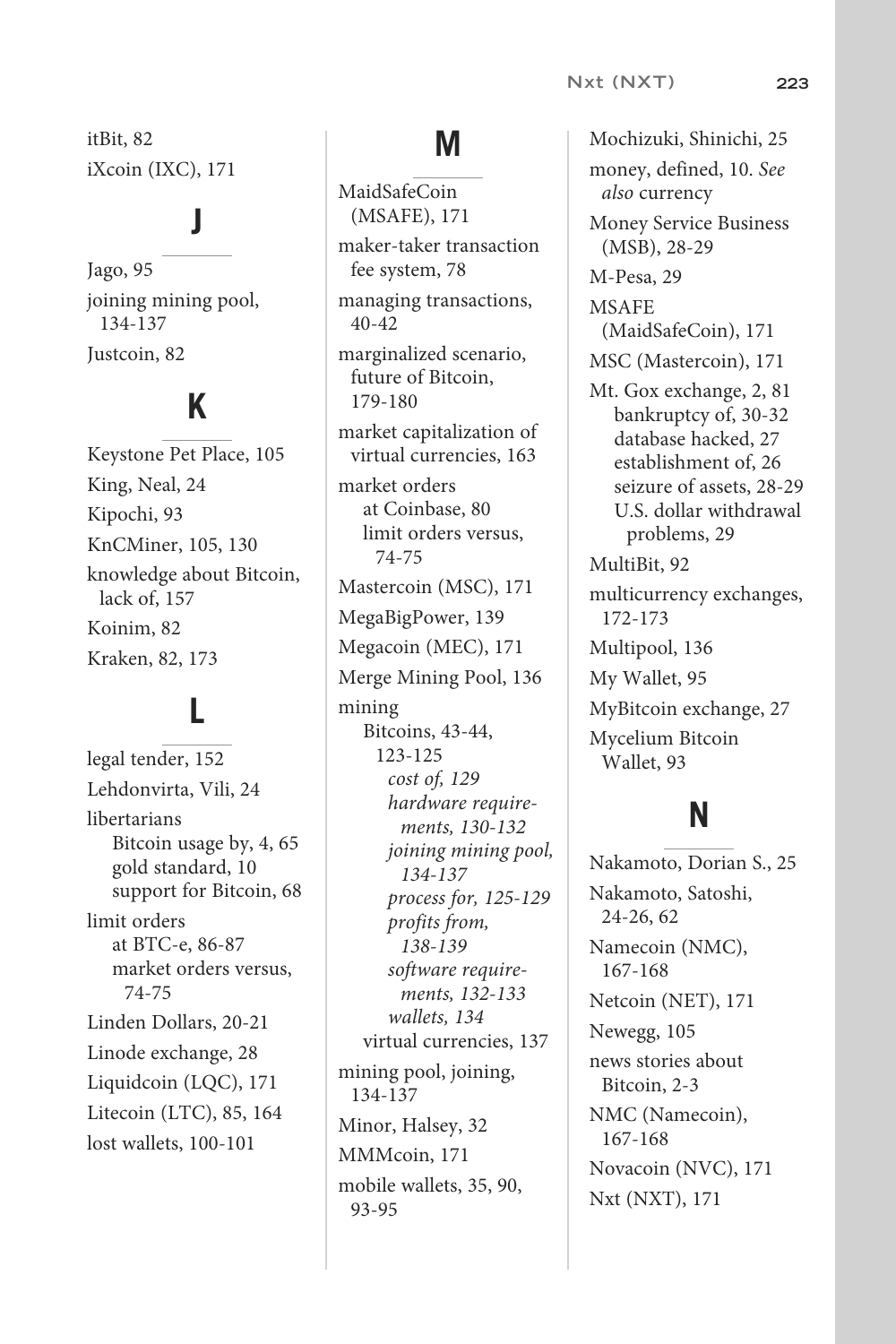## **O**

official currency, [152](#page--1-4)-153 offline usage of wallets, [99](#page--1-4) OkCupid, [105](#page--1-4) Oksman, Vladimir, [24](#page-20-0) OmniCoin (OMC), [171](#page--1-4) online purchases Bitcoin usage for, [7](#page--1-4), 69-70 payment process,  [108](#page--1-4) [- 110](#page--1-4) vendors who accept Bitcoins, [104](#page--1-4)-106 open virtual currencies, [12](#page--1-4) opinions about Bitcoin,  $3 - 5, 6 - 7$  $3 - 5, 6 - 7$  $3 - 5, 6 - 7$  $3 - 5, 6 - 7$  $3 - 5, 6 - 7$  $3 - 5, 6 - 7$  original purpose of Bitcoin, [62](#page--1-4) Overstock.com, [105](#page--1-4)

## **P**

 P2Pool, [136](#page--1-4) paper wallets, [96](#page--1-4)-97 passwords for wallets,  [97](#page--1-4) , [99](#page--1-4) Pay on Target (POT) rewards, [135](#page--1-4) Pay Per Last N Shares (PPLNS) rewards, [135](#page--1-4) Pay Per Share (PPS) rewards, [135](#page--1-4) PayByCoin, [119](#page--1-4) payment process, [108](#page--1-4)-110 for Bitcoin mining,  [128](#page--1-4) [- 129](#page--1-4) bricks-and-mortar retailers, [110](#page--1-4) evaluating processors,  [117](#page--1-4) [- 120](#page--1-4)

 for mining pools,  [134](#page--1-4) [- 136](#page--1-4) online purchases,  [108](#page--1-4) [- 110](#page--1-4) Paymium, [28,](#page-24-0) [82](#page--1-4) Pecunix, [22](#page-18-0) Peercoin (PPC), [165](#page--1-4) PolMine, [136](#page--1-4) POT (Pay on Target) rewards, [135](#page--1-4) PPLNS (Pay Per Last N Shares) rewards, [135](#page--1-4) PPS (Pay Per Share) rewards, [135](#page--1-4) Preev, [58](#page--1-4) PrimeCoin (XPM), [171](#page--1-4) privacy, original purpose of Bitcoin, [62](#page--1-4) privacy advocates, Bitcoin usage, [63](#page--1-4)-64, [68](#page--1-4) private keys, [35](#page--1-4)-37, [46](#page--1-4) profits from mining Bitcoins, [138](#page--1-4) [- 139](#page--1-4) proof-of-stake, [165](#page--1-4) proof-of-work, [126](#page--1-4) proportional rewards, [135](#page--1-4) public keys, [35](#page--1-4)-37, [46](#page--1-4) public-key encryption,  [35](#page--1-4) [- 37](#page--1-4) , [46](#page--1-4) [- 47](#page--1-4) purchasing Bitcoins,  [37](#page--1-4) [- 38](#page--1-4) . *See also* receiving Bitcoins; trading Bitcoins

purpose of Bitcoin, [62](#page--1-4)

## **Q**

 Q Coins, [20](#page-16-0) QuadrigaCX, [82](#page--1-4) Qubic, [171](#page--1-4) QuickBooks Bitcoin Payments, [119](#page--1-4)

## **R**

 rarity of Bitcoins, [51](#page--1-4) real world. *See* bricks-and-mortar retailers realized-potential scenario, future of Bitcoin,  [177](#page--1-4) [- 178](#page--1-4) receiving Bitcoins, [98](#page--1-4) Recent Shared Maximum Pay Per Share (RSMPPS) rewards, [135](#page--1-4) refunds, [153](#page--1-4) [- 154](#page--1-4) regulations about Bitcoin in China, [2](#page--1-4), [29](#page-25-0) lack of, [153](#page--1-4) in United States  *FEC (Federal Election Commission), [2](#page--1-4) [- 3](#page--1-4) IRS (Internal Revenue Service),  [5](#page--1-4) , [15](#page--1-4) [- 16](#page--1-4) , [31](#page-27-0) SEC (Securities and Exchange Commission), [2](#page--1-4)*  rewards in Bitcoin trading, [145](#page--1-4) reward-splitting in mining pools, [134](#page--1-4) [- 136](#page--1-4) Ripple (XRP), [171](#page--1-4) risk assessment in Bitcoin trading, [69](#page--1-4), [70](#page--1-4), [143](#page--1-4)-144 risks of Bitcoin acceptance rate,  [156](#page--1-4) [- 157](#page--1-4) criminal activity, [156](#page--1-4) experimental nature of Bitcoin, [158](#page--1-4) influential threats to,  [157](#page--1-4) [- 158](#page--1-4) knowledge about, [157](#page--1-4) as legal tender, [152](#page--1-4)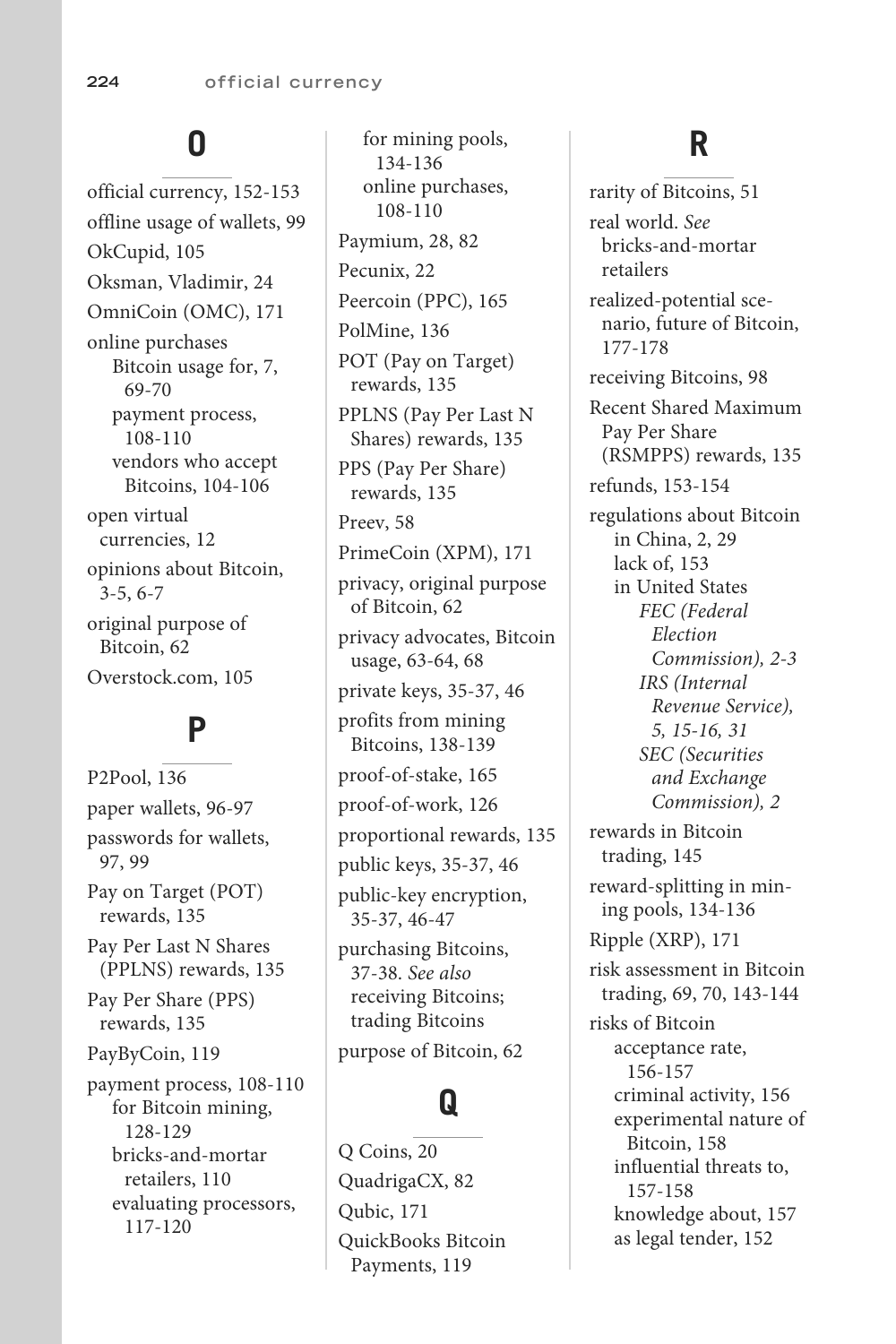losing money, 158-159 as official currency,  [152 - 153](#page--1-4)  refunds, [153](#page--1-4) - [154](#page--1-4) regulations and insurance, [153](#page--1-4)  security, 154-155 volatility, 155-156 RonPaulCoin (RPC), [171](#page--1-4)  RSMPPS (Recent Shared Maximum Pay Per Share) rewards, [135](#page--1-4)  Rucoin, [171](#page--1-4)

## **S**

 Sacramento Kings, [107](#page--1-4)  Safello, [82](#page--1-4) Satoshi Client, [91](#page--1-4)  Schmidt, Eric, [6](#page--1-4) score rewards, [135](#page--1-4)  Second Life, 20-21 secret codes, encryption compared to, 45-46 Securities and Exchange Commission (SEC), [2](#page--1-4)  security encryption. *See* encryption public-key encryption,  [35 - 37](#page--1-4) risks of Bitcoin,  [154 - 155](#page--1-4)  for wallets, [98](#page--1-4)-101  *backups, [99](#page--1-4)  lost wallets, [100 - 101](#page--1-4) offline usage, [99](#page--1-4)  passwords, [99](#page--1-4)  web wallets, [100](#page--1-4)*  selecting exchanges, 76-77 selling Bitcoins. *See* trading Bitcoins

 sending Bitcoins. *See* spending Bitcoins SHA-26 cryptographic hash function, [47](#page--1-4) Shared Maximum Pay Per Share (SMPPS) rewards, [135](#page--1-4) Shopify, [119](#page--1-4)-120 Silk Road website, 2, 29, 64 - 65 Simple Bitcoin Converter, [58](#page--1-4)  Slush's Pool, [136](#page--1-4)  SMPPS (Shared Maximum Pay Per Share) rewards, [135](#page--1-4)  software requirements for mining Bitcoins,  [132 - 133](#page--1-4)  software wallets, [35](#page--1-4), 90 clients, [91](#page--1-4)  list of, [92](#page--1-4) Solidcoin, [171](#page--1-4) Something Geeky, [105](#page--1-4)  SoundCloud, [105](#page--1-4) speculating in Bitcoin Bitcoin bubble, [147](#page--1-4) with gift cards, [143](#page--1-4) process for, 142-143 rewards, [145](#page--1-4) risk assessment,  [143 - 144](#page--1-4)  tips for, [148](#page--1-4)-149 whether to participate,  [145 - 147](#page--1-4)  speculators, Bitcoin usage, 66-68 spending Bitcoins, 38-39 ATMs, [111](#page--1-4) - [113](#page--1-4) converting to gift cards, 110-111 payment process,  [108 - 110](#page--1-4) 

ment, 40-42 vendors who accept Bitcoins, [104](#page--1-4)-107 from wallets, [97](#page--1-4)-98 status-quo scenario, future of Bitcoin,  [178 - 179](#page--1-4)  stock market major investors, Bitcoin usage, [68](#page--1-4)  storing Bitcoins. *See* wallets StrongCoin, [95](#page--1-4) symmetric-key encryption, [46](#page--1-4)  Szabo, Nick, [25](#page-21-0)

transaction manage-

## **T**

 TBC (Tonal Bitcoin), [171](#page--1-4)  Tendell, Charles, [143](#page--1-4) Tenebrix, [171](#page--1-4)  Terracoin (TRC), [171](#page--1-4)  TigerDirect, [106](#page--1-4) TimeKoin, [171](#page--1-4)  tipping Bitcoin miners,  [129](#page--1-4)  Tonal Bitcoin (TBC), [171](#page--1-4)  "too big to fail," [81](#page--1-4)  tracking apps for Bitcoin statistics, 59-60 tracking sites for Bitcoin statistics, 58-59 TradeBlock, [58](#page--1-4) trading Bitcoins, 39 . *See also* exchanges at BTC-e, [86](#page--1-4)-87 at Coinbase, [85 - 86](#page--1-4) derivatives, 87-88 market orders versus limit orders, [74](#page--1-4)-75 transaction fees, 75-76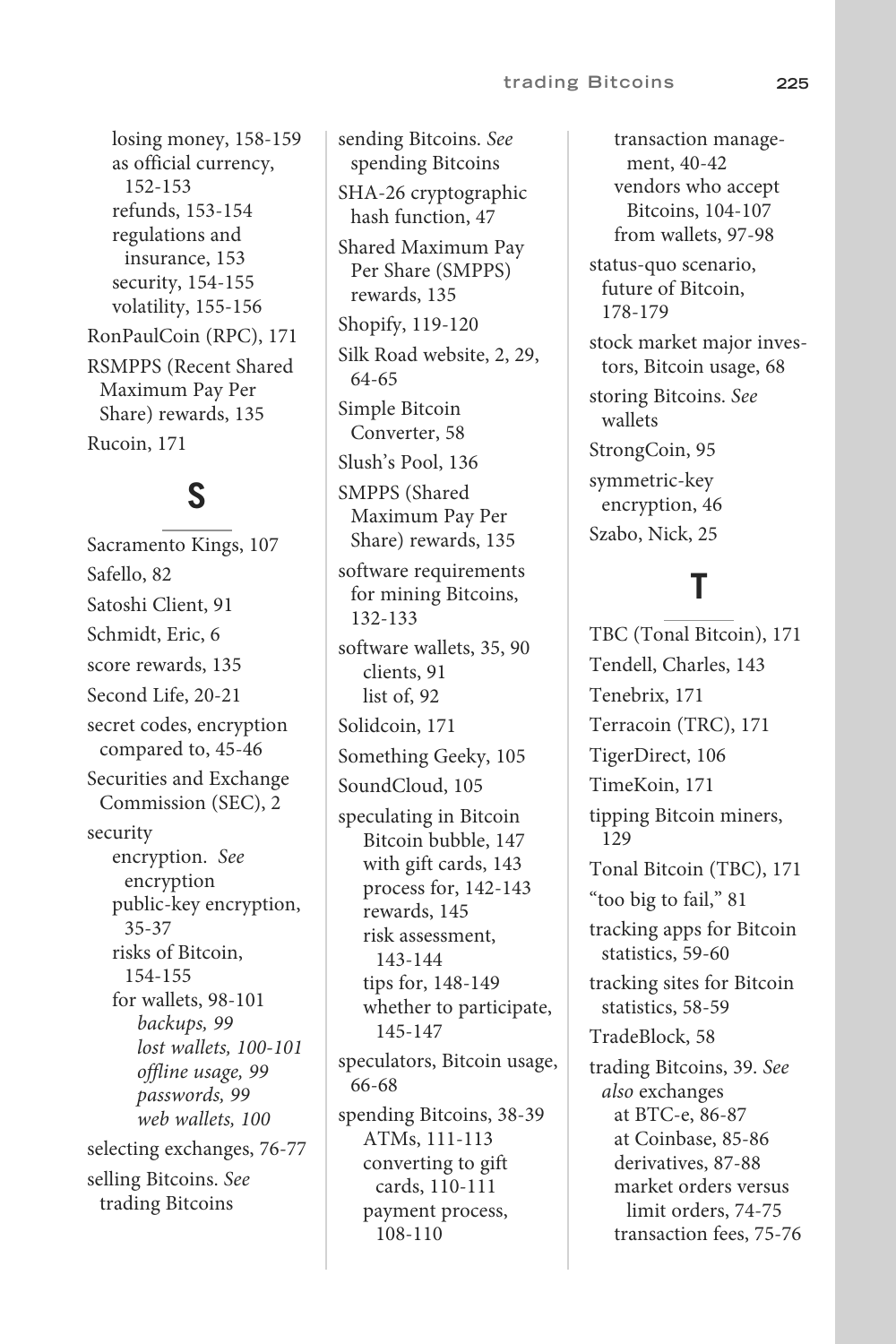transaction fees, [75](#page--1-4)-76 Bitfinex, [78](#page--1-4) Bitstamp, [78](#page--1-4) BTC-e, [79](#page--1-4) Coinbase, [80](#page--1-4) Cryptsy, [81](#page--1-4) transaction messages components of, [35](#page--1-4)-37 trading Bitcoins, [39](#page--1-4) transactions components of, [35](#page--1-4)-37 creating addresses, [38](#page--1-4) encryption process,  [47 - 48](#page--1-4) managing, [40](#page--1-4)-42 operational overview,  [34 - 35](#page--1-4) purchasing Bitcoins,  [37 - 38](#page--1-4) spending Bitcoins,  [38 - 39](#page--1-4) trading Bitcoins, [39](#page--1-4) verifying, [39](#page--1-4), [43](#page--1-4)-44,  [124](#page--1-4) [- 125](#page--1-4)  *process for, [125 - 129](#page--1-4)*  viewing, [39](#page--1-4) from wallets, [90](#page--1-4) TRC (Terracoin), [171](#page--1-4)

## **U**

 Ulbricht, Ross William, [65](#page--1-4) understanding about Bitcoin, lack of, [157](#page--1-4) United States FEC (Federal Election Commission), [2](#page--1-4)-3 IRS (Internal Revenue Service), [5](#page--1-4), [15](#page--1-4)-16, [31](#page-27-0) SEC (Securities and Exchange Commission), [2](#page--1-4)

 Unocoin, [82](#page--1-4) untraceability of Bitcoins, [4](#page--1-4) users of Bitcoin consumers, [67](#page--1-4) criminals, [64](#page--1-4)-65 cryptographers, [63](#page--1-4) investors and speculators, 66-67 libertarians, [65](#page--1-4) privacy advocates,  [63](#page--1-4) [- 64](#page--1-4)

## **V**

 VAC (Valutacoin), [171](#page--1-4) value of Bitcoins  *changes over time,  [54 - 56](#page--1-4) current value, [53](#page--1-4) ,  [57 - 60](#page--1-4) demand-based value, [51 - 52](#page--1-4) determining exchange rate, [52](#page--1-4) for early adopters,  [56 - 57](#page--1-4) economic relationship with traditional currencies, [52](#page--1-4) lack of backing,  [152](#page--1-4) [- 153](#page--1-4)*  intrinsic value, [50](#page--1-4) Valutacoin (VAC), [171](#page--1-4) Vault of Satoshi, [82](#page--1-4), [173](#page--1-4) verifying transactions, [39](#page--1-4),  [43](#page--1-4) [- 44](#page--1-4) , [124](#page--1-4) [- 129](#page--1-4) viewing transactions, [39](#page--1-4) Vircurex, [173](#page--1-4) Virgin Galactic, [107](#page--1-4)

 virtual currency Bitcoin as, [14](#page--1-4)-16 competition among currencies, [162](#page--1-4) cryptocurrency, defined, [13 - 14](#page--1-4) defined, 11-13 digital currency, defined, [13 - 14](#page--1-4) electronic banking versus, [13](#page--1-4) evaluating, 163-171  *Darkcoin (DRK),  [169](#page--1-4) [- 170](#page--1-4) dead currencies, [171](#page--1-4) Dogecoin (DOGE),  [166](#page--1-4) [- 167](#page--1-4) FeatherCoin (FTC),  [168](#page--1-4) [- 169](#page--1-4) Litecoin (LTC), [164](#page--1-4) market capitalization, [163](#page--1-4) Namecoin (NMC),  [167](#page--1-4) [- 168](#page--1-4) Peercoin (PPC), [165](#page--1-4)*  exchanges for, [85](#page--1-4),  [172](#page--1-4) [- 173](#page--1-4) gold farming, [22](#page-18-0)-23 history of  *Beenz and Flooz, [19](#page-15-0) E-gold, [18](#page-14-1) Facebook Credits,  [21](#page-17-0) [- 22](#page-18-0) Linden Dollars,  [20](#page-16-0) [- 21](#page-17-0) Q Coins, [20](#page-16-0)*  legitimacy of Bitcoin, [32](#page-28-1) mining, [137](#page--1-4) volatility in Bitcoin trad-ing, [69](#page--1-4), [70](#page--1-4), [155](#page--1-4)-156 vulnerabilities in Bitcoin, [26](#page-22-0)